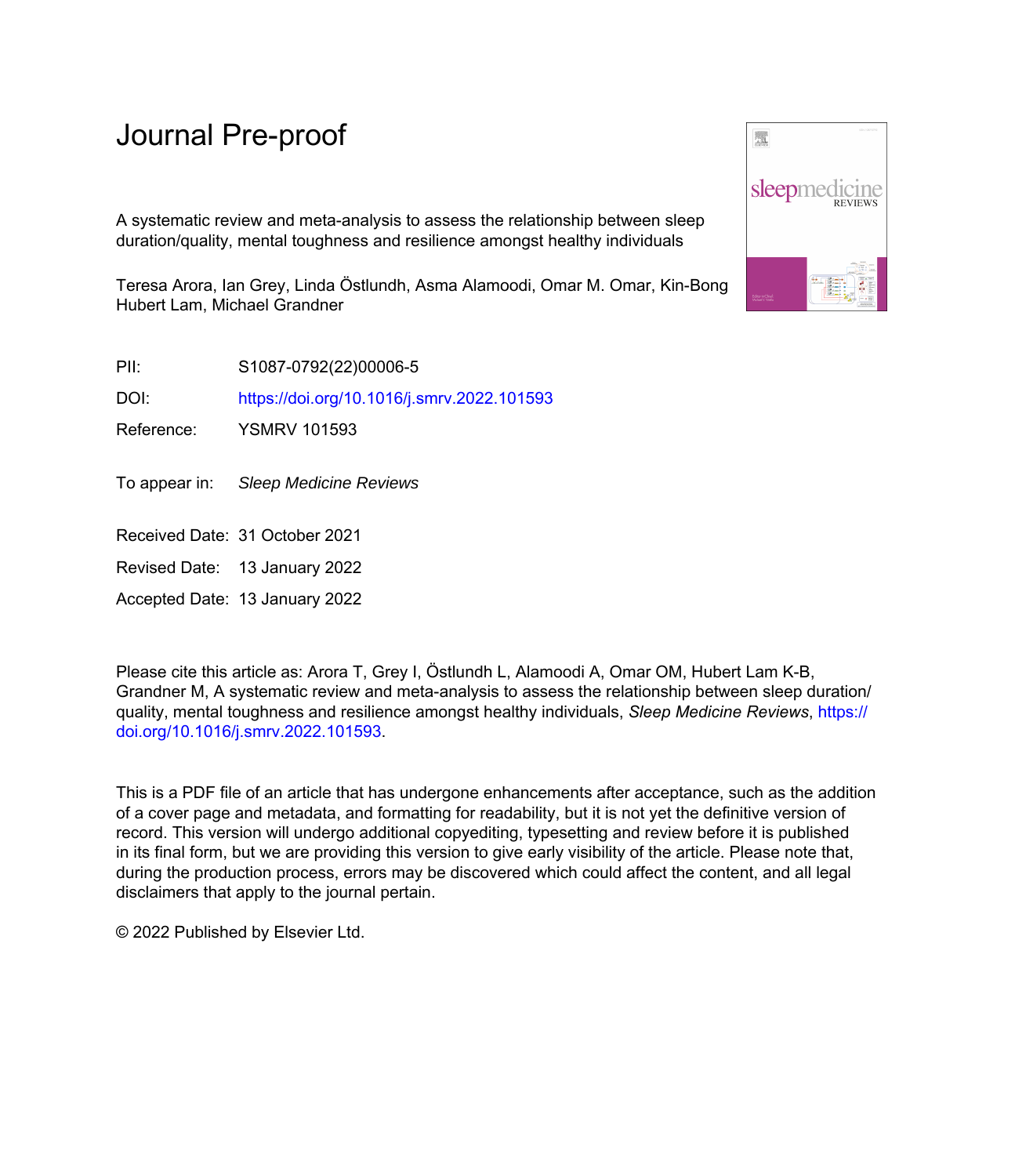# **A systematic review and meta-analysis to assess the relationship between sleep**

# **duration/quality, mental toughness and resilience amongst healthy individuals**

Teresa Arora<sup>1</sup>; Ian Grey<sup>2</sup>; Linda Östlundh<sup>3</sup>; Asma Alamoodi<sup>1</sup>; Omar M Omar<sup>3</sup>; Kin-Bong Hubert Lam<sup>4</sup>; Michael Grandner<sup>5\*</sup>.

 $1$ Zayed University, Abu Dhabi, United Arab Emirates;  $2$ Department of Cognitive Sciences, United Arab Emirates University, Al Ain, Abu Dhabi, United Arab Emirates; <sup>3</sup>The National Medical Library, College of Medicine and Health Sciences, United Arab Emirates University, Al Ain, Abu Dhabi, United Arab Emirates; <sup>3</sup>Birmingham Clinical Trials Unit, University of Birmingham, Birmingham, England, United Kingdom; <sup>4</sup>Nuffield Department of Population Health, University of Oxford, Oxford, England, United Kingdom; <sup>5</sup>University of Arizona, Tucson, Arizona, United States of America.

|                                                     | University of Birmingham, Birmingham, England, United Kingdom; <sup>4</sup> Nuff    |
|-----------------------------------------------------|-------------------------------------------------------------------------------------|
|                                                     | Population Health, University of Oxford, Oxford, England, United Kingdo             |
| Arizona, Tucson, Arizona, United States of America. |                                                                                     |
|                                                     |                                                                                     |
|                                                     |                                                                                     |
| Corresponding Author:                               | Dr Michael Grandner                                                                 |
|                                                     | University of Arizona, College of Medicine                                          |
|                                                     | 1501 N Campbell Avenue                                                              |
|                                                     | <b>BUMC Suite 7326</b>                                                              |
|                                                     | PO Box 245002                                                                       |
|                                                     | Tucson, AZ 85724-5002                                                               |
|                                                     | <b>United States of America</b>                                                     |
|                                                     |                                                                                     |
| Email:                                              | grandner@email.arizona.edu                                                          |
| Tel:                                                | $+1(520)$ 626-6346                                                                  |
|                                                     |                                                                                     |
|                                                     |                                                                                     |
|                                                     | <b>Conflict of interest statement:</b> All authors have no conflicts of interest to |
|                                                     | <b>Acknowledgements:</b> We thank Ms. Mariam Al Ahbabi at the National Me           |

**Conflict of interest statement:** All authors have no conflicts of interest to declare.

**Acknowledgements:** We thank Ms. Mariam Al Ahbabi at the National Medical Library at the United Arab Emirates University, for her help with uploading full text articles to Covidence and for verifying the academic status of all open access papers with the help of Cabell's Predatory Report. We also acknowledge and thank the following individuals who kindly agreed, or assisted with, translation of articles written languages other than English, Swedish, Chinese or Arabic: Professor Liliana Stojanovska (United Arab Emirates University, United Arab Emirates), Dr Sophia Soyoung Jeong (Zayed University, United Arab Emirates), Dr Hilda Samimi (Tehran University, Iran), Dr Vahid Haghpanah (Tehran University, Iran), Dr Yauhen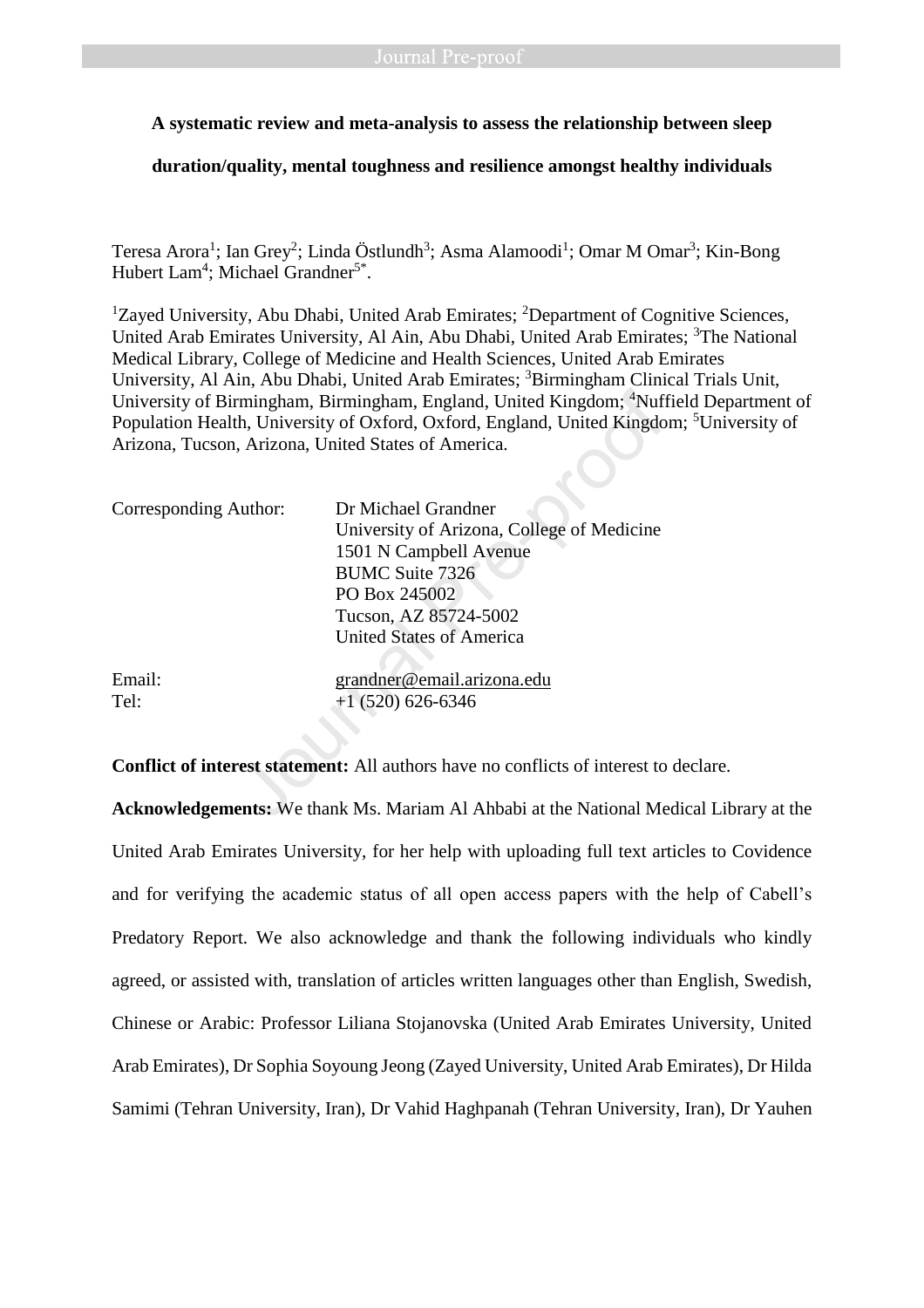Statsenko (United Arab Emirates University, United Arab Emirates), and Dr Nader Lessan (Imperial College London Diabetes Center, United Arab Emirates).

Outral Pre-proof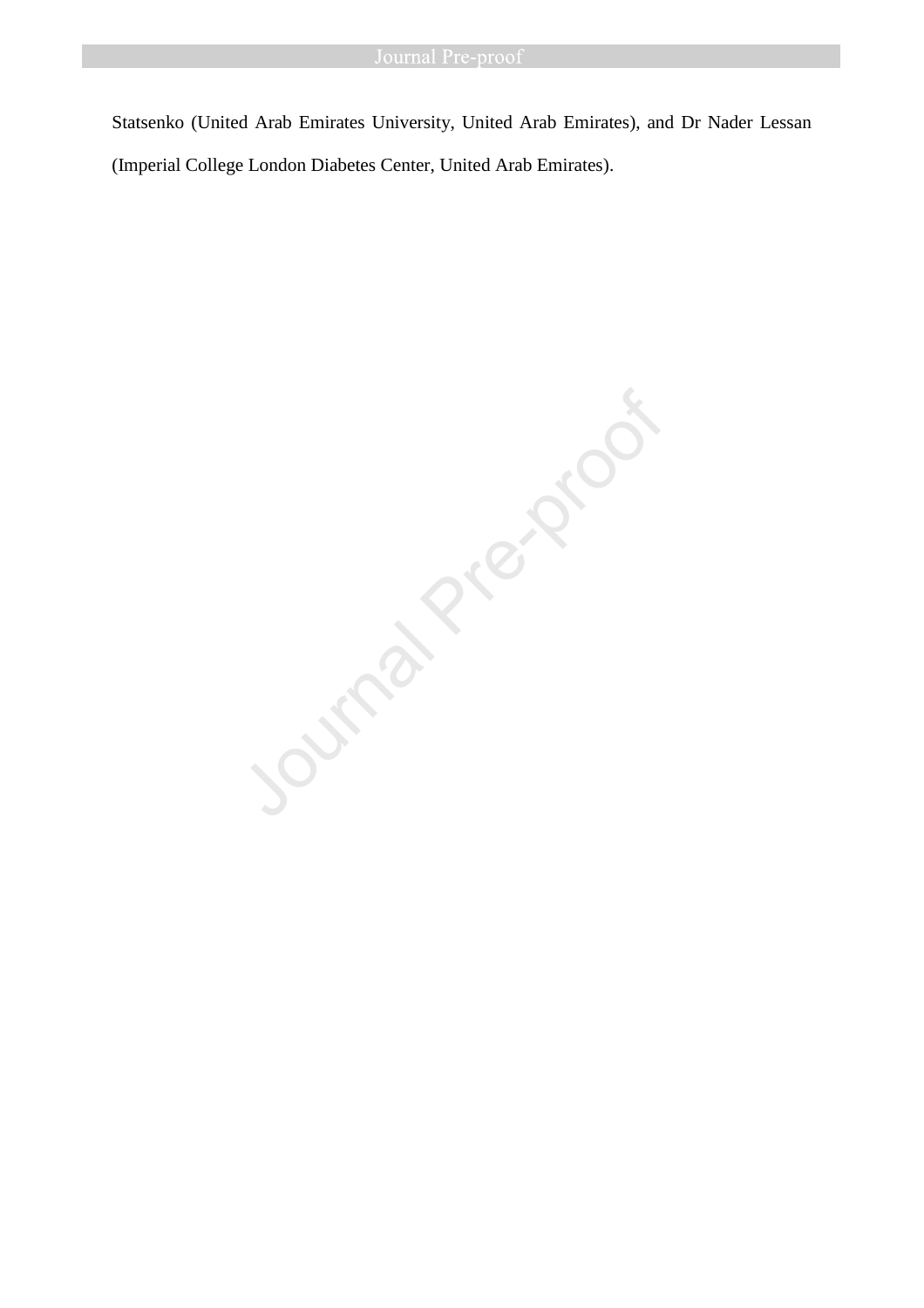# **Summary**

The majority of sleep research has focused on deleterious health outcomes, with little attention to positive sequels. A systematic review of the literature regarding sleep duration and/or sleep quality in relation to mental toughness and resilience amongst non-clinical, healthy populations was completed. Eight databases and selected sources for grey literature were searched from their inception to April 2021. A total of 1,925 unique records (1,898 from the database search and 27 from grey sources) were identified and screened against the pre-set inclusion and exclusion criteria. Of these, 68 studies were eligible and 63 were included in the meta-analysis. Pooled results indicated a weak, positive correlation between sleep duration and resilience  $(r=0.11, p<0.001)$ , and sleep quality  $(r=0.27, p<0.001)$ . The pooled correlation was slightly attenuated for prospective studies pertaining to sleep quality and resilience  $(r=0.18, p<0.001)$ . We found evidence of high publication bias for studies that explored the relationship between sleep quality and resilience. Sleep and resilience are positively correlated but additional research is needed to verify the direct relationship through carefully designed, prospective studies that capture both subjective and objective sleep estimates. For a more comprehensive understanding, complementary reviews that explore the sleep-resilience association are needed for clinical populations, and those who have suffered extreme hardship. a. Of these, 68 studies were eligible and 63 were included in a<br>dicated a weak, positive correlation between sleep dural), and sleep quality  $(r=0.27, p<0.001)$ . The pooled corre<br>ospective studies pertaining to sleep qualit

**Keywords**: meta-analysis; resilience; sleep duration; sleep quality; systematic review.

**Abbreviations**: Connor-Davidson resilience scale (CD-RISC); insomnia severity index (ISI); mental toughness questionnaire (MTQ); Pittsburgh sleep quality index (PSQI); preferred reporting items for systematic reviews and meta-analyses (PRISMA); slow wave sleep (SWS).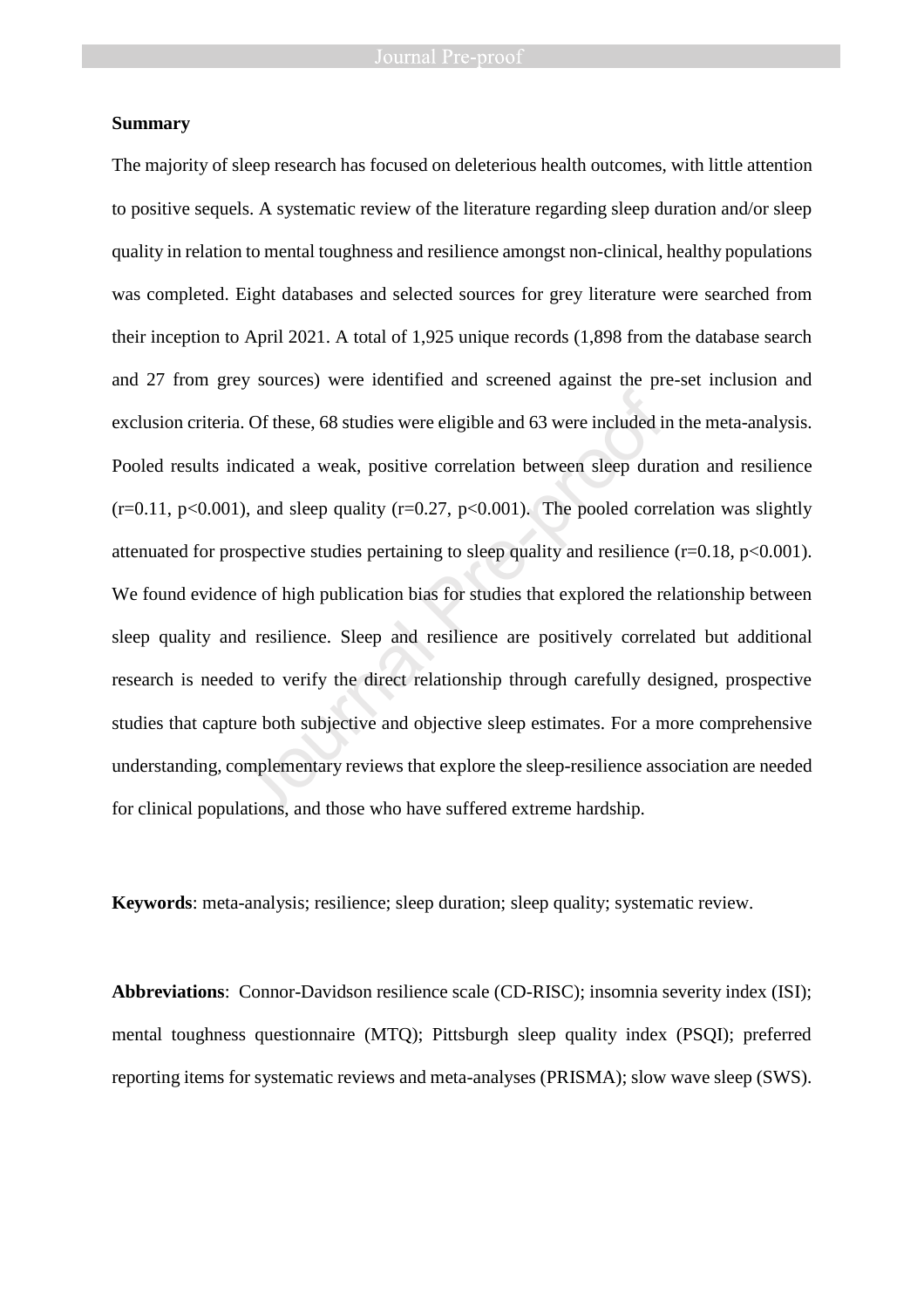# **Introduction**

Sleep is a reversible state with a naturally recurring period of reduced or absent consciousness. During sleep individuals have a decreased sensory response, and relative immobility, during which many physiological processes are impacted. These include a wide array of metabolic, inflammatory, neurologic, and other systems. Because of this, many prior studies have focused on the various downstream adverse effects of suboptimal sleep health. For example, outcomes such as insufficient sleep duration, inadequate sleep quality, and/or sleep disorders have been shown to be consistently associated with obesity (1), cardiovascular disease (2), metabolic dysregulation (3), pain (4), cancer (5), depression and anxiety (6), reduced quality of life (7), impaired neurocognitive function (8), as well as other outcomes, including mortality (9). Less attention, though, has been given to the positive impacts of sleep. A real of the observed in the set of the set of the set of the set of the space of the spatial pre-properties (6), reduced openitive function (8), as well as other outcomes, including the space of the positive impacts of

The concept of resilience – a "dynamic process of maintaining positive adaptation in the face of adversity" (10) has been identified as a transdiagnostic protective factor. Resilience and 'mental toughness' are similar concepts and the two terms are used interchangeably in our review. Resilience and mental toughness convey benefits across the lifespan, from childhood (11) to older adulthood (12), and it is implicated as a positive influence in outcomes as diverse as infectious disease (13), cardiometabolic health (14), cancer (15), pain (16), and mental and cognitive health (17). As mentioned above, many of these processes are also, in some way, related to sleep.

Previous systematic reviews have linked resilience to outcomes pertaining to cardiovascular health (18), mental health (19), and more. Similarly, previous systematic reviews have linked sleep to similar sets of outcomes (20-23). There are no previous systematic reviews, however,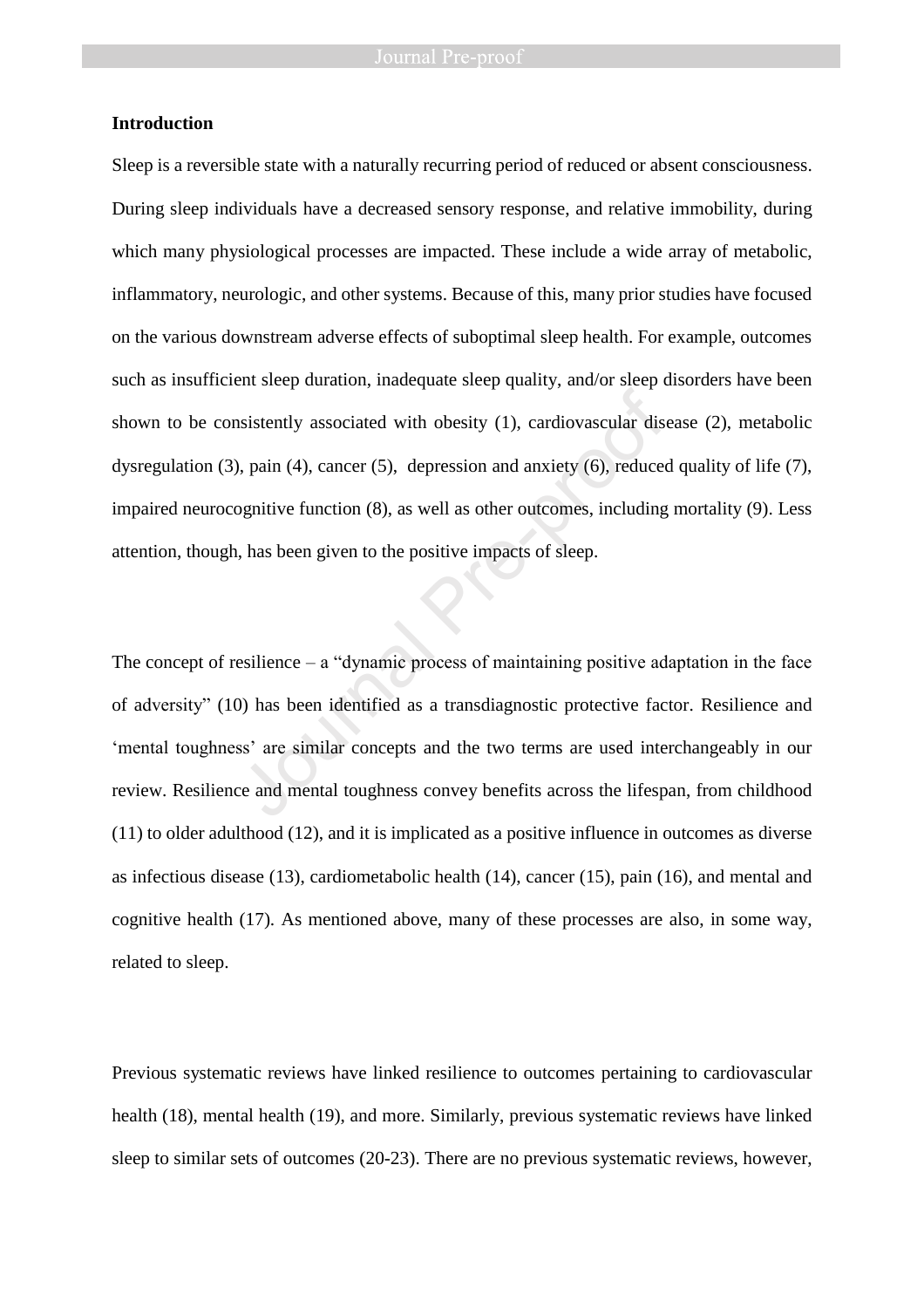that have explored the links between resilience and sleep. Such an undertaking would address an important gap and contribute to the literature demonstrating how optimal sleep features are potentially associated with beneficial outcomes, as opposed to the predominant focus on poor sleep and adverse outcomes. This gap has been identified by multiple position statements (24- 28). In addition, since sleep is often a modifiable behavior, understanding the benefits of improved sleep (beyond simply amelioration of adverse outcomes) may aid in the development and delivery of targeted interventions (29) and may also support the idea that improved sleep may even be beneficial for people without adverse outcomes in need of ameliorating. Before this work can be undertaken, however, the relationship between sleep and resilience needs to first be established. For this reason, the present study presents a systematic review and metaanalysis of the literature surrounding the cross-sectional and longitudinal relationships between sleep duration and sleep quality in relation to psychological resilience. We hypothesized that there would be a positive relationship between sleep duration and/or sleep quality and psychological resilience in non-clinical populations amongst pediatric and adult populations. Internal for people without adverse outcomes in need of a<br>
undertaken, however, the relationship between sleep and<br>
ed. For this reason, the present study presents a systematic<br>
erature surrounding the cross-sectional and

## **Methods**

# *Study design*

Our systematic review and meta-analysis was developed to assess the potential relationship between both sleep duration and sleep quality in relation to psychological resilience across healthy pediatric and adult populations, drawn from the general population. Our study protocol is registered on the international database, PROSPERO (CRD42020191119). Our work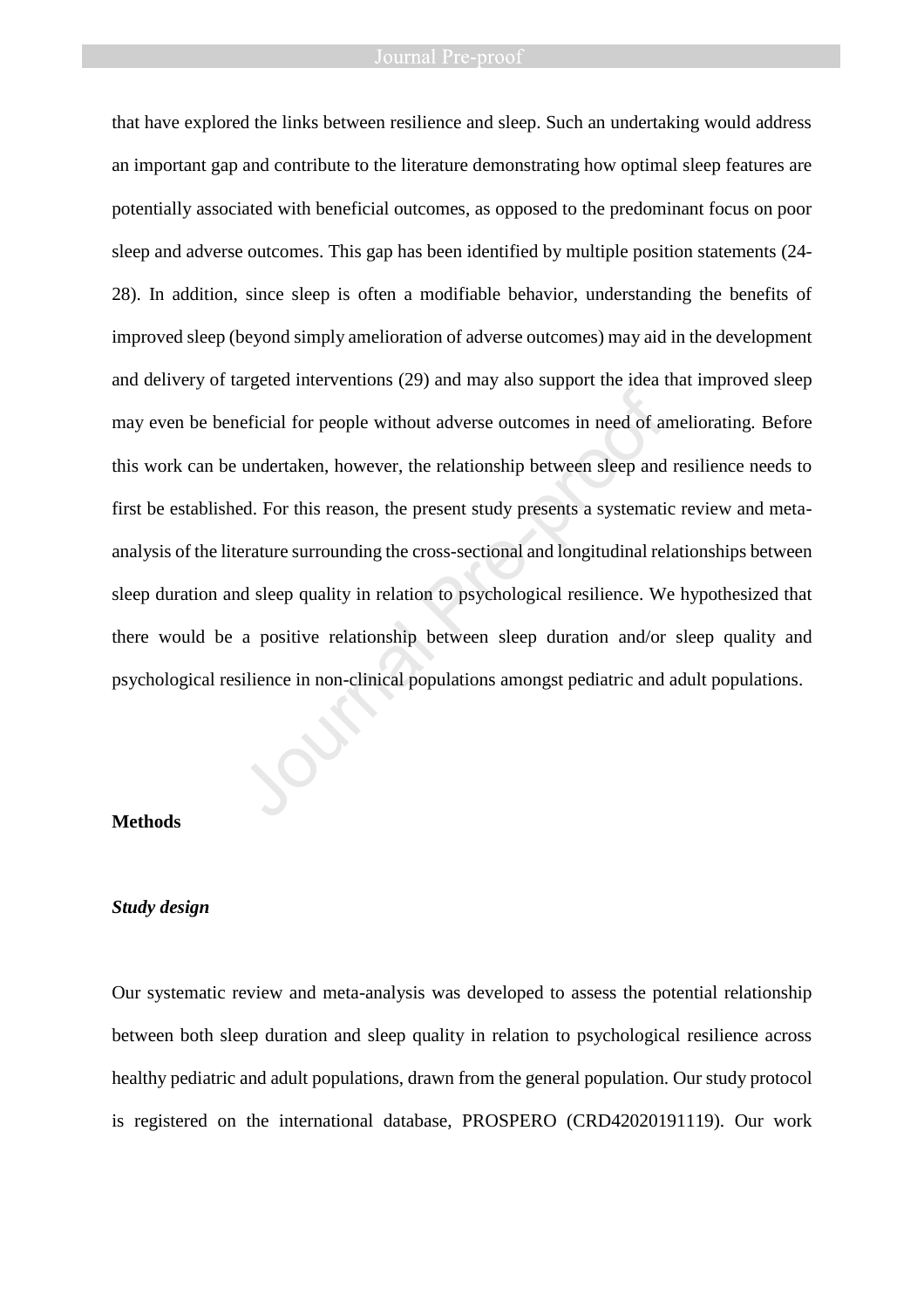adheres to the new, 2020 preferred reporting items for systematic reviews and meta-analyses (PRISMA) statement (30).

### *Search strategy*

A comprehensive literature search was conducted by a medical librarian (LÖ) in June 2020 and updated in April 2021. Eight databases: PubMed, Embase, APA PsycINFO, PsycArticles, CINAHL, Scopus, Web of Science and Academic Search Complete and sources for grey literature (Open Grey, OAlster, Grey Literature Report and Bielefeld Academic Search Engine-BASE) were covered by the search. Pre-searches in PubMed and PubMed's MeSH to identify relevant search terms and search techniques was performed in March-June 2020. A pilot screening of the result from the pre-search result in PubMed was conducted by two reviewers (TA & AA) before the search string was finalized and systematically applied in all selected databases. 1 2021. Eight databases: PubMed, Embase, APA PsycII<br>1s, Web of Science and Academic Search Complete an<br>Grey, OAlster, Grey Literature Report and Bielefeld Acade<br>1ered by the search. Pre-searches in PubMed and PubMed<br>1erms

A combination of the search fields: "title", "abstract" and "MeSH"/"thesaurus" was used for all search terms. No filters or limitations were added to ensure the best possible information retrieval and the inclusion of pre-indexed materials. Hand screening of reference lists from the included studies were also conducted  $(TA)$ . Experts in the field  $(n=3)$  were also contacted to identify any further articles which were not captured by the search.

The records identified in the literature search were uploaded to the systematic review software, Covidence (Veritas Health Innovation, Melbourne, Australia. Available at www.covidence.org) for automatic de-duplication and blinded screening. Cabell's Predatory Report (31) was consulted to confirm the academic status of all included open-access papers.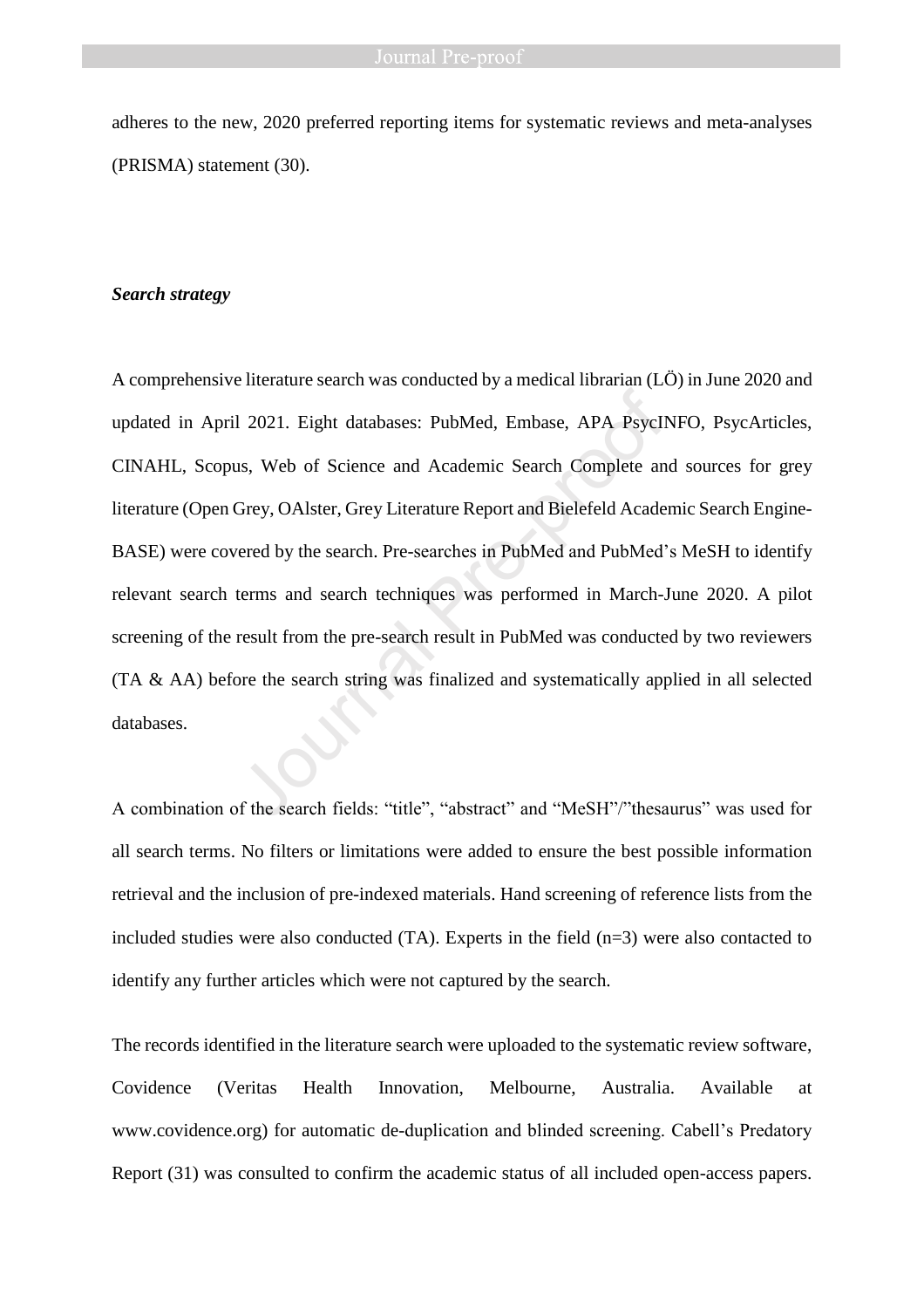A search log with results, reproducible search strings and notes for all databases and grey sources is available in Appendix A.

Articles captured by the search, after duplicates were removed, were independently screened by two authors (IG & AA) against the pre-defined inclusion and exclusion criteria. Conflicts identified by the software were resolved by a third author (TA). Two-hundred and ten full-text articles remained after the title and abstract screening. These were screened independently in Covidence by two authors (AA & IG) and discrepancies were resolved (TA). Figure 1 after the title and abstract screening. These were screened<br>volumes (AA & IG) and discrepancies were resolved (TA<br>in a sumpled if they met the following inclusion criteria:<br>ample:<br>ical population (pregnant and me

# *Eligibility criteria*

Studies were included if they met the following inclusion criteria:

- 1. Human sample;
- 2. Non-clinical population (pregnant and menopausal women who were otherwise healthy were also included);
- 3. Original research data;
- 4. Reported at least one measure of sleep duration and/or sleep quality (sleep onset latency, wake after sleep onset, night awakenings, sleep efficiency, sleep disturbance, insomnia symptoms, or a score from a validated tool to assess sleep quality);
- 5. Observational study;
- 6. Used at least one measure of mental/psychological resilience;
- 7. Reported on the direct relationship between sleep and resilience.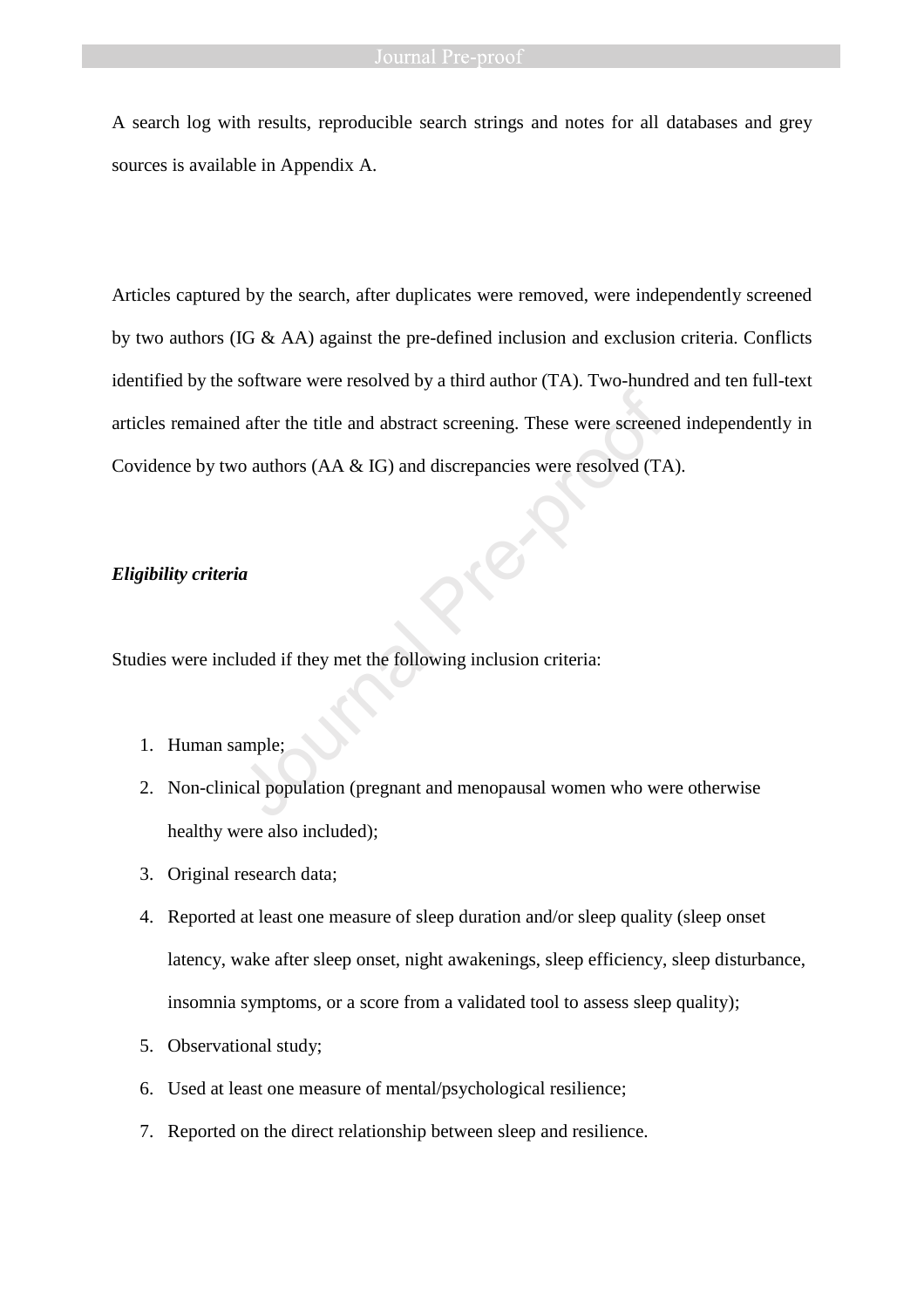All articles that met the above criteria were included in our systematic review. For articles that included a measure of flourishing, if there was a sub-component of resilience for the measure and the direct relationship was reported for sleep quality/quantity and resilience then it was included. For articled that employed a flourishing scale which did not have a resilience component, then the article was not included as it was not specifically estimating levels of resilience. For articles that acquired data from non-clinical samples but screened for health conditions, the article was included providing all other criteria were met. If an article met the above inclusion criteria but had not reported on the direct relationship between sleep and resilience, the corresponding author of the published manuscript was contacted by email to request statistical information for inclusion in our review. Authors were contacted up to three times. If the author responded with the requested statistical information the article was included, otherwise the paper was excluded. Published conference abstracts without an accompanying full text, as well as dissertations/theses, or articles that lacked important methodological details were not included in the meta-analysis. Articles that ascertained data using ambiguous measures for sleep and/or resilience where the scales were not well described and interpretation of the scale scores were not provided were included in the systematic review but not in the meta-analysis. criteria but had not reported on the direct relationship<br>orresponding author of the published manuscript was cordenation for inclusion in our review. Authors were cont<br>thor responded with the requested statistical informat

# *Exclusion criteria*

The following exclusion criteria were employed during the screening process:

- 1. Animal studies;
- 2. Clinical populations i.e. those with diagnosed mental/physical/sleep disorders;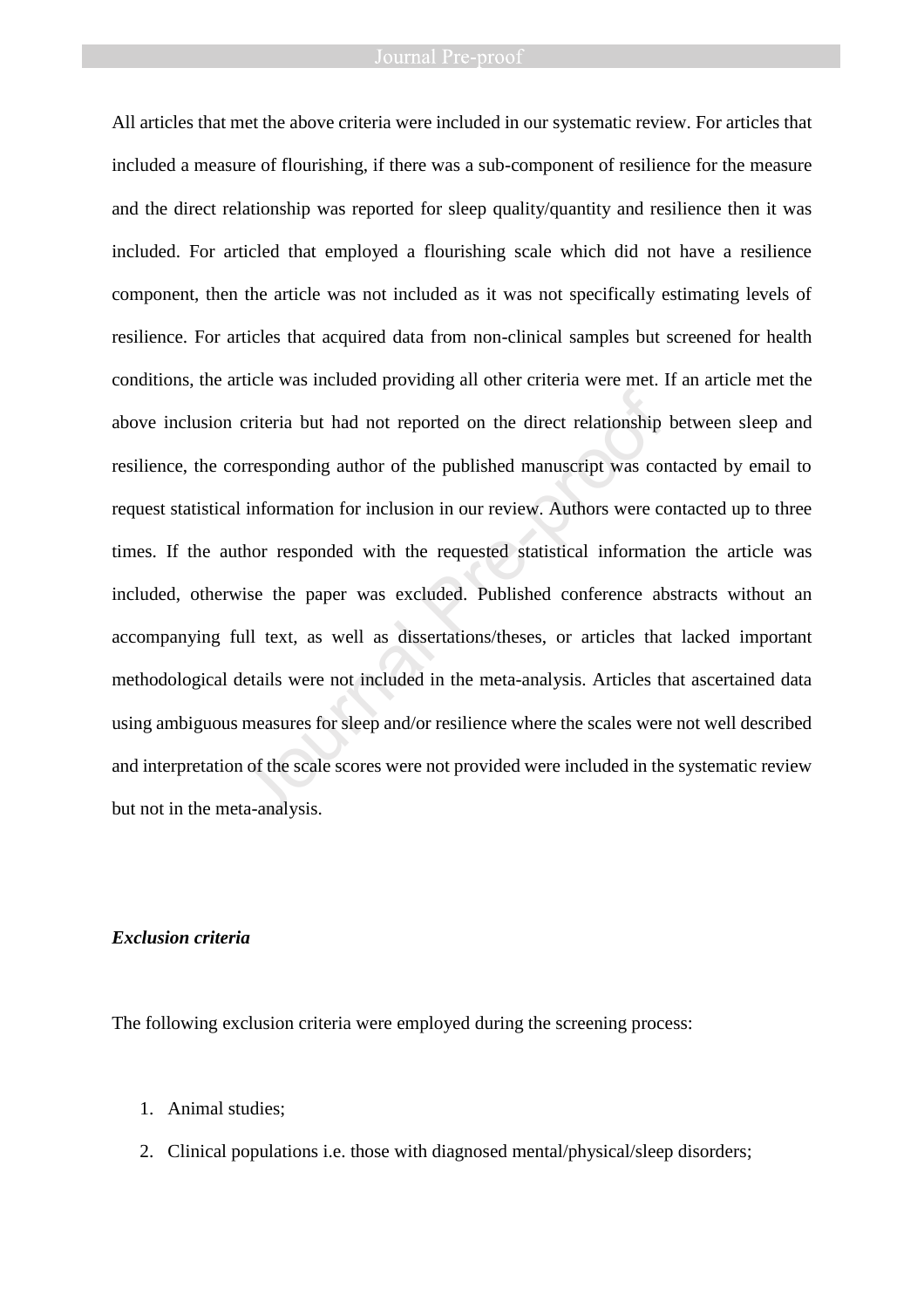- 3. Qualitative studies;
- 4. Reviews of any kind;
- 5. Letters to editor/editorials/comments/commentary/reports/correspondence, unless original research data was reported;
- 6. Experimental studies;
- 7. Infants (up to 12 months) as there is no validated tool to assess resilience in this age group;
- 8. Participants who were subjects of abuse (drugs, domestic, emotional and child) or children of parents with abuse issues (drugs, domestic, violence, emotional, physical); Journal Pre-proof
- 9. In vitro/genetic studies;
- 10. Protocol papers;
- 11. Case studies;
- 12. Questionnaire validation studies.

## *Data extraction*

All data were independently extracted by two blinded reviewers (TA & IG). A data extraction form was populated by the two authors and discrepancies were resolved by the team's statistician (OMO). The corresponding author of articles which did not present the data needed during the extraction process but were otherwise eligible were contacted for relevant statistical information. The data extracted included the following:

- 1. First author and year published;
- 2. Country where the study was conducted;
- 3. Sample size and unique sample characteristics;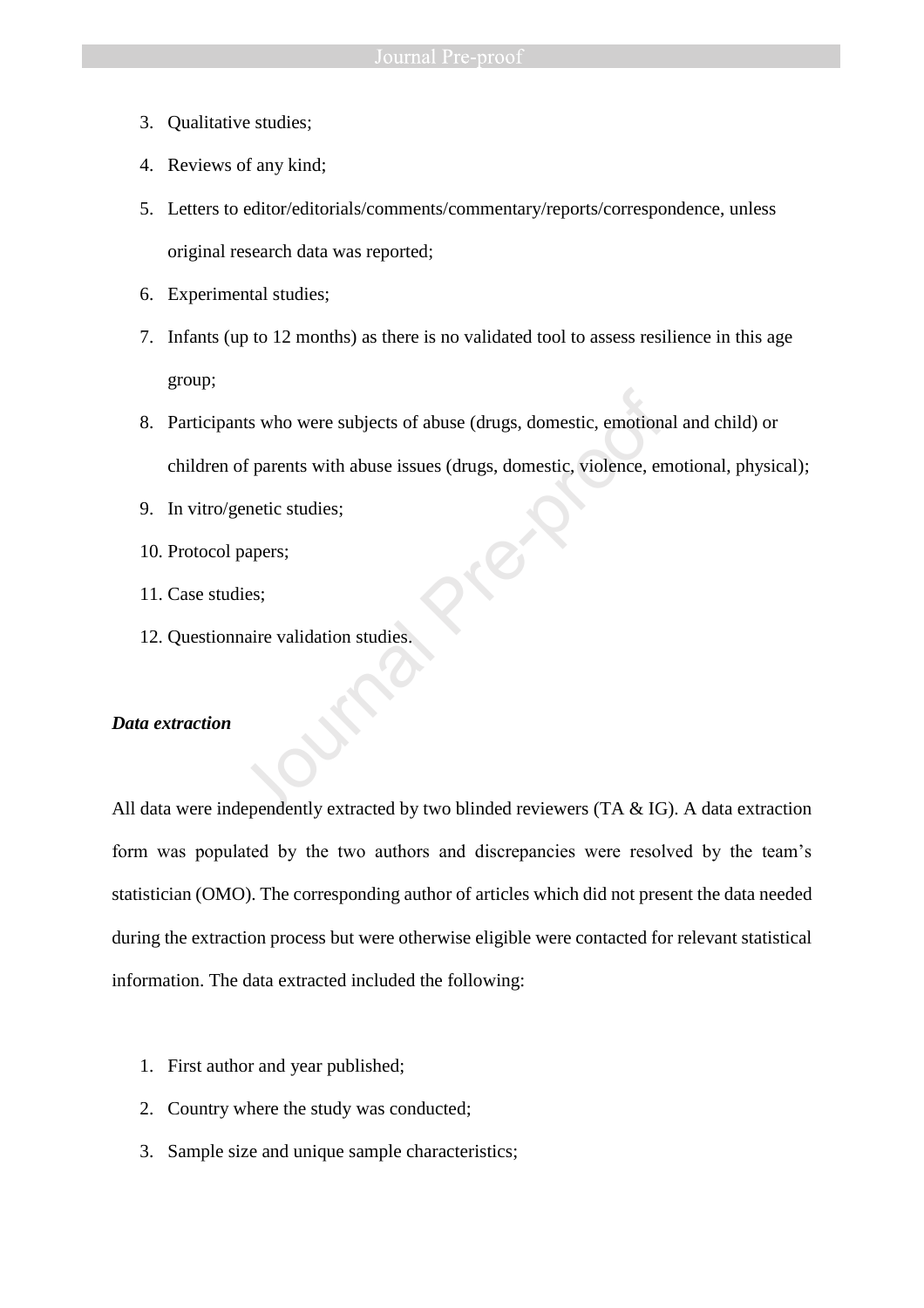- 4. Gender split (%);
- 5. Age (year) with measure of central tendency, if presented;
- 6. Sleep outcome and measure used;
- 7. Resilience measure used;
- 8. Confounders adjusted for in the formal analysis, as appropriate;
- 9. Study design;
- 10. Effect size and p value.

# *Quality assessment and risk of bias*

All included articles were assessed for quality. We used the Study Quality Assessment tool for Observational Cohort and Cross-Sectional Studies from the National Institutes of Health (32). Quality assessment and risk of bias, of the studies that met our pre-defined inclusion criteria, was conducted independently by two authors (TA  $\&$  IG). Discrepancies were resolved by a third author (MG). It was unclear if included abstracts, without a published fulltext, were peer-reviewed therefore these were rated as 'poor' due to limited methodological and/or statistical detail. **Example 12 and Tisk of bias**<br>
Les were assessed for quality. We used the Study Quality<br>
Il Cohort and Cross-Sectional Studies from the National In<br>
Lessment and risk of bias, of the studies that met our pre-de<br>
ducted ind

### *Statistical analyses*

Meta-analyses were performed separately for sleep duration and sleep quality. Random-effects models (DerSimonian-Laird method) (33) were used to calculate the overall effects from effect sizes due to evidence of high level of heterogeneity. Between-study heterogeneity was assessed using I-square  $(I^2)$  test (34). Prospective study designs are less susceptible to bias, a priori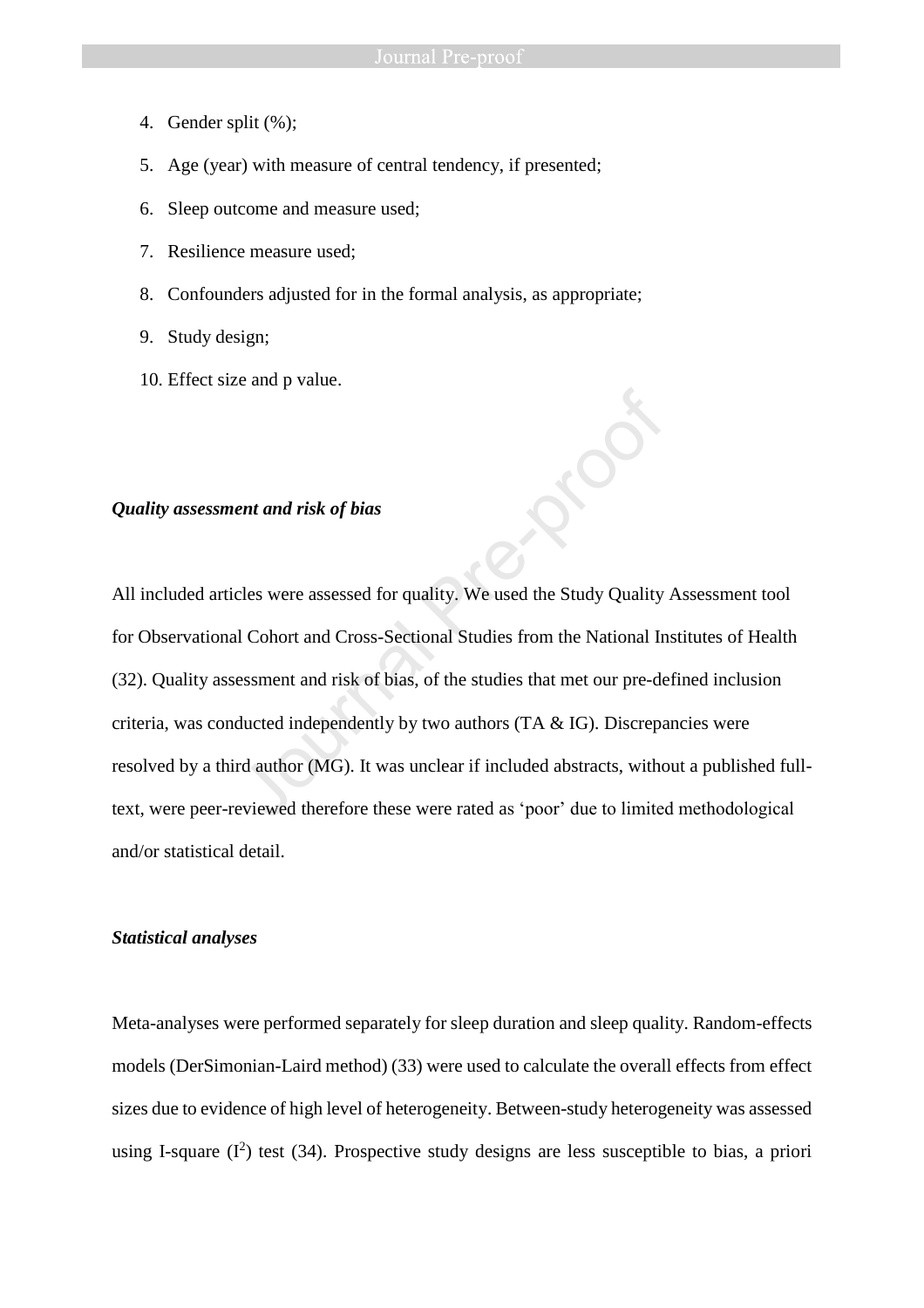# **Journal Pre-proof**

subgroup analysis was performed to explore the impact of prospective study design on the effect size. Heterogeneity between subgroups was evaluated using random-effect model. As studies reported different types of effect sizes, all effect sizes were transformed to Pearson's correlations (35). Hence, the overall effect size is expressed in terms of Pearson's correlation coefficient ranging from -1 to 1. A value of 0 indicates that there is no association between the two variables. A value greater than 0 indicates a positive association and a value less than 0 indicates a negative association. Publication bias was assessed visually using a funnel plot. Analyses were carried out using Stata 16 (StataCorp LP, USA). Two-sided p-values of <0.05 were considered statistically significant.

# **Results**

A total of 3,866 articles were captured by the literature search. Of these, 1,941 were duplicates and were removed using Covidence and hand screening (search result from grey sources), leaving a total of 1,925 unique records for screening. A total of 68 studies were identified eligible to be included in the review, including a total of 131,820 individuals. Of the 68 studies, five were excluded from the meta-analysis (abstracts without full-text), leaving 63 that were included in the meta-analysis. No additional, relevant studies were identified in the systematic hand screening of the reference lists in the included studies or through contacting experts in the field. A PRISMA flow diagram with the details of the screening and selection process is shown in Figure 1. arried out using Stata 16 (StataCorp LP, USA). Two-side<br>statistically significant.<br>articles were captured by the literature search. Of these, 1,9<br>ed using Covidence and hand screening (search result f<br>of 1,925 unique recor

\*\*\*INSERT FIGURE 1 HERE\*\*\*

**Figure 1:** PRISMA flow diagram demonstrating the systematic screening and selection processes based on updated guidelines for reporting systematic reviews (30)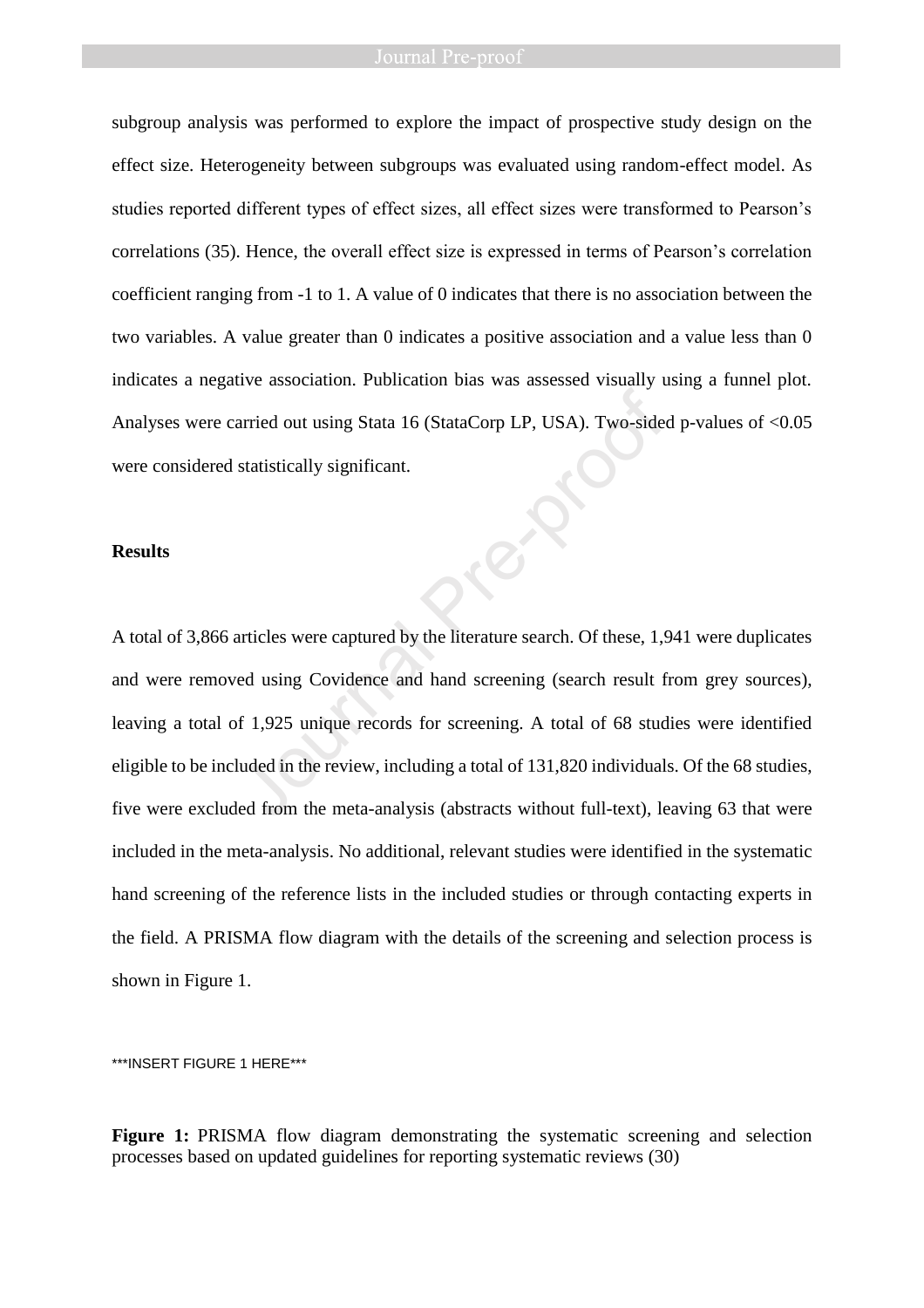A summary of all studies that met our criteria, as well as the quality of each, are depicted in

Table 1.

| <b>First</b><br>author<br>(year)                                 | <b>Country</b>  | <b>Sample</b><br>size             | <b>Gender</b>              | Age<br>in<br>years<br>(CT)                       | <b>Sleep</b><br>outcome<br>(measure)                                | <b>Resilience</b><br>measure | <b>Study</b><br>design                  |
|------------------------------------------------------------------|-----------------|-----------------------------------|----------------------------|--------------------------------------------------|---------------------------------------------------------------------|------------------------------|-----------------------------------------|
| An<br>(2018)<br>(36)                                             | Korea           | 263<br>(nurses)                   | 95.8%<br>female            | 30.09<br>(7.51)                                  | Sleep<br>quality<br>(PSQI)                                          | K-CD-RISC                    | Cross-<br>sectional**                   |
| Алехи<br>H<br>(2021)<br>(37)                                     | Russia          | 93                                | <b>Not</b><br>reporte<br>d | <b>Not</b><br>report<br>ed                       | Sleep<br>quality<br>(ISS)                                           | Unclear                      | Cross-<br>sectional*                    |
| Arbina<br>ga<br>(2018)<br>(38)                                   | Spain           | 116<br>(dance<br>student<br>s)    | 83.6%<br>female            | 21.16<br>(4.35)                                  | Sleep<br>quality<br>(PSQI);<br>sleep<br>duration<br>(PSQI)          | <b>RS</b>                    | Cross-<br>sectional**<br>$\ast$         |
| Sadegh<br>i<br><b>Bahma</b><br>$\overline{ni}$<br>(2016)<br>(39) | Switzerla<br>nd | 77                                | 58%<br>male                | BL:<br>5.4<br>(0.44)<br>; FU:<br>14.35<br>(1.22) | Sleep<br>quality<br>(ISI)                                           | MTQ18                        | Longitudina<br>$1(9$ -year<br>$FU$ )*** |
| Bozdag<br>(2020)<br>(40)                                         | Turkey          | 214<br>(healthc<br>are<br>workers | 56.1%<br>female            | 33.29<br>(6.82)                                  | 1 question<br>for sleep<br>quality (5-<br>point<br>Likert<br>scale) | <b>BRS</b>                   | Cross-<br>sectional**                   |
| <b>Brand</b><br>(2014a)<br>(41)                                  | Switzerla<br>nd | 284                               | 65.2%<br>female            | 18.26<br>(4.17)                                  | Sleep<br>quality<br>(PSQI &<br>ISI); sleep<br>duration<br>(PSQI)    | MTQ48                        | Cross-<br>sectional**<br>$\ast$         |
| <b>Brand</b><br>(2014b)<br>(42)                                  | Switzerla<br>nd | 92                                | 35%<br>female              | 18.92<br>(4.17)                                  | Sleep<br>quality<br>$(EEG \&$                                       | MTQ48                        | Cross-<br>sectional**<br>$\ast$         |

**Table 1:** Details of studies included, extracted data and quality assessment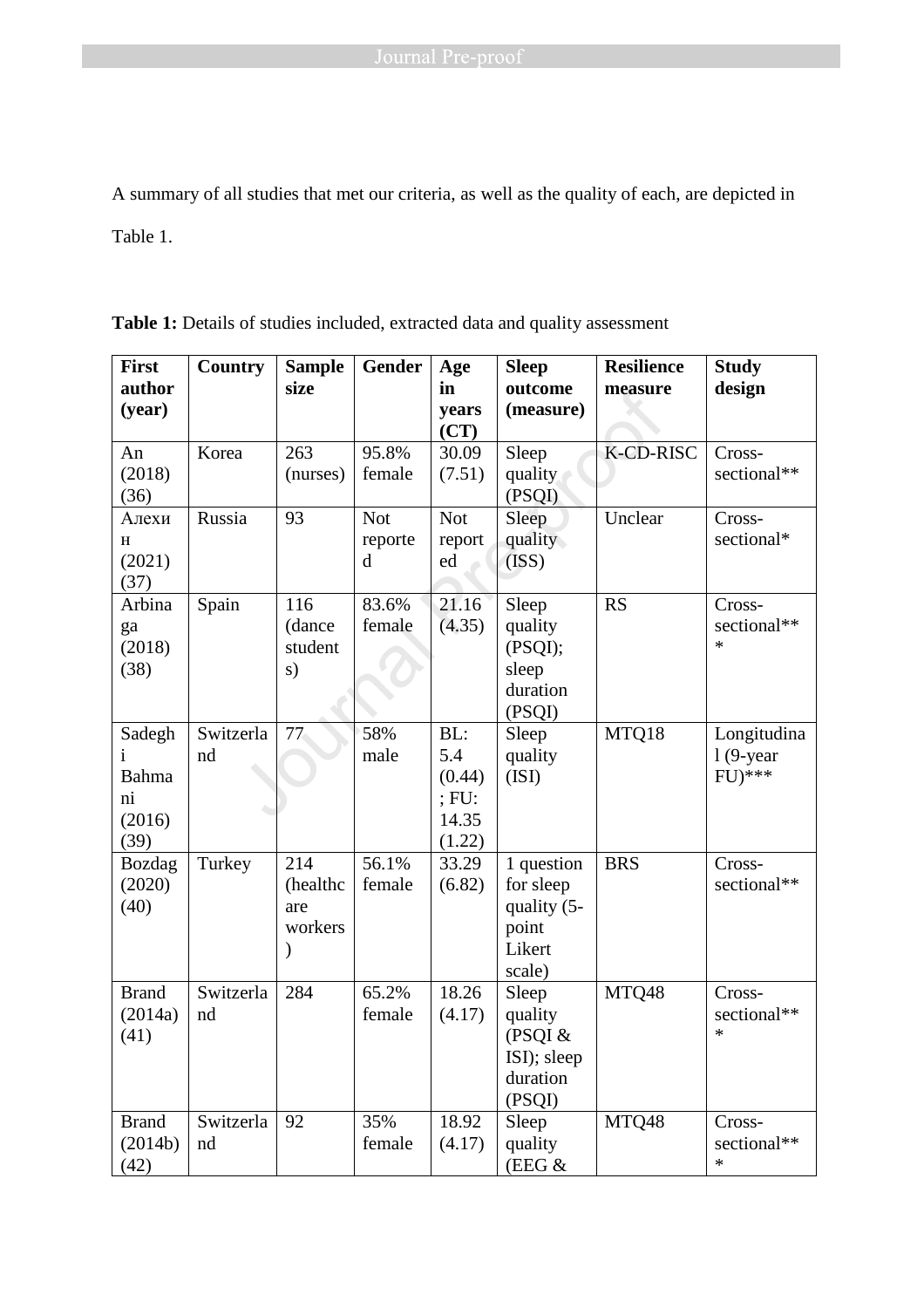|              |                |          |            |            | ISI); sleep  |                |                       |
|--------------|----------------|----------|------------|------------|--------------|----------------|-----------------------|
|              |                |          |            |            | duration     |                |                       |
|              |                |          |            |            | (EEG)        |                |                       |
| <b>Brand</b> | Switzerla      | 37       | 55.22%     | 14         | Sleep        | MTQ48          | Longitudina           |
| (2015a)      | nd             |          | female     | (1.3)      | quality      |                | $1(9$ -year           |
| (43)         |                |          |            |            | $(EEG \&$    |                | $FU$ )***             |
|              |                |          |            |            | ISI)         |                |                       |
| <b>Brand</b> | Switzerla      | 346      | 54.6%      | 23.87      | Sleep        | MTQ18          | Cross-                |
| (2015b)      | nd             |          | female     | (1.93)     |              |                | sectional**           |
|              |                |          |            |            | quality      |                | $\ast$                |
| (44)         |                |          |            |            | (PSQI &      |                |                       |
|              |                |          |            |            | ISI)         |                |                       |
| <b>Brand</b> | Switzerla      | 1,475    | 48.8%      | $11 - 16$  | Sleep        | MTQ48          | Cross-                |
| (2016)       | nd             |          | males      |            | quality      |                | sectional**           |
| (45)         |                |          |            |            | (ISI)        |                | $\ast$                |
| <b>Brand</b> | Switzerla      | 1,361    | 51.2%      | $11 - 16$  | Sleep        | MTQ48          | Cross-                |
| $(2017)^{A}$ | nd             |          | female     |            | quality      |                | sectional**           |
| (46)         |                |          |            |            | (ISI)        |                | $\ast$                |
| Chang        | Taiwan         | 2,280    | 50.4%      | Grade      | Sleep        | <b>ARS</b>     | Longitudina           |
| (2019)       |                |          | male       | $2 - 11$   | quality      |                | 1 (annual             |
| (47)         |                |          |            |            | (PSQI,       |                | follow-up             |
|              |                |          |            |            | single       |                | for 9                 |
|              |                |          |            |            | item)        |                | years)***             |
| Chatbu       | <b>Not</b>     | 61       | 52%        | $7 - 18$   | Sleep        | <b>RSCA</b>    | Cross-                |
| rn           | stated         |          | male       |            | quality      |                | sectional**           |
| (2014)       |                |          |            |            | (SDSC)       |                |                       |
| (48)         |                |          |            |            |              |                |                       |
| Cheng        | China          | 653      | 48.1%      | 55.62      | Sleep        | <b>CD-RISC</b> | Cross-                |
|              |                |          |            |            |              |                | sectional**           |
| (2020)       |                |          | male       | (9.51)     | quality      |                | $\ast$                |
| (49)         |                |          |            |            | (AIS)        |                |                       |
| Consta       | United         | 42       | 63%        | $60+$      | Sleep        | CD-RISC-       | Cross-                |
| ntino        | <b>States</b>  |          | female     |            | quality      | 10             | sectional**           |
| (2020)       |                |          |            |            | (PROMIS)     |                |                       |
| (50)         |                |          |            |            |              |                |                       |
| Cooper       | <b>Not</b>     | Study    | <b>Not</b> | <b>Not</b> | Sleep        | <b>MTI</b>     | Cross-                |
| (2019)       | stated         | 1:181    | stated     | stated     | duration     |                | sectional**           |
| (51)         |                | (athlete |            |            | (self-       |                | $\ast$                |
|              |                | s)       |            |            | report) $\&$ |                |                       |
|              |                |          |            |            | sleep        |                |                       |
|              |                |          |            |            | quality      |                |                       |
|              |                |          |            |            | (RCSQ)       |                |                       |
| Cramer       | United         | 213      | 73%        | 28.3       | Sleep        | <b>BRS</b>     | Cross-                |
| (2016)       | <b>States</b>  | (clinici | female     | (8.9)      | quality      |                | sectional**           |
| (52)         |                | ans $\&$ |            |            | (PROMIS      |                | $\ast$                |
|              |                | trainees |            |            | sleep        |                |                       |
|              |                |          |            |            | disturbanc   |                |                       |
|              |                |          |            |            | e short      |                |                       |
|              |                |          |            |            |              |                |                       |
|              | $\overline{7}$ |          |            |            | form)        |                |                       |
| Du           |                | 2,254    | 66.7%      | 22.5       | Sleep        | <b>BRS</b>     | Cross-                |
| (2021)       | countries      | (student | female     | (5.5)      | quality      |                | sectional**<br>$\ast$ |
| (53)         |                | s)       |            |            | (PSQI);      |                |                       |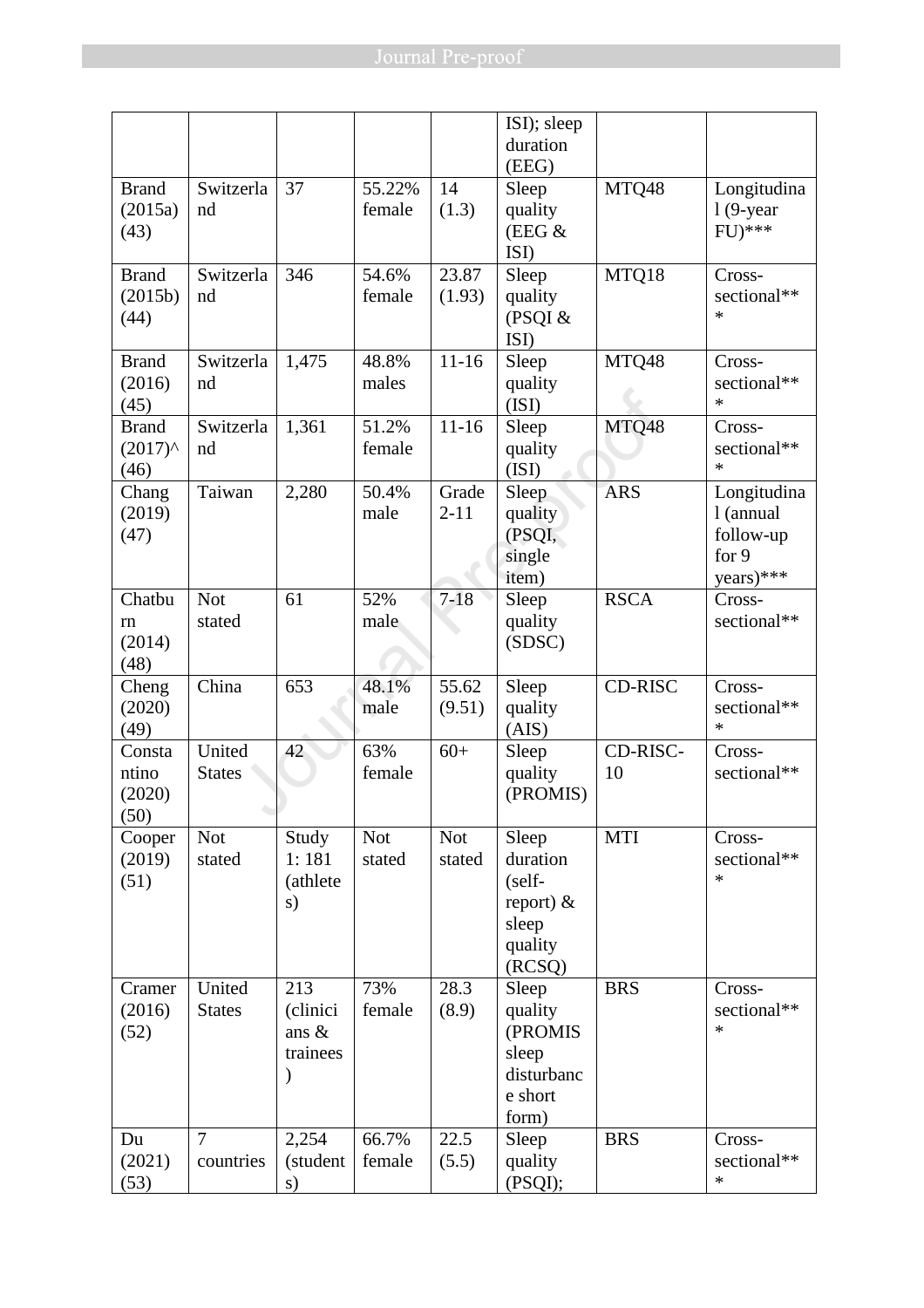|                     |               |               |        |        | sleep       |                |             |
|---------------------|---------------|---------------|--------|--------|-------------|----------------|-------------|
|                     |               |               |        |        | duration    |                |             |
|                     |               |               |        |        | (PSQI)      |                |             |
| Gerber              | Switzerla     | 56            | 52%    | 18.1   | Sleep       | MTQ48          | Cross-      |
| $(2015)^{^}$        | nd            | (student      | male   | (1.2)  | quality     |                | sectional** |
| (54)                |               | s)            |        |        | (PSQI &     |                |             |
|                     |               |               |        |        | ISI)        |                |             |
| Graha               | Canada        | 12            | 75%    | 42     | Sleep       | MTQ18          | Longitudina |
| m                   |               | (ultra-       | male   | (5.35) | duration    |                | 1(3)        |
| (2020)              |               | marath        |        |        | (sleep log) |                | days)***    |
| (55)                |               | <sub>on</sub> |        |        |             |                |             |
|                     |               | runners       |        |        |             |                |             |
|                     |               |               |        |        |             |                |             |
| Grossm              | <b>Israel</b> | 243           | 69.1%  | 69.76  | Sleep       | <b>CD-RISC</b> | Cross-      |
| an                  |               | (older        | female | (6.69) | quality (2) |                | sectional** |
| (2021)              |               | adults)       |        |        | adapted     |                | $\ast$      |
| (56)                |               |               |        |        | from the    |                |             |
|                     |               |               |        |        | ISI and 1   |                |             |
|                     |               |               |        |        | adapted     |                |             |
|                     |               |               |        |        | from the    |                |             |
|                     |               |               |        |        | $PHQ-9)$    |                |             |
| Haghig              | Iran          | 207           | 51.2%  | 22.04  | Sleep       | MTQ48          | Cross-      |
| hi                  |               | (medica       | male   | (2.75) | quality     |                | sectional** |
| (2019)              |               |               |        |        | (ISI)       |                |             |
|                     |               | student       |        |        |             |                |             |
| (57)                |               |               |        |        |             |                |             |
| Hrozan              | Norway        | s)<br>632     | 50.2%  | 18     | Sleep       | <b>RS</b>      | Cross-      |
|                     |               | (athlete      | male   | (0.9)  |             |                | sectional** |
| ova                 |               |               |        |        | quality     |                | $\ast$      |
| (2019)              |               | s)            |        |        | (PSQI)      |                |             |
| (58)                | China         |               | 22.79% | 24.34  |             | $RS-14$        | Cross-      |
| Huang               |               | 1,597         | male   |        | Sleep       |                | sectional*  |
| $(2020)^{A}$        |               |               |        | (5.76) | quality     |                |             |
| (59)                |               |               |        |        | (single)    |                |             |
|                     |               |               | 80.4%  | 37.2   | item)       |                |             |
| Hughes              | United        | 2,597         |        |        | Sleep       | CD-RISC        | Cross-      |
| $(2015)^{^{\circ}}$ | <b>States</b> | (militar)     | male   |        | quality     |                | sectional*  |
| (60)                |               | y             |        |        | (PSQI)      |                |             |
|                     |               | veteran       |        |        |             |                |             |
|                     |               | s)            |        |        |             |                |             |
| Jahang              | Iran          | 206           | 57.3%  | 18-24  | Sleep       | MTQ48          | Cross-      |
| ard                 |               |               | male   |        | quality     |                | sectional** |
| $(2017)^{A}$        |               |               |        |        | (ISI)       |                |             |
| (61)                |               |               |        |        |             |                |             |
| Jatacha             | Thailand      | 245           | 58%    | 35.9   | Sleep       | Thai-RQ        | Cross-      |
| vala                |               | (medica       | female | (9.5)  | quality     |                | sectional*  |
| (2019)              |               |               |        |        | (single)    |                |             |
| (62)                |               | doctors       |        |        | item)       |                |             |
|                     |               |               |        |        |             |                |             |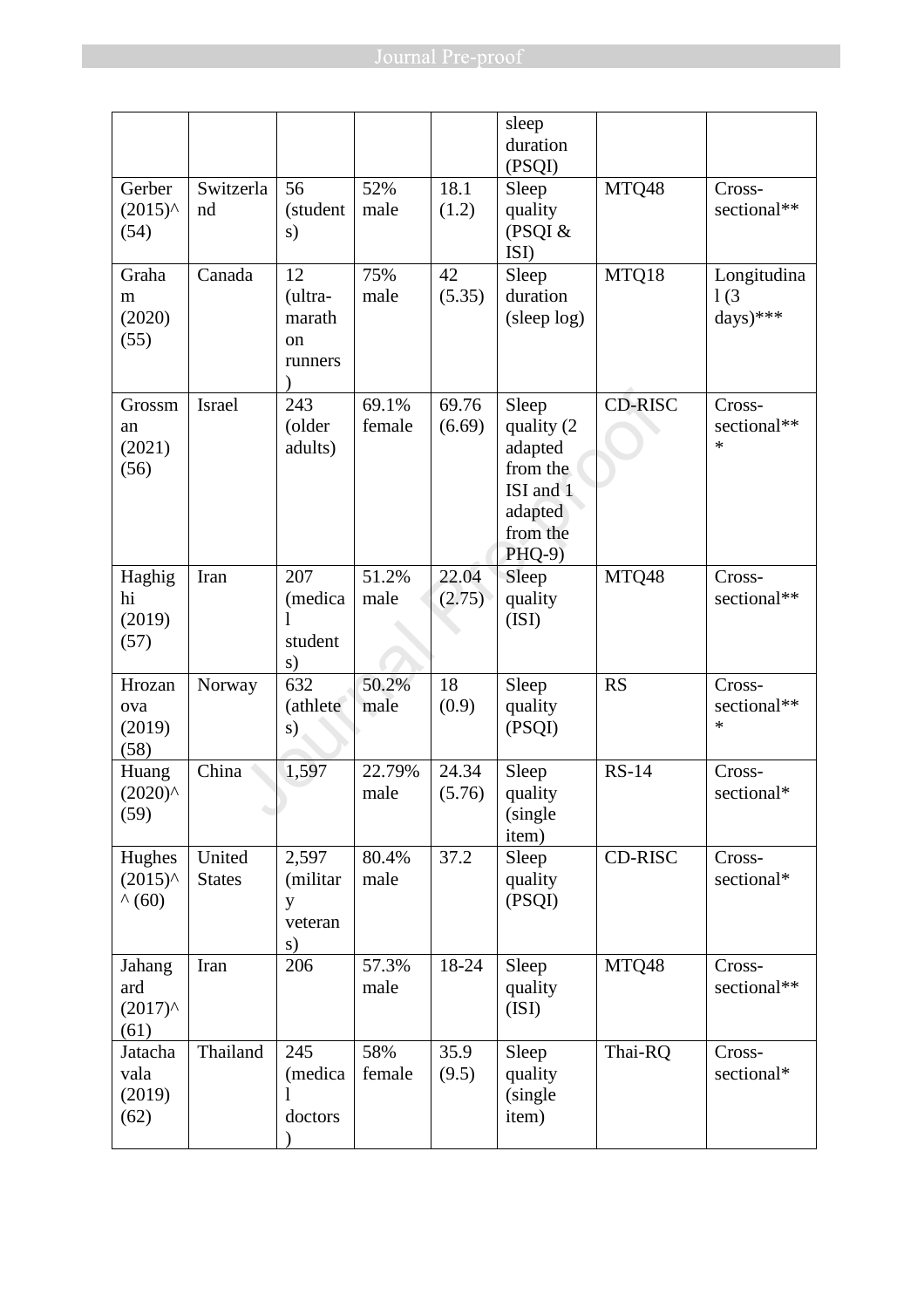| Jeon                | Korea      | 1,794         | 86.4%            | 29.8      | Sleep      | CD-RISC        | Cross-                     |
|---------------------|------------|---------------|------------------|-----------|------------|----------------|----------------------------|
| (2017)              |            |               | female           | (6.4)     | quality    |                | sectional**                |
| (63)                |            |               |                  |           | (PSQI)     |                | $\ast$                     |
| Jeong               | Korea      | 373           | 100%             | 33.26     | Sleep      | <b>CD-RISC</b> | Cross-                     |
| (2019)              |            | (nurses)      | female           | (9.55)    | quality    |                | sectional**                |
| (64)                |            |               |                  |           | (PSQI &    |                | $\ast$                     |
|                     |            |               |                  |           | ISI)       |                |                            |
| Jin                 | South      | 582           | 73.02%           | 35.0      | Sleep      | <b>CD-RISC</b> | Cross-                     |
| (2020)              | Korea      | (worker       | female           | (8.03)    | quality    |                | sectional**                |
| (65)                |            | s)            |                  |           | (SQS)      |                | $\ast$                     |
| Kegela              | <b>Not</b> | 163           | 80.4%            | 32.85     | Sleep      | CD-RISC-       | Cross-                     |
| ers                 | stated     | (musici       | male             | (7.76)    | quality    | 10             | sectional**                |
| (2021)              |            | ans)          |                  |           | (PROMIS    |                |                            |
| (66)                |            |               |                  |           | sleep      |                |                            |
|                     |            |               |                  |           | disturbanc |                |                            |
|                     |            |               |                  |           | e short    |                |                            |
|                     |            |               |                  |           | form)      |                |                            |
| Labord              | <b>Not</b> | 1,950         | 50.5%            | 22.49     | Sleep      | Short-form     | Cross-                     |
| e                   | stated     | (976)         | females          | $(non-$   | duration   | <b>RS</b>      | sectional**                |
| (2015)              |            | non-          | $(non-$          | athlet    | (single)   |                | $\ast$                     |
| (67)                |            | athletes      | athletes         | $\cos$ ); | item);     |                |                            |
|                     |            | & 974         | );               | 21.21     | Sleep      |                |                            |
|                     |            | athletes      | 49.1%            | (athlet   | quality    |                |                            |
|                     |            |               | females          | es)       | (single    |                |                            |
|                     |            |               | (athlete         |           | item)      |                |                            |
|                     |            |               |                  |           |            |                |                            |
|                     |            |               |                  |           |            |                |                            |
|                     |            |               | s)               |           |            |                |                            |
| Lang                | Switzerla  | 864           | 57%              | 17.98     | Sleep      | MTQ18          | Longitudina                |
| $(2019)^{^{\circ}}$ | nd         | (student      | male             | (1.36)    | quality    |                | $1(10$ -month<br>$FU$ )*** |
| (68)                |            | s)            |                  |           | (PSQI $\&$ |                |                            |
|                     | Korea      |               |                  |           | ISI)       |                |                            |
| Lee                 |            | 1,094         | 87%              | 22.8      | Sleep      | CD-RISC-       | Cross-                     |
| (2016)              |            | (college      | male             | (1.9)     | quality    | 10             | sectional**<br>$\ast$      |
| (69)                |            | student       |                  |           | (PSQI)     |                |                            |
|                     |            | s)<br>923     | 3.9%             | 27.49     |            |                | Cross-                     |
| Lee                 | Korea      | shift         |                  |           | Sleep      | <b>CD-RISC</b> | sectional**                |
| (2019)              |            | workers       | male             | (4.22)    | quality    |                | $\ast$                     |
| (70)                |            | & 850         | shift<br>workers |           | (PSQI)     |                |                            |
|                     |            |               |                  |           |            |                |                            |
|                     |            | non-<br>shift | ; 24.1%<br>male  |           |            |                |                            |
|                     |            | workers       | non-             |           |            |                |                            |
|                     |            |               | shift            |           |            |                |                            |
|                     |            |               | workers          |           |            |                |                            |
| Lei                 | China      | 500           | 64.4%            | 38.7      | Sleep      | CD-RISC-       | Cross-                     |
|                     |            | (frontli      | male             |           |            | 10             | sectional**                |
| (2021)              |            | ne            |                  | (10.3)    | quality    |                | $\ast$                     |
| (71)                |            | commu         |                  |           | (PSQI)     |                |                            |
|                     |            | nity          |                  |           |            |                |                            |
|                     |            | workers       |                  |           |            |                |                            |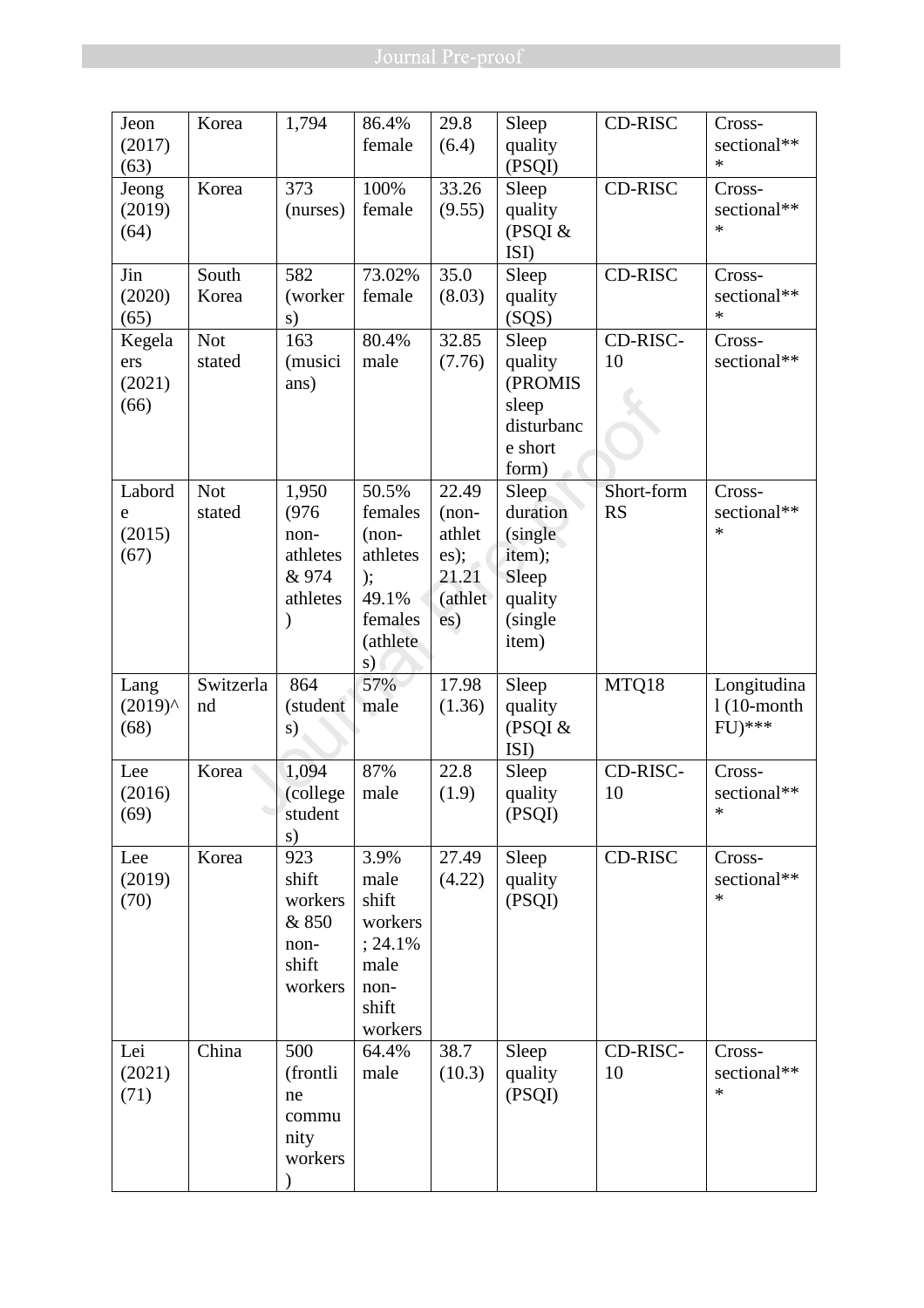| $\overline{Li}$<br>(2016)<br>(72)       | China                   | 231<br>(health<br>y<br>pregnan<br>t<br>women | 100%<br>female  | 26.58<br>(2.73)                                                    | Sleep<br>quality<br>(PSQI)                                                                      | CD-RISC-<br>10                                      | Cross-<br>sectional**                    |
|-----------------------------------------|-------------------------|----------------------------------------------|-----------------|--------------------------------------------------------------------|-------------------------------------------------------------------------------------------------|-----------------------------------------------------|------------------------------------------|
| Li<br>(2019)<br>(73)                    | China                   | 1,065<br>(college<br>student<br>s)           | 49.67%<br>males | 20.21<br>(1.35)                                                    | Sleep<br>quality<br>(PSQI)                                                                      | <b>CD-RISC</b>                                      | Cross-<br>sectional**<br>$\ast$          |
| Li<br>(2020)<br>(74)                    | China                   | 227<br>(univer<br>sity<br>student<br>s)      | 76.7%<br>female | 17.85<br>(0.54)                                                    | Sleep<br>quality<br>(PSQI)                                                                      | <b>MTI</b>                                          | Longitudina<br>$1(3$ -month<br>$FU$ )*** |
| Lind<br>(2017)<br>(75)                  | United<br><b>States</b> | 133<br>(vetera<br>ns)                        | 88.5%<br>male   | 29.8<br>(4.7)                                                      | Sleep<br>quality<br>(PSQI)                                                                      | CD-RISC-<br>10                                      | Cross-<br>sectional**<br>$\ast$          |
| Liu<br>(2016)<br>(76)                   | China                   | 1,471                                        | 55.5%<br>male   | 34.5<br>(10.4)                                                     | Sleep<br>quality<br>(PSQI)                                                                      | CD-RISC-<br>10                                      | Cross-<br>sectional**<br>$\ast$          |
| Lovsta<br>$\mathbf d$<br>(2020)<br>(77) | Norway                  | 30<br>(terror<br>attack<br>survivo<br>rs)    | 63.3%<br>female | 26.7<br>(11.2)                                                     | Sleep<br>quality<br>(ISI; 5)<br>items)                                                          | <b>RSA</b>                                          | Cross-<br>sectional**<br>$\ast$          |
| Meers<br>$(2018)^{A}$<br>(78)           | United<br><b>States</b> | 229                                          | 50.9%<br>female | 11.34<br>(2.92)                                                    | Sleep<br>quality $(1 -$<br>week wrist<br>actigraphy<br>& sleep<br>logs)                         | <b>RSCA</b>                                         | Cross-<br>sectional*                     |
| Mon-<br>Lopez<br>(2020)<br>(79)         | Spain                   | 187<br>(handba<br>$\mathbf{ll}$<br>players)  | 64.7%<br>male   | 23.61<br>(6.19)                                                    | Sleep<br>duration<br>(1)<br>question,<br>hours);<br>sleep<br>quality (1-<br>10 Likert<br>scale) | <b>BRS</b>                                          | Cross-<br>sectional**                    |
| Natvik<br>(2011)<br>(80)                | Norway                  | 1,505<br>(nurses)                            | 100%<br>female  | 33.9<br>(9.6)<br>for 2<br>rotatin<br>g<br>shifts;<br>32.2<br>(7.7) | Sleep<br>quality<br>(BIS)                                                                       | Revised<br>Norwegian<br>Short<br>Hardiness<br>Scale | Cross-<br>sectional**<br>$\ast$          |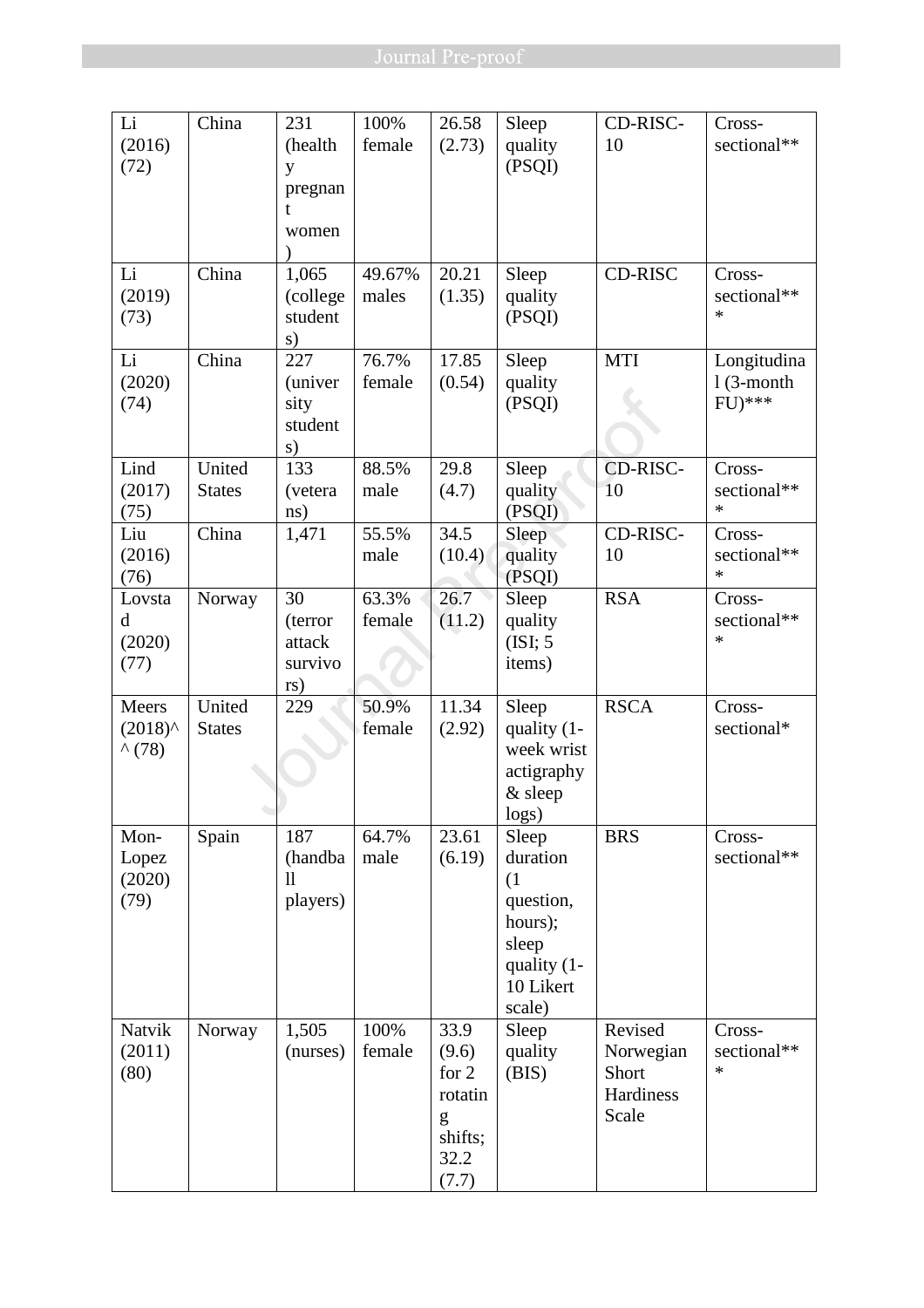|                        |               |                           |                | for $3$     |                            |                |                          |
|------------------------|---------------|---------------------------|----------------|-------------|----------------------------|----------------|--------------------------|
|                        |               |                           |                | rotatin     |                            |                |                          |
|                        |               |                           |                |             |                            |                |                          |
|                        |               |                           |                | g<br>shifts |                            |                |                          |
| Reshad<br>at<br>(2018) | Iran          | 400<br>(pregna<br>nt      | 100%<br>female | $18+$       | Sleep<br>quality<br>(PSQI) | <b>CD-RISC</b> | Cross-<br>sectional**    |
| (81)                   |               | women                     |                |             |                            |                |                          |
| Roberts                | United        | 70                        | 100%           | <b>Not</b>  | Sleep                      | <b>FIRA-G</b>  | Cross-                   |
| (2017)<br>(82)         | <b>States</b> | (parents<br>of<br>childre | female         | stated      | quality<br>(CSHQ)          |                | sectional**<br>$\ast$    |
|                        |               | n with<br>ASD)            |                |             |                            |                |                          |
| Rosenb                 | United        | 95                        | 79%            | 42(7)       | Sleep                      | CD-RISC-       | Cross-                   |
| erg                    | <b>States</b> | (caregi                   | female;        |             | quality                    | 10             | sectional**              |
| (2014)                 |               | vers to                   | 18%            |             | (single)                   |                | $\ast$                   |
| (83)                   |               | childre                   | male;          |             | item)                      |                |                          |
|                        |               | n with                    | 3%             |             |                            |                |                          |
|                        |               | cancer)                   | other          |             |                            |                |                          |
| Salah                  | 94            | 3,816                     | 28.9%          | 38.6        | Sleep                      | <b>BRS</b>     | Cross-                   |
| (2021)                 | countries     |                           | male           | (14.0)      | quality                    |                | sectional**              |
| (84)                   |               |                           |                |             | (rated                     |                |                          |
|                        |               |                           |                |             | before and                 |                |                          |
|                        |               |                           |                |             | during                     |                |                          |
|                        |               |                           |                |             | <b>COVID</b>               |                |                          |
|                        |               |                           |                |             | pandemic                   |                |                          |
|                        |               |                           |                |             | using $4-$                 |                |                          |
|                        |               |                           |                |             | point                      |                |                          |
|                        |               |                           |                |             | Likert                     |                |                          |
|                        |               |                           |                |             | scale)                     |                |                          |
| Sim                    | Korea         | 197                       | <b>Not</b>     | 48.7%       | Sleep                      | K-CD-RISC      | Cross-                   |
| (2019)                 |               | (nurses)                  | stated         | in          | quality                    |                | sectional*               |
| (85)                   |               |                           |                | 20's        | (PSQI)                     |                |                          |
| Sinclair               | United        | 333                       | <b>Not</b>     | 49.3%       | Sleep                      | <b>BRS</b>     | Cross-                   |
| (2019)                 | <b>States</b> | (militar                  | stated         | were        | quality                    |                | sectional**              |
| (86)                   |               | y                         |                | $30+$       | (ISI: sum                  |                | $\ast$                   |
|                        |               | spouses                   |                |             | of three                   |                |                          |
|                        |               |                           |                |             | items)                     |                |                          |
| Sobstad                | Norway        | 1,147                     | 89%            | 34.5        | Sleep                      | <b>DRS-15</b>  | Longitudina              |
| (2020)                 |               | (nurses)                  | female         | (8.3)       | quality                    |                | $1(3$ -year              |
| (87)                   |               |                           |                |             | (BIS)                      |                | $FU$ )***                |
| Springf                | United        | 77,395                    | 100%           | 77          | Sleep                      | <b>BRS</b>     | Cross-                   |
| ield                   | <b>States</b> |                           | female         | (6.4)       | duration                   |                | sectional**              |
| (2020)                 |               |                           |                |             | (1)                        |                | $\ast$                   |
| (88)                   |               |                           |                |             | question)                  |                |                          |
| Storem                 | Norway        | 700                       | 91.5%          | 34.5        | Sleep                      | <b>HARDY</b>   | Longitudina              |
| ark                    |               | (nurses)                  | female         | (7.8)       | quality<br>(BSWSQ)         | (revised)      | $1(2$ -year<br>$FU$ )*** |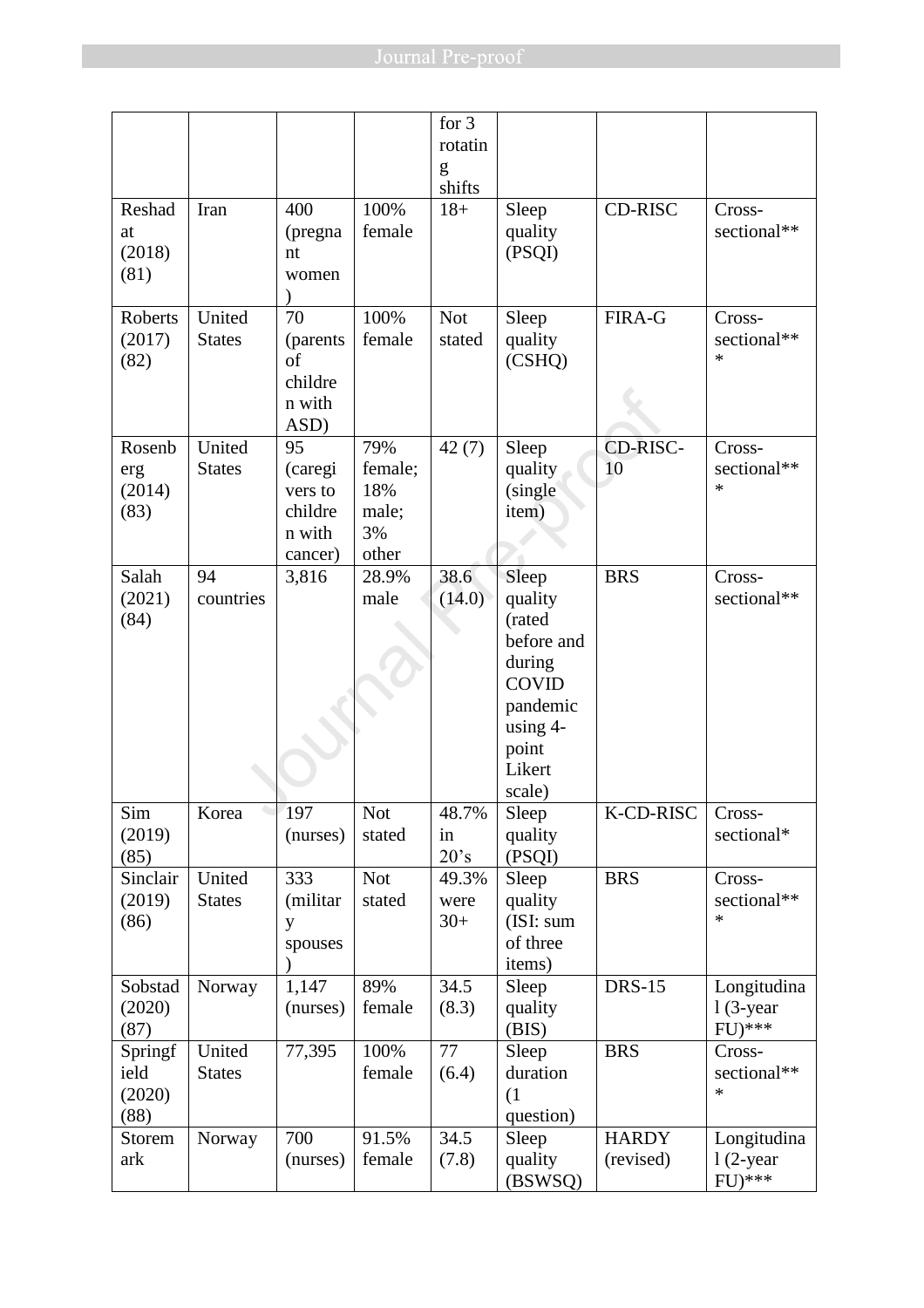| (2013)<br>(89)                             |                         |                                                                    |                      |                      |                                                      |                |                                             |
|--------------------------------------------|-------------------------|--------------------------------------------------------------------|----------------------|----------------------|------------------------------------------------------|----------------|---------------------------------------------|
| Thursto<br>$n^{\Lambda}$<br>(2021)<br>(90) | <b>US</b>               | 32<br>(adoles<br>cents &<br>primary<br>caregiv<br>er)              | 69%<br>female        | $11 - 17$            | Sleep<br>duration<br>$(ASWS -$<br>SF)                | <b>CYRM</b>    | Cross-<br>sectional*                        |
| Varma<br>(2021)<br>(91)                    | 63<br>countries         | 1,653                                                              | 30.3%<br>male        | 42.90<br>(13.63)     | Sleep<br>quality<br>(PSQI)                           | <b>BRCS</b>    | Cross-<br>sectional**                       |
| Wang<br>(2020a)<br>(92)                    | China                   | 1,299<br>(student<br>$s)$ ; 840<br>with<br>complet<br>e FU<br>data | 58%<br>female        | 15.79                | Sleep<br>quality<br>(PSQI)                           | CD-RISC-<br>10 | Longitudina<br>$1(2-year$<br>$FU$ )***      |
| Wang<br>(2021)<br>(93)                     | China                   | 1,591                                                              | 100%<br>female       | 43.80<br>(8.53)      | Sleep<br>quality<br>(PSQI)                           | <b>CD-RISC</b> | Cross-<br>sectional**<br>$\ast$             |
| Wang<br>(2020)<br>(94)                     | China                   | 1,193<br>(nurses)                                                  | <b>Not</b><br>stated | Not<br>stated        | Sleep<br>duration<br>(questions<br>not<br>specified) | <b>CD-RISC</b> | Cross-<br>sectional*                        |
| Willia<br>ms<br>$(2016)^{A}$<br>(95)       | United<br><b>States</b> | 1,939<br>(soldier<br>s)                                            | 62%<br>male          | 17-24<br>(88%)       | Sleep<br>quality<br>(adapted<br>four<br>items)       | CD-RISC-2      | Longitudina<br>$1(3, 6 & 9 -$<br>week FU)** |
| Xie<br>(2020)<br>(96)                      | China                   | 1,213<br>(older<br>adults)                                         | <b>Not</b><br>stated | $60+$                | Sleep<br>quality<br>(AIS)                            | <b>SRQS</b>    | Cross-<br>sectional**<br>$\ast$             |
| Yang<br>(2015)<br>(97)                     | China                   | 981<br>(student<br>s)                                              | 54%<br>male          | 13.25<br>(0.66)      | Sleep<br>quality<br>(PSQI)                           | <b>RS</b>      | Longitudina<br>$1(3$ -year<br>$FU$ )***     |
| Yang<br>(2020)<br>(98)                     | China                   | 1,756<br>(migran)<br>t<br>workers                                  | 34.8%<br>male        | $16-65$              | Sleep<br>quality<br>(PSQI)                           | <b>CD-RISC</b> | Cross-<br>sectional**<br>$\ast$             |
| Ye<br>(2013)<br>(99)                       | China                   | 556<br>(soldier<br>s); $571$<br>(univer<br>sity<br>student<br>s)   | 100%<br>male         | <b>Not</b><br>stated | Sleep<br>quality<br>(PSQI)                           | RS             | Cross-<br>sectional*                        |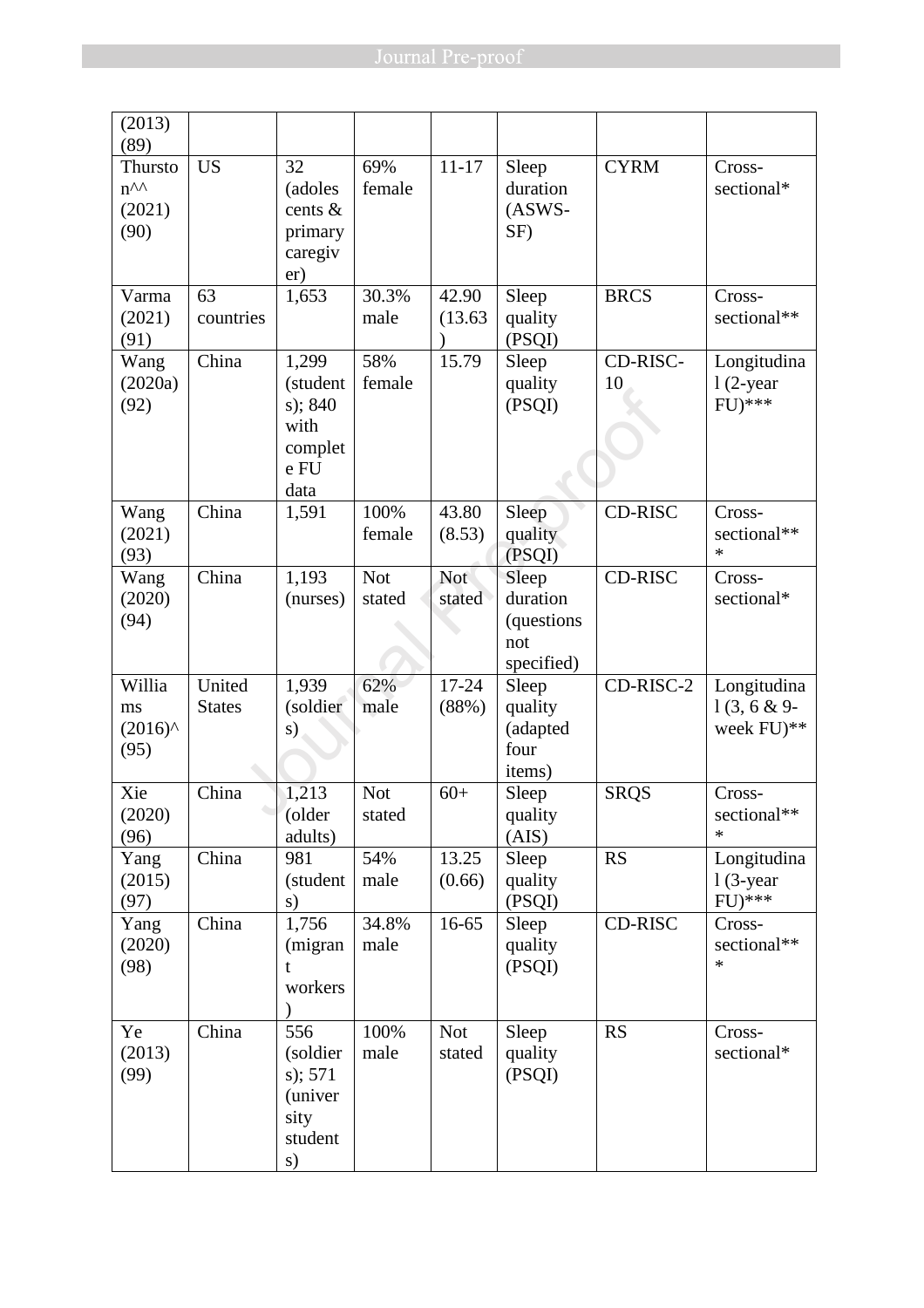| Yu           | <b>New</b> | 93                 | 73.1%  | 33.9   | Sleep            | <b>CD-RISC</b> | Cross-                |
|--------------|------------|--------------------|--------|--------|------------------|----------------|-----------------------|
| (2020)       | Zealand    | <i>(intensi</i>    | female | (9.6)  | quality          |                | sectional**           |
| (100)        |            | ve care            |        |        | (single          |                | $\ast$                |
|              |            | nurses)            |        |        | item based       |                |                       |
|              |            |                    |        |        | on past          |                |                       |
|              |            |                    |        |        | month $& 2$      |                |                       |
|              |            |                    |        |        | nights           |                |                       |
|              |            |                    |        |        | accelerom        |                |                       |
|              |            |                    |        |        | $\text{etry}$ ); |                |                       |
|              |            |                    |        |        | sleep            |                |                       |
|              |            |                    |        |        | duration         |                |                       |
|              |            |                    |        |        | (single          |                |                       |
|              |            |                    |        |        | item $& 2$       |                |                       |
|              |            |                    |        |        | nights           |                |                       |
|              |            |                    |        |        | accelerom        |                |                       |
|              |            |                    |        |        | etry)            |                |                       |
| <b>Zhang</b> | China      | 180                | 100%   | $20+$  | Sleep            | <b>CD-RISC</b> | Cross-                |
| (2020)       |            | (pregna            | female |        | quality          |                | sectional**           |
| (101)        |            | nt                 |        |        | (PSQI)           |                |                       |
|              |            | women              |        |        |                  |                |                       |
|              |            |                    |        |        |                  |                |                       |
| Zhou         | China      | 71                 | 72%    | 19.92  | Sleep            | <b>RS</b>      | Cross-                |
| $(2016)^{A}$ |            | (college           | female | (1.21) | quality          |                | sectional*            |
| (102)        |            | student            |        |        | (PSQI)           |                |                       |
|              |            | s)                 |        |        |                  |                |                       |
| Zhou         | China      | 4,531              | 70.2%  | 19.20  | Sleep            | <b>CD-RISC</b> | Cross-                |
| (2021)       |            | (1 <sup>st</sup> ) | male   | (1.77) | quality          |                | sectional**<br>$\ast$ |
| (103)        |            | year               |        |        | (PSQI)           |                |                       |
|              |            | college<br>student |        |        |                  |                |                       |
|              |            |                    |        |        |                  |                |                       |
|              |            | s)                 |        |        |                  |                |                       |
|              |            |                    |        |        |                  |                |                       |

AIS = Athens Insomnia Scale; ARS = Adolescent Resilience Scale; ASD = Autism Spectrum Disorder; ASWS-SF = Adolescent Sleep-Wake Scale-Short Form; BIS = Bergen Insomnia Scale; BL = Baseline; BRCS = Brief Resilience Coping Scale; BRS = Brief Resilience Scale; BSWSQ = Bergen Shift Work Sleep Questionnaire; CD-RISC = Connor-Davidson Resilience Scale (25 items);  $CD-RISC-2 = Connor-Davidson Resilience Scale (2 items); CD-RISC-10 =$ Connor-Davidson Resilience Scale (10 items); CSHQ = Child Sleep Habits Questionnaire; CT = Central Tendency; CYRM = Child and Youth Resilience Measure; DRS-15 = Dispositional Resilience Scale (15 items);  $EEG = Electroencephalography$ ;  $FIRA-G = Family Index of$ Regenerativity and Adaptation – General; FU = Follow up; HARDY = Dispositional Resilience (Hardiness) Scale; ISI = Insomnia Severity Index; ISS = Insomnia Severity Scale; K-DC-RISC  $=$  Korean Connor-Davidson Resilience Scale; MTI  $=$  Mental Toughness Index; MTQ18  $=$ Mental Toughness Questionnaire (18 items); MTQ48 = Mental Toughness Questionnaire (48 items); OR = Odds Ratio; PROMIS = Patient-Reported Outcomes Measurement Information System; PSQI = Pittsburgh Sleep Quality Index; RCSQ = Richards-Campbell Sleep Questionnaire;  $RS = Resilience Scale$ ;  $RS-14 = Resilience Scale$  (14 items);  $RSCA =$ Resiliency Scale for Children and Adolescents; SDSC = Sleep Disturbance Scale for Children;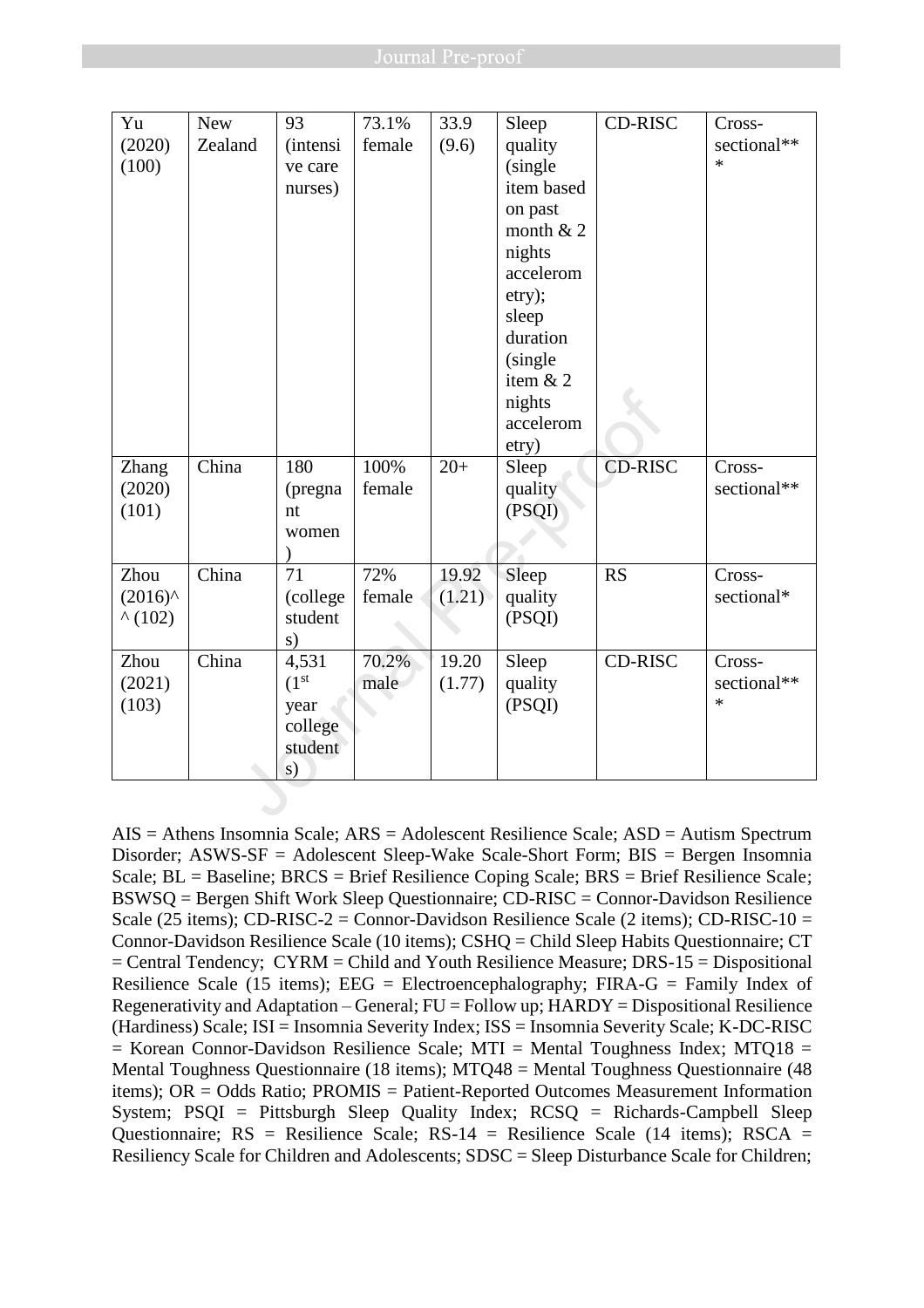SQS = Sleep Quality Scale; SRQS = Stress Resilience Quotient Scale; Thai-RQ = Thai Resilience Questionnaire.

^Data provided by the author (not reported in original published article).

^^Abstract.

\*poor quality; \*\*fair quality; \*\*\*good quality.

The evidence surrounding the geographical diversity of the relationship between sleep and resilience was widespread across different countries. For example, there were 14 studies reported from the United States, 17 from China, nine from Switzerland, seven from Korea, five from Norwegian populations, Iran had three studies, and one each from Turkey, New Zealand, Taiwan, Spain, Canada and Thailand. Four studies did not specify the country where the research had been conducted, however ethical applications for these fourstudies were approved by institutions in Australia (48), the United Kingdom (51), Belgium/The Netherlands (66) and France (67). Three studies (53, 84, 91) captured and reported data from multiple countries ranging from seven (53) up to 94 (84). The five studies that were excluded from the metaanalysis were conducted in the United States  $(n=3)$ , Russia  $(n=1)$ , and China  $(n=1)$ . Whilst most of the included studies acquired data from the general population, some focused on specific populations including healthcare workers and/or medical students, army and/or spouses, athletes/sportspersons, students (school, college or university), pregnant women, or parents/caregivers of children with health conditions (cancer and autism spectrum disorder). Most of the studies captured by our review employed a cross-sectional design, and 11 articles were prospective, with all, except for one, focusing on sleep quality (55). The duration of longitudinal studies ranged from three days (55) up to nine years (43). Whilst one study employed a longitudinal study design, the statistical analysis used to assess the sleep-resilience relationship was cross-sectional and was therefore included with the other cross-sectional studies for the pooled analysis (39). Most studies reported correlation coefficients for the sleepwidespread across different countries. For example, then<br>
be United States, 17 from China, nine from Switzerland, sev<br>
populations, Iran had three studies, and one each from Ture<br>
Canada and Thailand. Four studies did not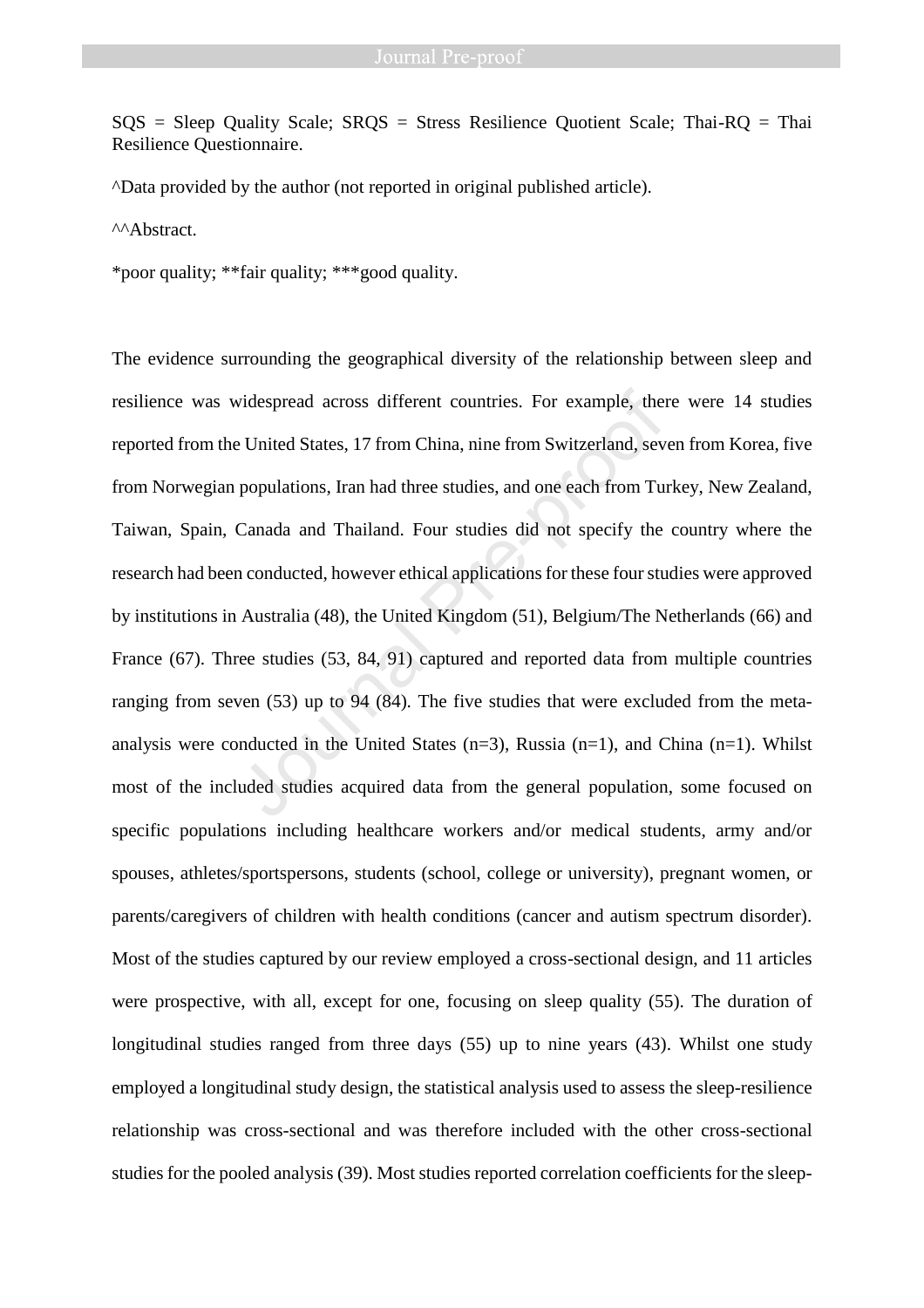### Journal Pre-proof

resilience relationship, whereas the minority reported more robust statistical analyses where potential confounders had been adjusted. The relationship between sleep and resilience was not the primary focus for many of the articles, rather the authors generally reported this as secondary analyses. A total of 55 studies reported on the relationship between sleep quality and resilience. Four explored sleep duration and eight studies explored both sleep parameters in relation to psychological resilience. The most utilised sleep quality instrument across the studies captured was the Pittsburgh sleep quality index (PSQI; n=35) and the insomnia severity index (ISI; n=16). To assess resilience, the most commonly used tool was the Connor-Davidson resilience scale (CD-RISC; n=31) and the mental toughness questionnaire (MTQ; n=14), or versions of these instruments. It is important to note that, whilst resilience and mental toughness overlap and are similar, they are distinct concepts. Both are related to efficiently conquering and coping with stressful situations (104). However, mental toughness is usually linked to positive circumstances. Conversely, resilience usually applies to negative contexts (104), thus it is important to acknowledge these modest differences within our review. In terms of quality assessment, of the 68 articles, 43 were deemed to be good quality, 15 were fair, and 10 were poor.  $(CD-RISC; n=31)$  and the mental toughness questionnair<br>(CD-RISC; n=31) and the mental toughness questionnair<br>ne instruments. It is important to note that, whilst resi-<br>np and are similar, they are distinct concepts. Both are

The results of all studies included in the meta-analysis showed that the pooled correlation coefficient for the relationship between sleep duration and sleep quality with psychological resilience was r=0.11 (95% CI: 0.04-0.17; Figure 2) and r=0.27 (95% CI: 0.20-0.34; Figure 3), respectively. The pooled correlation coefficient remained similar, although slightly attenuated, when the analysis was repeated for longitudinal studies that assessed the relationship between sleep quality and resilience, where  $r=0.18$  (95% CI: 0.07-0.29; Figure 4). There were an insufficient number of studies that prospectively examined sleep duration and resilience to conduct a pooled analysis. There was evidence of high heterogeneity for the studies in our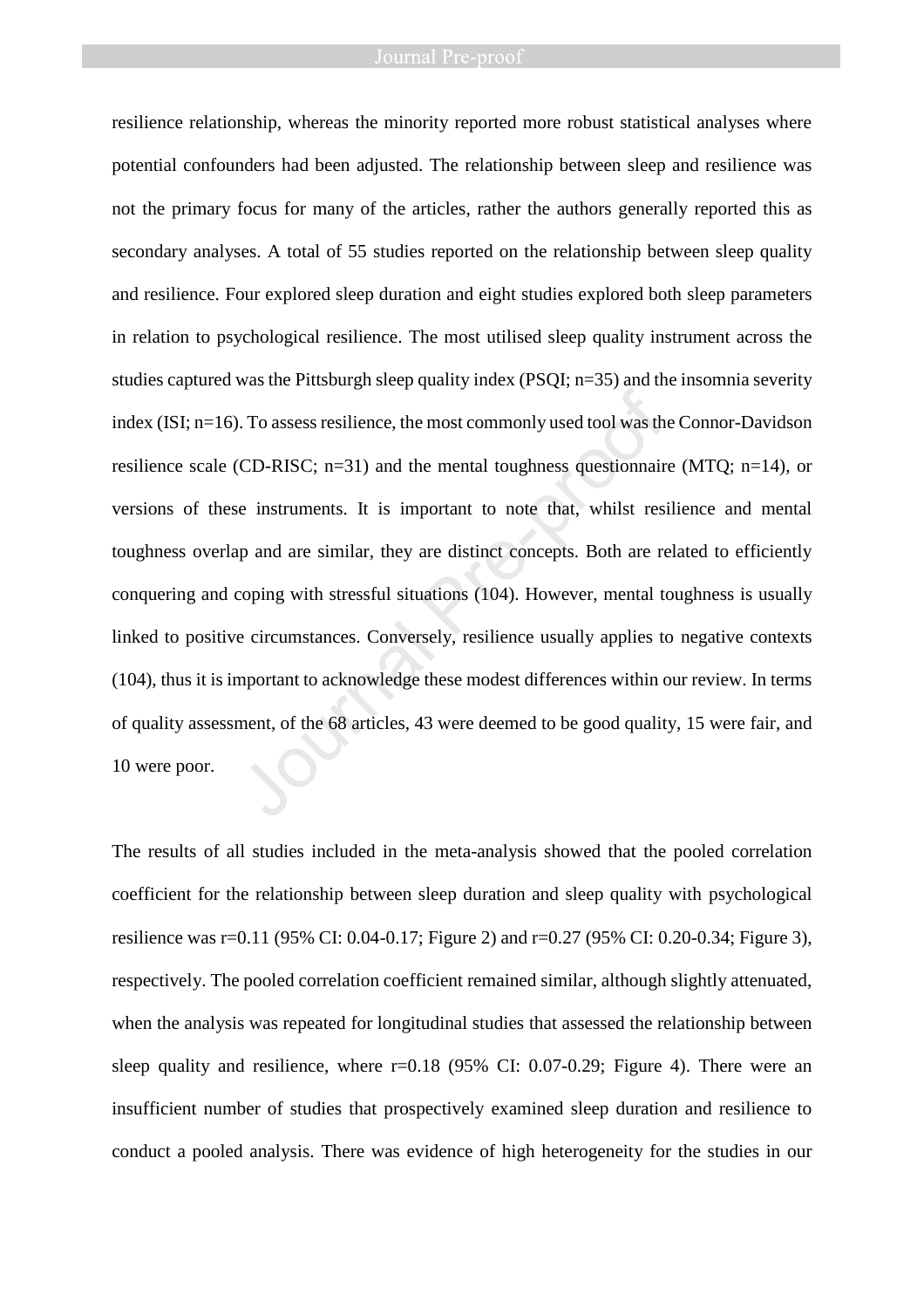meta-analysis, as indicated by the  $I^2$  values in Figures 2 ( $I^2$ =89.4%, p<0.001), 3 ( $I^2$ =98.6%,  $p<0.001$ ) & 4 ( $I^2=92.6\%$ ,  $p<0.001$ ).

# \*\*\*INSERT FIGURE 2 HERE\*\*\*

**Figure 2:** Forest plot for all included studies that explored the relationship between sleep duration and psychological resilience.

\*\*\*INSERT FIGURE 3 HERE\*\*\*

**Figure 3:** Forest plot for all included studies that explored the relationship between sleep quality and psychological resilience FURE 3 HERE\*\*\*<br>plot for all included studies that explored the relationship<br>hological resilience<br> $\text{GURE 4} \text{ HERE***}$ <br>plot for all included studies that explored the prospective

\*\*\*INSERT FIGURE 4 HERE\*\*\*

**Figure 4:** Forest plot for all included studies that explored the prospective relationship between sleep quality and psychological resilience

There was also evidence of publication bias, as revealed by the funnel plot presented for studies that explored the relationship between sleep quality and resilience (Figure 5). There were fewer studies that examined the association between sleep duration and psychological resilience and evidence of publication bias for these were more limited (see Figure 6).

\*\*\*INSERT FIGURE 5 HERE\*\*\*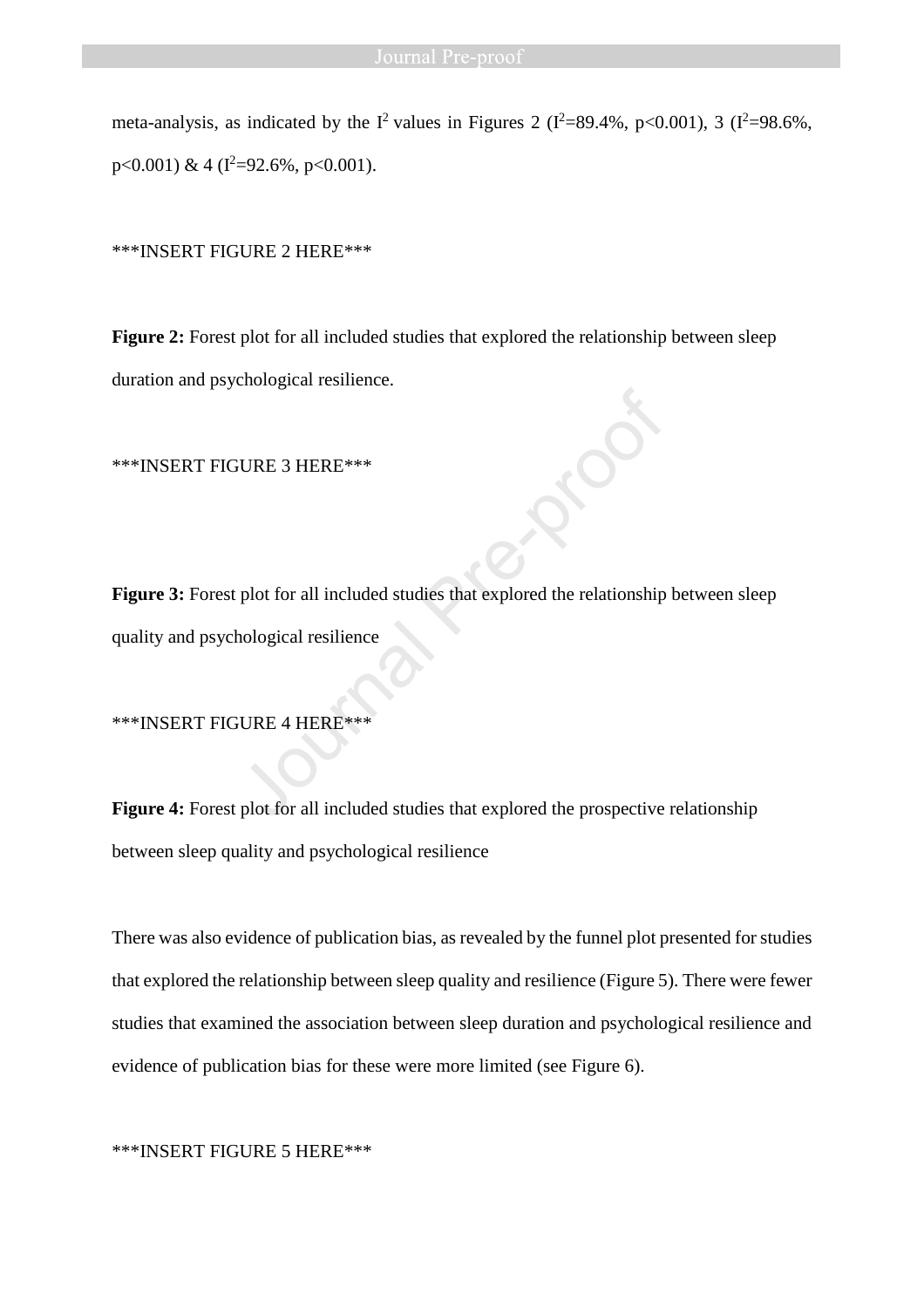**Figure 5:** Funnel plot for included studies that assessed the relationship between sleep quality and psychological resilience

### \*\*\*INSERT FIGURE 6 HERE\*\*\*

**Figure 6:** Funnel plot for included studies that assessed the relationship between sleep duration and psychological resilience

# **Discussion**

The results of our meta-analysis demonstrate a clear positive, relationship between sleep (quality and quantity) and psychological resilience. Given that our review presents pooled correlational estimates, causation cannot be assumed. Nonetheless, it is useful to consider and speculate on possible explanations for the observed relationship. Our pooled analysis suggest that longer sleep duration and better sleep quality are related to higher levels of resilience with the strongest effect observed for sleep quality. These observations make intuitive sense given the copious amounts of robust research that evidence a plethora of negative health and performance outcomes in relation to short sleep duration, and to a lesser extent, poor sleep quality (1-5). Whilst the correlational study designs prevent us from drawing temporal associations, the prospective studies captured from our searches do seem to suggest a causal relationship, therefore it is useful to speculate on potential mechanistic explanations. chological resilience<br>
Units are chological resilience and the results of the results of the results<br>
Intity) and psychological resilience. Given that our revies<br>
Inter-provided results are altered to the review of the obs

First, individuals that acquire a sufficient amount of sleep which is also of good quality are more likely to be absent of chronic disease, have better hormone regulation (3) and may also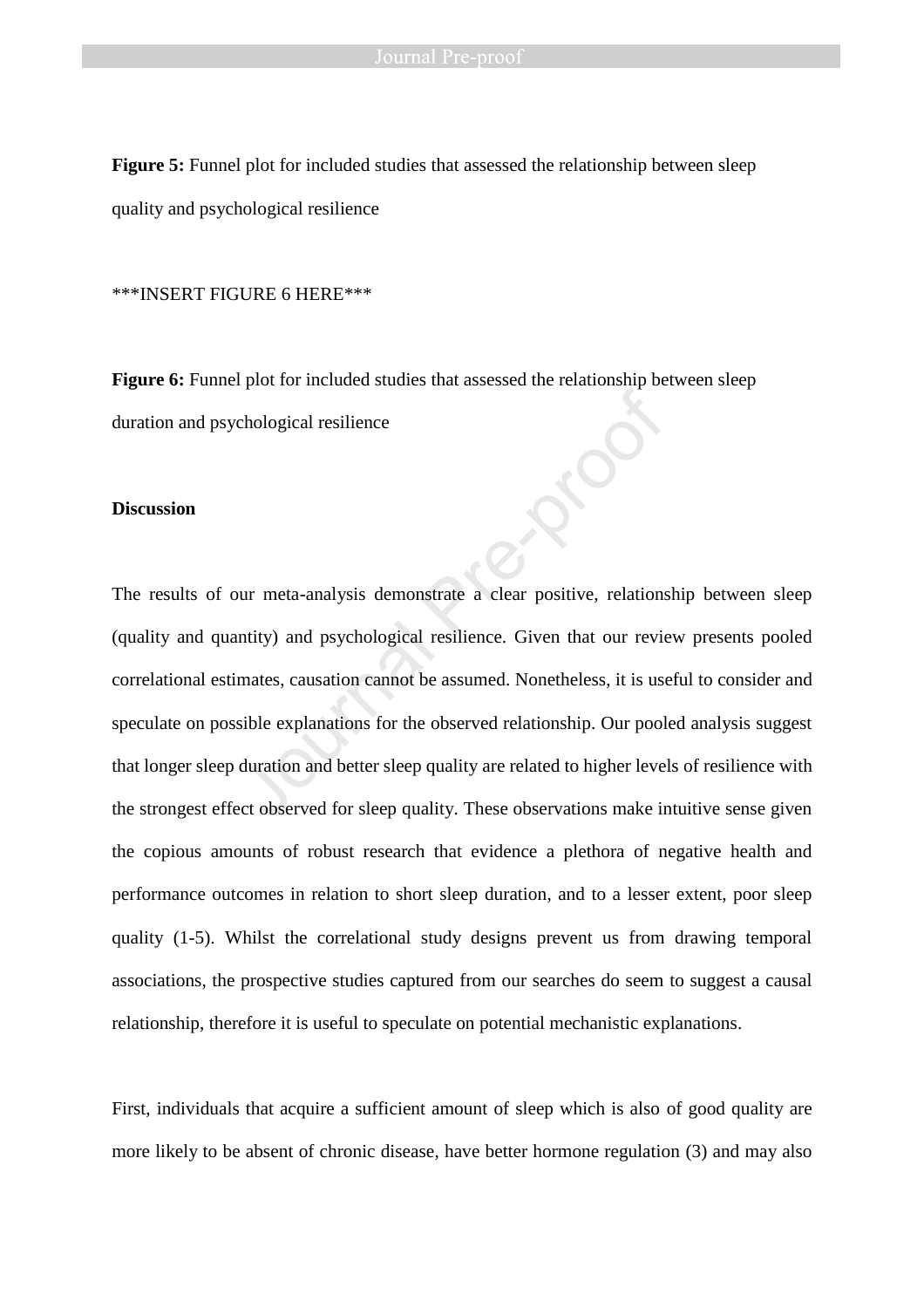be better cognitively equipped to cope with stressors. Thus, those with good sleep habits, who are healthy and better prepared to tackle lives challenges, will likely be more resilient to stressors by adopting adaptive coping strategies. At least one study captured in our review supports this notion in that better sleep quality is associated with higher levels of resilience (69). The authors considered resilience as the dependent variable and found that lower global sleep quality score on the PSQI was associated with significantly higher scores on resilience amongst a large sample of college students (69). Previously, it has been noted that slow wave sleep (SWS) is associated with multiple physiological homeostatic processes including decreases to blood pressure, heart rate, cerebral glucose utilization, as well as sympathetic nervous system activity (3). These observations are, in part, likely to be due to the inhibition of cortisol, a key stress hormone, during SWS, as compared to wakefulness. Thus, if healthy sleep habits regulate and maintain cortisol homeostasis then individuals may be able to better cope with stressors and develop higher levels of resilience. In line with this notion are findings from a cross-sectional study of nurses who were categorized into high versus low sleep quality groups based on the PSQI global score. The nurses completed a sustained attention task online and provided four diurnal saliva samples for assessment of cortisol levels. Those with low sleep quality had significantly earlier wake times, possibly suggesting shorter sleep duration and/or poorer sleep quality, lower cortisol awakening and morning-to-evening responses, and reaction time was longer on the psychomotor vigilance task, as compared to the high sleep quality group (105). Thus, sleep quality appears to influence cortisol levels as well as cognitive responses, which in turn, may determine how an individual responds to, and copes with, stressful situations. Interventions that have targeted improving sleep behavior have also been linked to improved mental health and quality of life outcomes, as well as a reduction in maladaptive stress coping behaviors (106). associated with multiple physiological homeostatic p<br>od pressure, heart rate, cerebral glucose utilization, as w<br>activity (3). These observations are, in part, likely to be d<br>v stress hormone, during SWS, as compared to wa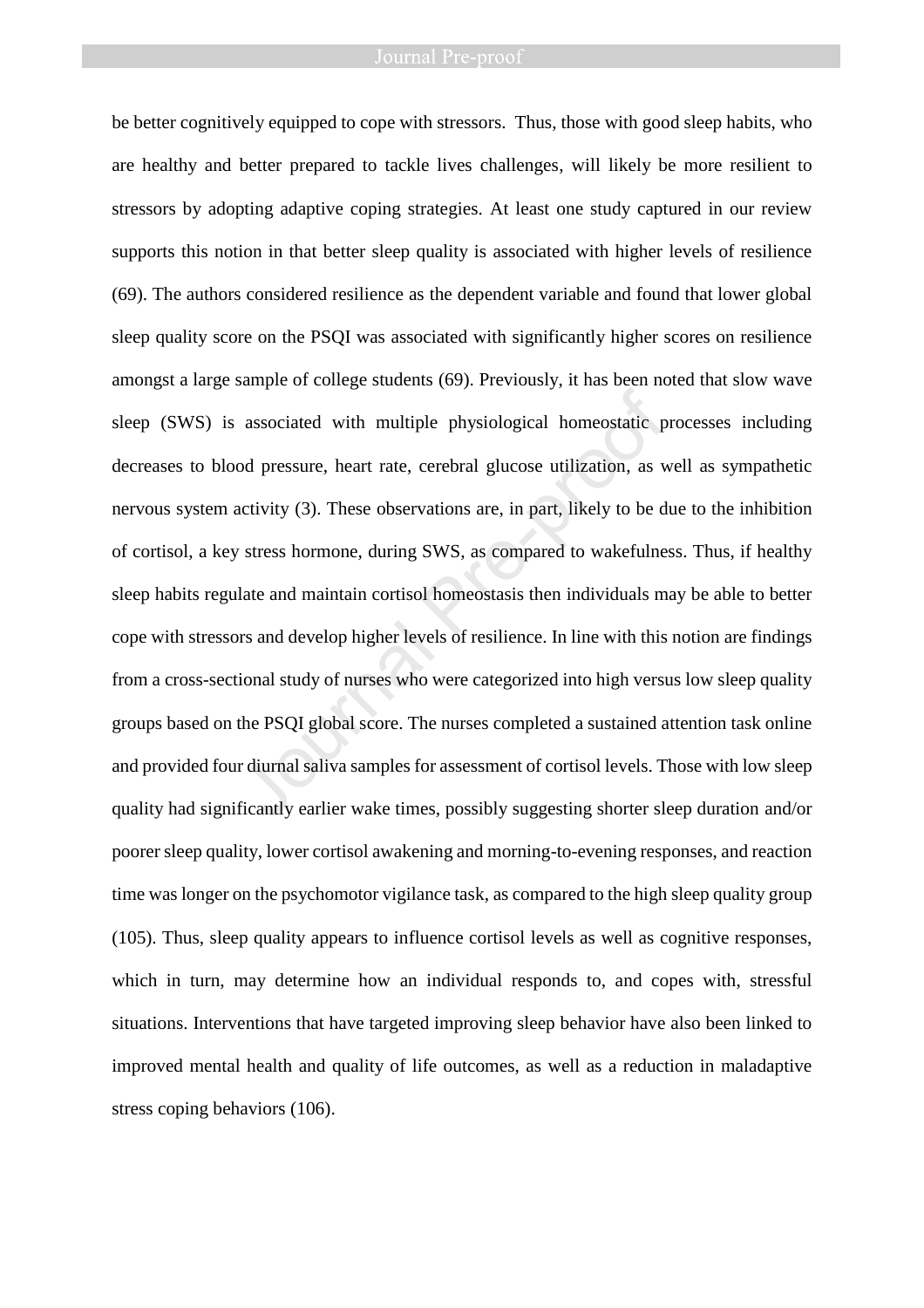Second, individuals with high levels of resilience may have better sleep habits compared to those who are less resilient. For example, highly resilient people may be better equipped with adaptive coping strategies and potentially manage daily challenges without it interfering with their psychological state. It is possible that highly resilient individuals may not ruminate over all possible outcomes of stressors they are presented with. The relationship between rumination and resilience has been recently examined amongst college students during the COVID-19 pandemic revealing that these two concepts are not only closely connected to each other but also to psychological health (107). Less rumination at night-time will undoubtedly result in positive downstream sleep outcomes including shorter sleep onset latency (108), more condensed sleep and ultimately longer sleep duration, compared to those who spend time ruminating over all possible outcomes to stressors they are presented with. Indeed, this notion is what the study by Lui and colleagues seems to suggest (76). They considered sleep disturbance as the dependent variable and resilience as the predictor variable in a series of logistic regression models (76). After adjustment for a range of potential confounders, each one-unit increase on the resilience measure significantly reduced the odds of subjective sleep disturbance by 8% amongst a large sample of community-dwelling adults. The same study suggested that high levels of resilience can off-set the negative consequences of perceived stress on sleep quality (76). Another study captured in our review found a greater effect size for resilience as a protective factor for sleep quality (93). We should also consider a converse explanation for our observation. For example, compared to highly resilient individuals, it is possible that those with low levels of resilience may be more likely to engage in maladaptive sleep behaviors, which would unquestionably result in poorer sleep outcomes such as reduced sleep quantity as well as worse sleep quality indicators such as delayed sleep onset latency, higher levels of wake after sleep onset, increased night-time awakenings and poorer overall gical health (107). Less rumination at night-time will un<br>ream sleep outcomes including shorter sleep onset la<br>and ultimately longer sleep duration, compared to thos<br>all possible outcomes to stressors they are presented wi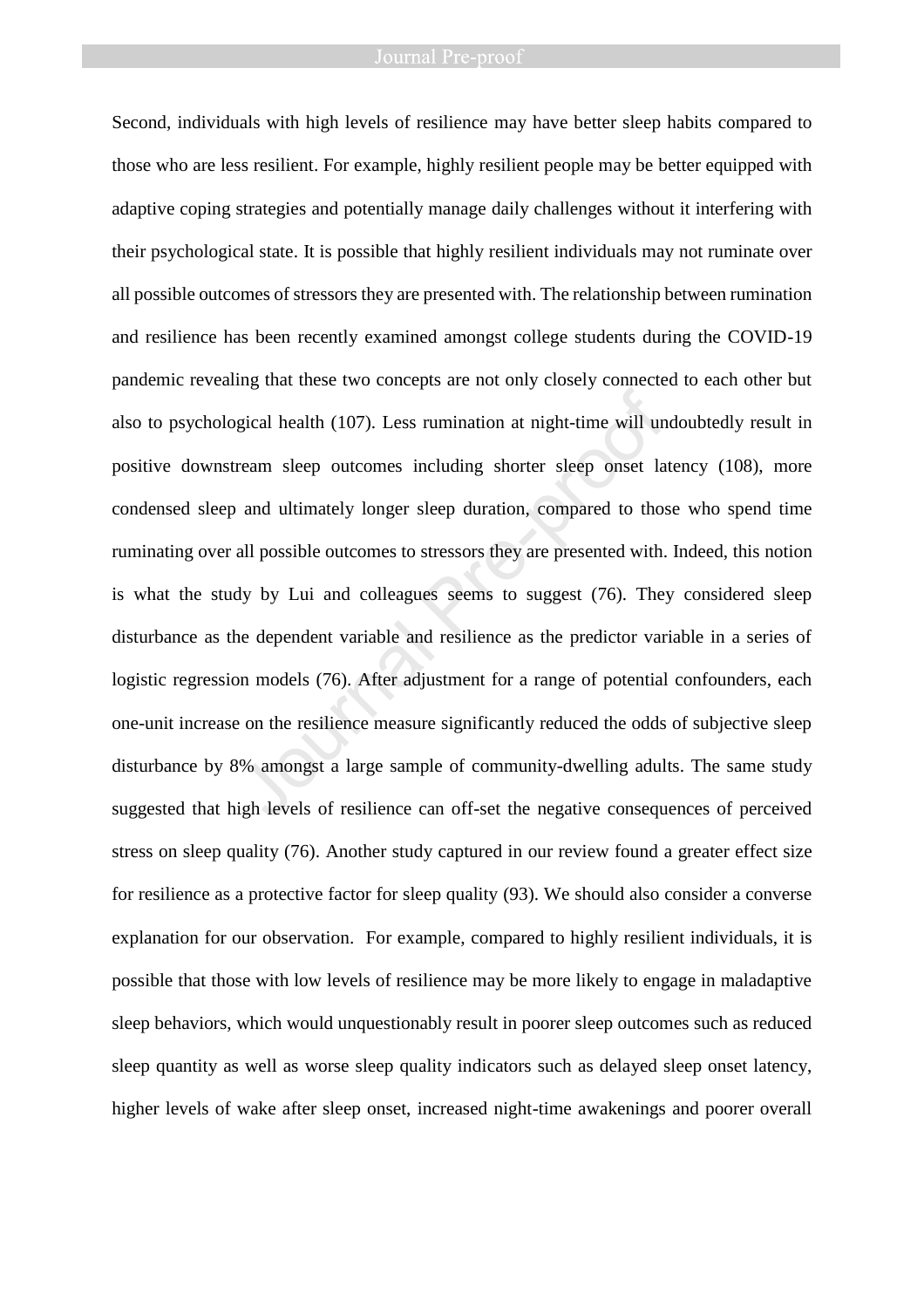### Journal Pre-proof

sleep efficiency. This notion does, however, need to be verified through focused research studies.

Ironically, exposure to daily challenges, as well as stressors encountered across the lifespan, are a requirement for development of psychological resilience. Thus, it is important to note that timing of when research studies are conducted, as well as the age of participants and the number of stressful life events experienced by individuals are all important factors which could influence the overall findings. The focus of future systematic reviews in this area could specifically focus on populations who have experienced trauma and extreme stress including victims of abuse, natural disasters, and wars to assess the precise role of resilience development and the immediate and long-term impact these have upon sleep outcomes.

Whilst our work is the first systematic review and meta-analyses to explore the association between sleep and resilience, we acknowledge some limitations of our work, as follows. First, as previously stated, correlation is not causation. Good sleep patterns and behaviors may strengthen resilience but equally those who have higher levels of resilience may also be likely to sleep better for the reasons we have discussed. Correlations also lack the control of important confounding factors that could interfere with the overall association. Second, whilst most studies captured in our review were deemed to be good quality  $(n=43)$ , a small number  $(n=10)$ were considered poor quality. Additional studies are therefore still needed to confirm or refute the association between sleep and psychological resilience. Moreover, the primary focus of such future studies should be to explore the direct relationship between these two variables rather than secondary exploratory analyses. Third, most measures of sleep were subjective and whilst these are undoubtedly important, they are also subject to several biases including recall, social desirability and more. Fourth, we limited our inclusion criteria to healthy, general Findings. The focus of future systematic reviews<br>s on populations who have experienced trauma and extre-<br>natural disasters, and wars to assess the precise role of resi<br>te and long-term impact these have upon sleep outcomes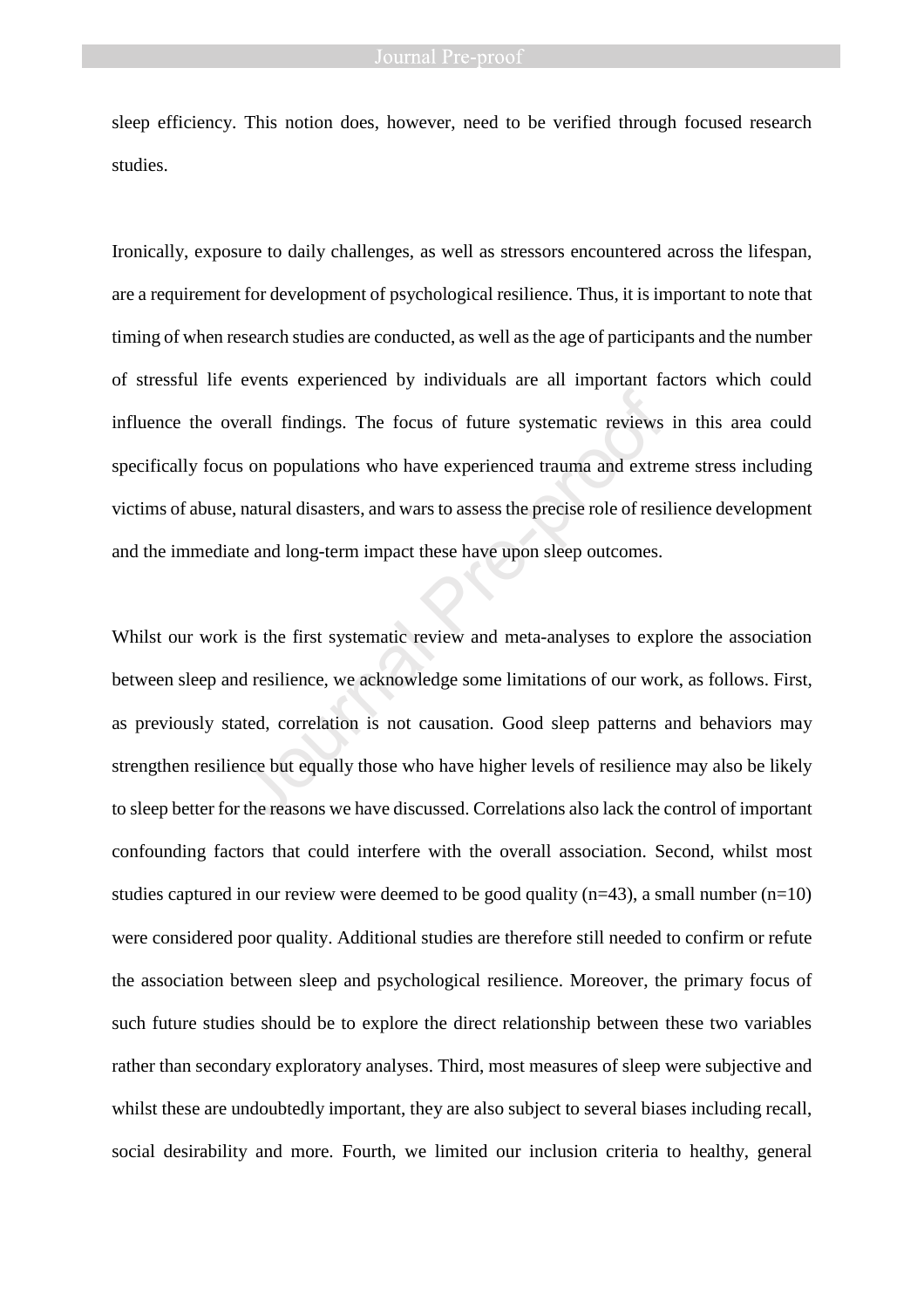### Journal Pre-proof

population samples given that clinical samples are likely to carry additional psychological challenges which could have confounded the overall results, particularly given the close connection sleep and resilience have with psychological health. That said, our review captured a range of age groups, demonstrating age diversity, although the majority of studies included adult populations. Finally, we did not include experimental studies, although changes to levels of psychological resilience through sleep manipulation are likely to be observed over extended periods of time rather than in short, experimental, laboratory-based studies. Conversely, exposure to stress-evoking scenarios to assess the effect on sleep outcomes could be ethically inappropriate, depending on the type of stressor presented.

# **Conclusions**

Overall, our systematic review and meta-analysis provides initial evidence of an association between two sleep parameters and levels of psychological resilience. Although our review captured many articles, the primary objective of the majority of studies was not to specifically explore the relationship between sleep quantity/quality and psychological resilience. Thus, future studies could be carefully designed to target a deeper understanding of the sleepresilience relationship. Additionally, longitudinal studies should be employed, and data should also be obtained on potential confounding factors, to determine robust temporal associations. Given that sleep is not a static behavior, estimates across multiple time points would be necessary to provide a comprehensive understanding. Whilst subjective sleep measures are valuable, a combination of subjective and objective sleep estimates is preferable. In the meantime, continuing to raise awareness and educate the general population about the importance of sleep, particularly in a challenging global pandemic era when resilience is being tested, is likely to promote better overall health and wellbeing. Solven also assess the effect on sleep outcomes<br>termatic provides in the type of stressor presented.<br>The absolvent of stressor presented.<br>The termatic review and meta-analysis provides initial evidence<br>the parameters and l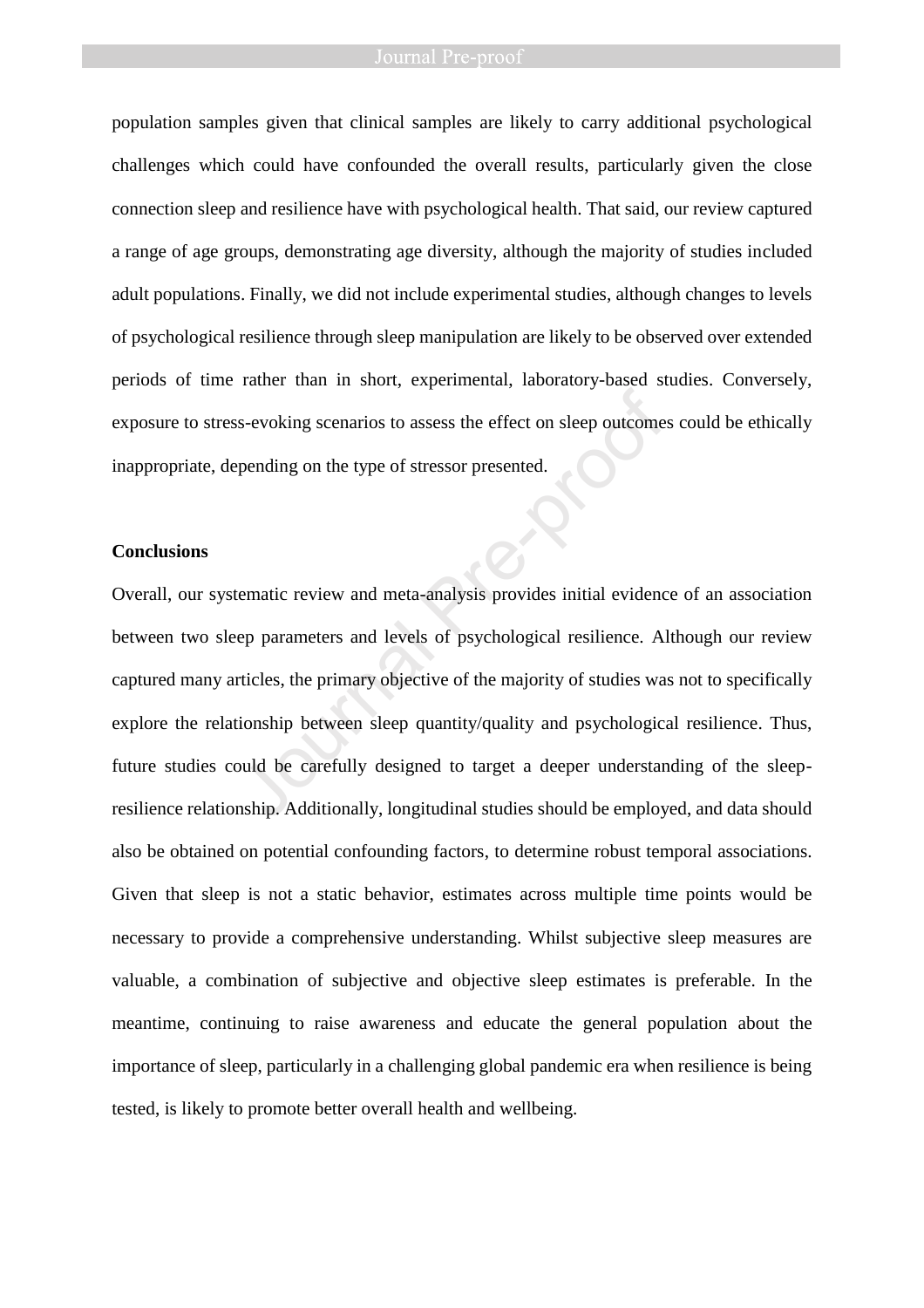# **Practice points**

- 1. Our systematic review explored the association between sleep duration and sleep quality with psychological resilience amongst 131,820 health adults and children. A total of 68 articles met our pre-defined inclusion criteria and 63 were included for meta-analysis.
- 2. Pooled results indicated a positive correlation between sleep duration and resilience  $(r=0.11, p<0.001)$ , as well as sleep quality  $(r=0.27, p<0.001)$ .
- 3. The pooled correlation was slightly attenuated for prospective studies pertaining to sleep quality and resilience  $(r=0.18, p<0.001)$ .
- 4. There was evidence of high levels of heterogeneity across the studies captured as well as publication bias, particularly for articles that focused on sleep quality and resilience.
- 5. Adopting good sleep habits/patterns may contribute to strengthening resiliencerelated skills although this needs to be confirmed by a series of long-term prospective and experimental studies. results indicated a positive correlation between sleep durat  $p<0.001$ ), as well as sleep quality (r=0.27,  $p<0.001$ ).<br>
bled correlation was slightly attenuated for prospective stuality and resilience (r=0.18,  $p<0.001$ ).

# **Research agenda**

1. Whilst many studies were captured by our review, assessment of the sleep-resilience relationship was reported as secondary analysis rather than the primary objective of the study. We therefore recommend future studies be carefully designed to better understand the direct association between sleep and resilience.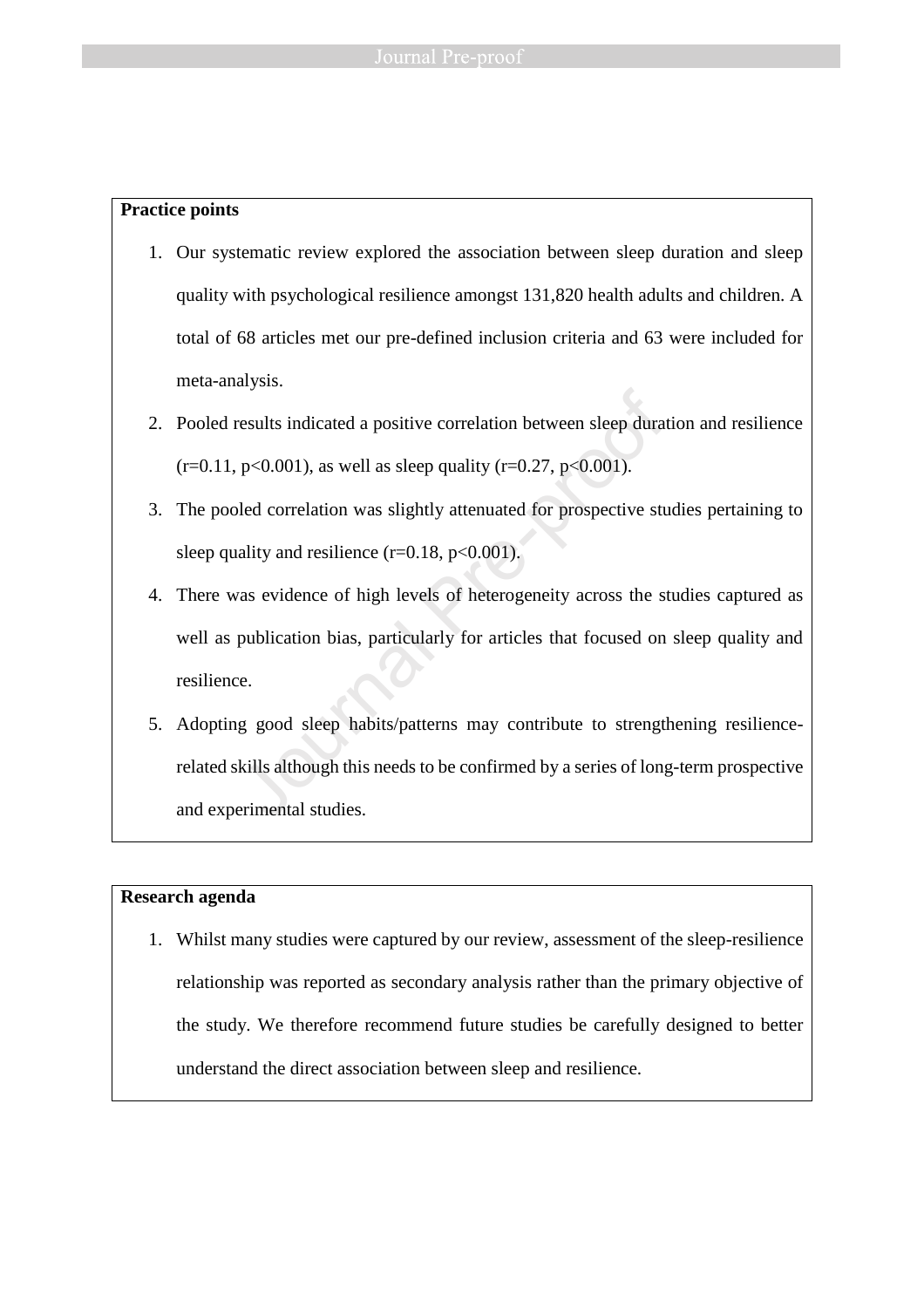- 2. Future prospective studies should acquire data across multiple time points for sleep, which is not a static behavior, and should also obtain a combination of subjective and objective measures to develop a comprehensive understanding.
- 3. Our review focused on sleep quality and sleep duration but as sleep is multidimensional, we encourage researchers to procure collective information on a range of sleep parameters including sleep-wake timings, sleep-wake variability, and circadian preference so that these can each be explored in relation to psychological resilience.
- 4. We focused on healthy adults and children in our review. We recommend that future studies ascertain and report findings from specific populations such as clinical (patients), those who have suffered extreme hardship and/or victims of abuse. Theorem and report findings from specific populations<br>ascertain and report findings from specific populations<br>s), those who have suffered extreme hardship and/or victin<br>erved high levels of publication bias detected, there
- 5. We observed high levels of publication bias detected, therefore we recommend researchers attempt to publish all results, regardless of possible null findings.

# **References**

1. Bacaro V, Ballesio A, Cerolini S, Vacca M, Poggiogalle E, Donini LM, et al. Sleep duration and obesity in adulthood: An updated systematic review and meta-analysis. Obes Res Clin Pract. 2020;14(4):301-9.

2. Korostovtseva L, Bochkarev M, Sviryaev Y. Sleep and Cardiovascular Risk. Sleep Med Clin. 2021;16(3):485-97.

3. Van Cauter E, Spiegel K, Tasali E, Leproult R. Metabolic consequences of sleep and sleep loss. Sleep Med. 2008;9 Suppl 1:S23-8.

4. Amiri S, Behnezhad S. Sleep disturbances and back pain : Systematic review and meta-analysis. Neuropsychiatr. 2020;34(2):74-84.

5. Stone CR, Haig TR, Fiest KM, McNeil J, Brenner DR, Friedenreich CM. The association between sleep duration and cancer-specific mortality: a systematic review and meta-analysis. Cancer Causes Control. 2019;30(5):501-25.

6. Hertenstein E, Feige B, Gmeiner T, Kienzler C, Spiegelhalder K, Johann A, et al. Insomnia as a predictor of mental disorders: A systematic review and meta-analysis. Sleep Med Rev. 2019;43:96-105.

7. Leng M, Yin H, Zhang P, Jia Y, Hu M, Li G, et al. Sleep Quality and Health-Related Quality of Life in Older People With Subjective Cognitive Decline, Mild Cognitive Impairment, and Alzheimer Disease. J Nerv Ment Dis. 2020;208(5):387-96.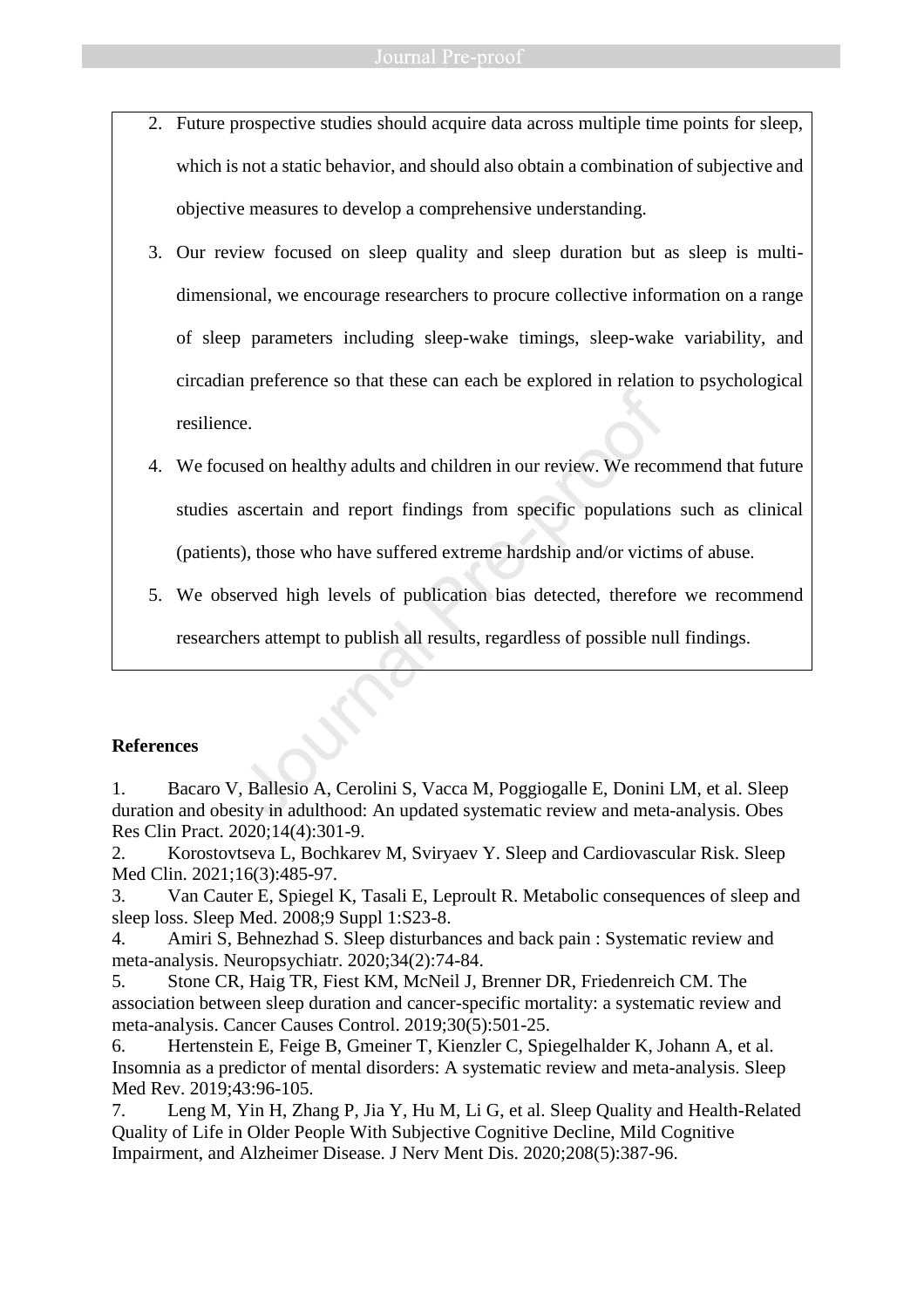8. Sewell KR, Erickson KI, Rainey-Smith SR, Peiffer JJ, Sohrabi HR, Brown BM. Relationships between physical activity, sleep and cognitive function: A narrative review. Neurosci Biobehav Rev. 2021;130:369-78.

9. Kripke DF, Garfinkel L, Wingard DL, Klauber MR, Marler MR. Mortality associated with sleep duration and insomnia. Arch Gen Psychiatry. 2002;59(2):131-6.

10. Lutha SS, Cicchetti D. The construct of resilience: implications for interventions and social policies. Dev Psychopathol. 2000;12(4):857-85.

11. Sosnowski DW, Musci RJ, Johnson SB. Positive Functioning Moderates the Association between Classes of Adverse Childhood Experiences and Adolescent Depressive Symptoms. Advers Resil Sci. 2021;2(3):157-68.

12. Perez-Gonzalez M, Badesso S, Lorenzo E, Guruceaga E, Perez-Mediavilla A, Garcia-Osta A, et al. Identifying the Main Functional Pathways Associated with Cognitive Resilience to Alzheimer's Disease. Int J Mol Sci. 2021;22(17).

13. Daszak P, Keusch GT, Phelan AL, Johnson CK, Osterholm MT. Infectious Disease Threats: A Rebound To Resilience. Health Aff (Millwood). 2021;40(2):204-11.

14. Nishimi KM, Koenen KC, Coull BA, Chen R, Kubzansky LD. Psychological resilience predicting cardiometabolic conditions in adulthood in the Midlife in the United States Study. Proc Natl Acad Sci U S A. 2021;118(32).

15. Gamble CR, Sage L, Nguyen A, Hempstead BH, Moore A, Willis M, et al. Social Support and Resilience in Black Women Affected by Endometrial Cancer. Am J Obstet Gynecol. 2021.

16. You B, Wen H, Jackson T. Identifying resting state differences salient for resilience to chronic pain based on machine learning multivariate pattern analysis. Psychophysiology. 2021:e13921.

17. Wang Y, Chi I, Zhan Y, Chen W, Li T. Effectiveness of Resilience Interventions on Psychosocial Outcomes for Persons With Neurocognitive Disorders: A Systematic Review and Meta-Analysis. Front Psychiatry. 2021;12:709860.

18. Love MF, Wood GL, Wardell DW, Beauchamp JES. Resilience and associated psychological, social/cultural, behavioural, and biological factors in patients with cardiovascular disease: a systematic review. Eur J Cardiovasc Nurs. 2021;20(6):604-17. President Content CK, Osterholm MT. In<br>
und To Resilience. Health Aff (Millwood). 2021;40(2):20:<br>
KM, Koenen KC, Coull BA, Chen R, Kubzansky LD. Psy<br>
ting cardiometabolic conditions in adulthood in the Midlif<br>
cc Natl Acad

19. Tamura S, Suzuki K, Ito Y, Fukawa A. Factors related to the resilience and mental health of adult cancer patients: a systematic review. Support Care Cancer. 2021;29(7):3471- 86.

20. Scott J, Kallestad H, Vedaa O, Sivertsen B, Etain B. Sleep disturbances and first onset of major mental disorders in adolescence and early adulthood: A systematic review and metaanalysis. Sleep Med Rev. 2021;57:101429.

21. Chaput JP, Dutil C, Featherstone R, Ross R, Giangregorio L, Saunders TJ, et al. Sleep timing, sleep consistency, and health in adults: a systematic review. Appl Physiol Nutr Metab. 2020;45(10 (Suppl. 2)):S232-S47.

22. Clarke L, Chisholm K, Cappuccio FP, Tang NKY, Miller MA, Elahi F, et al. Sleep disturbances and the At Risk Mental State: A systematic review and meta-analysis. Schizophr Res. 2021;227:81-91.

23. Arenas DJ, Thomas A, Wang J, DeLisser HM. A Systematic Review and Metaanalysis of Depression, Anxiety, and Sleep Disorders in US Adults with Food Insecurity. J Gen Intern Med. 2019;34(12):2874-82.

24. St-Onge MP, Grandner MA, Brown D, Conroy MB, Jean-Louis G, Coons M, et al. Sleep Duration and Quality: Impact on Lifestyle Behaviors and Cardiometabolic Health: A Scientific Statement From the American Heart Association. Circulation. 2016;134(18):e367 e86.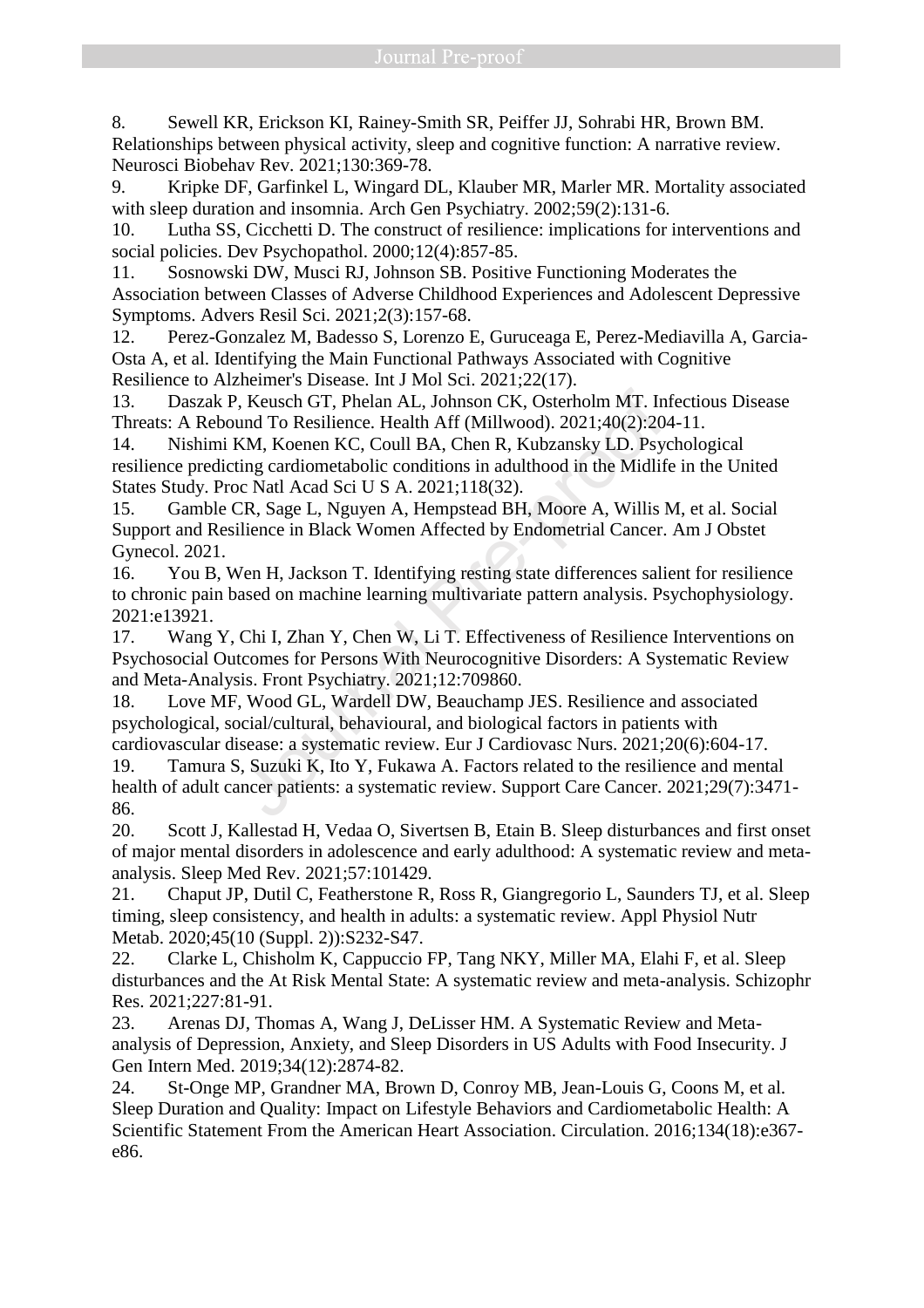25. Luyster FS, Strollo PJ, Jr., Zee PC, Walsh JK, Boards of Directors of the American Academy of Sleep M, the Sleep Research S. Sleep: a health imperative. Sleep. 2012;35(6):727-34.

26. Arble DM, Bass J, Behn CD, Butler MP, Challet E, Czeisler C, et al. Impact of Sleep and Circadian Disruption on Energy Balance and Diabetes: A Summary of Workshop Discussions. Sleep. 2015;38(12):1849-60.

27. Gooding HC, Gidding SS, Moran AE, Redmond N, Allen NB, Bacha F, et al. Challenges and Opportunities for the Prevention and Treatment of Cardiovascular Disease Among Young Adults: Report From a National Heart, Lung, and Blood Institute Working Group. J Am Heart Assoc. 2020;9(19):e016115.

28. Consensus Conference P, Watson NF, Badr MS, Belenky G, Bliwise DL, Buxton OM, et al. Joint Consensus Statement of the American Academy of Sleep Medicine and Sleep Research Society on the Recommended Amount of Sleep for a Healthy Adult: Methodology and Discussion. Sleep. 2015;38(8):1161-83.

29. Grandner MA. Sleep, Health, and Society. Sleep Med Clin. 2020;15(2):319-40. 30. Page MJ, McKenzie JE, Bossuyt PM, Boutron I, Hoffmann TC, Mulrow CD, et al. The PRISMA 2020 statement: an updated guideline for reporting systematic reviews. BMJ. 2021;372:n71. d Discussion. Sleep. 2015;38(8):1161-83.<br>
MA. Sleep, Health, and Society. Sleep Med Clin. 2020;1.<br>
MCKenzie JE, Bossuyt PM, Boutron I, Hoffmann TC, M<br>
20 statement: an updated guideline for reporting systemat<br>
Predatory Re

31. Cabell's Predatory Report [Internet]. 2021. Available from: https://www2.cabells.com/about-predatory.

32. Institute NHLaB. Study quality assessment tools www.nhlbi.nih.gov/healthtopics/study-quality-assessment-tools2013 [updated

. 33. Borenstein M, Hedges LV, Higgins JP, Rothstein HR. A basic introduction to fixedeffect and random-effects models for meta-analysis. Res Synth Methods. 2010;1(2):97-111.

34. Melsen WG, Bootsma MC, Rovers MM, Bonten MJ. The effects of clinical and statistical heterogeneity on the predictive values of results from meta-analyses. Clin Microbiol Infect. 2014;20(2):123-9.

35. Borenstein M, Hedges LV, Higgins JP, Rothstein HR. Introduction to meta-analysis: John Wiley & Sons, Ltd.; 2009.

36. An M, Kim J, Heo S, Kim SH, Hwang YY. Factors affecting sleep quality of clinical nurses working in a hospital. Korean J Adult Nurs. 2018;30(2):126-35.

37. Алёхин А, Леоненко Н, Кемстач В. Клинико-психологические аспекты инсомнии, ассоциированной с пандемией COVID-19. Артериальная гипертензия. 2021;27(1):83-93.

38. Arbinaga F. Self-Reported Perceptions of Sleep Quality and Resilience Among Dance Students. Percept Mot Skills. 2018;125(2):351-68.

\*39. Sadeghi Bahmani D, Hatzinger M, Gerber M, Lemola S, Clough PJ, Perren S, et al. The Origins of Mental Toughness - Prosocial Behavior and Low Internalizing and Externalizing Problems at Age 5 Predict Higher Mental Toughness Scores at Age 14. Front Psychol. 2016;7:1221.

40. Bozdag F, Ergun N. Psychological Resilience of Healthcare Professionals During COVID-19 Pandemic. Psychol Rep. 2020:33294120965477.

41. Brand S, Gerber M, Kalak N, Kirov R, Lemola S, Clough PJ, et al. "Sleep well, our tough heroes!"--in adolescence, greater mental toughness is related to better sleep schedules. Behav Sleep Med. 2014;12(6):444-54.

42. Brand S, Gerber M, Kalak N, Kirov R, Lemola S, Clough PJ, et al. Adolescents with greater mental toughness show higher sleep efficiency, more deep sleep and fewer awakenings after sleep onset. J Adolesc Health. 2014;54(1):109-13.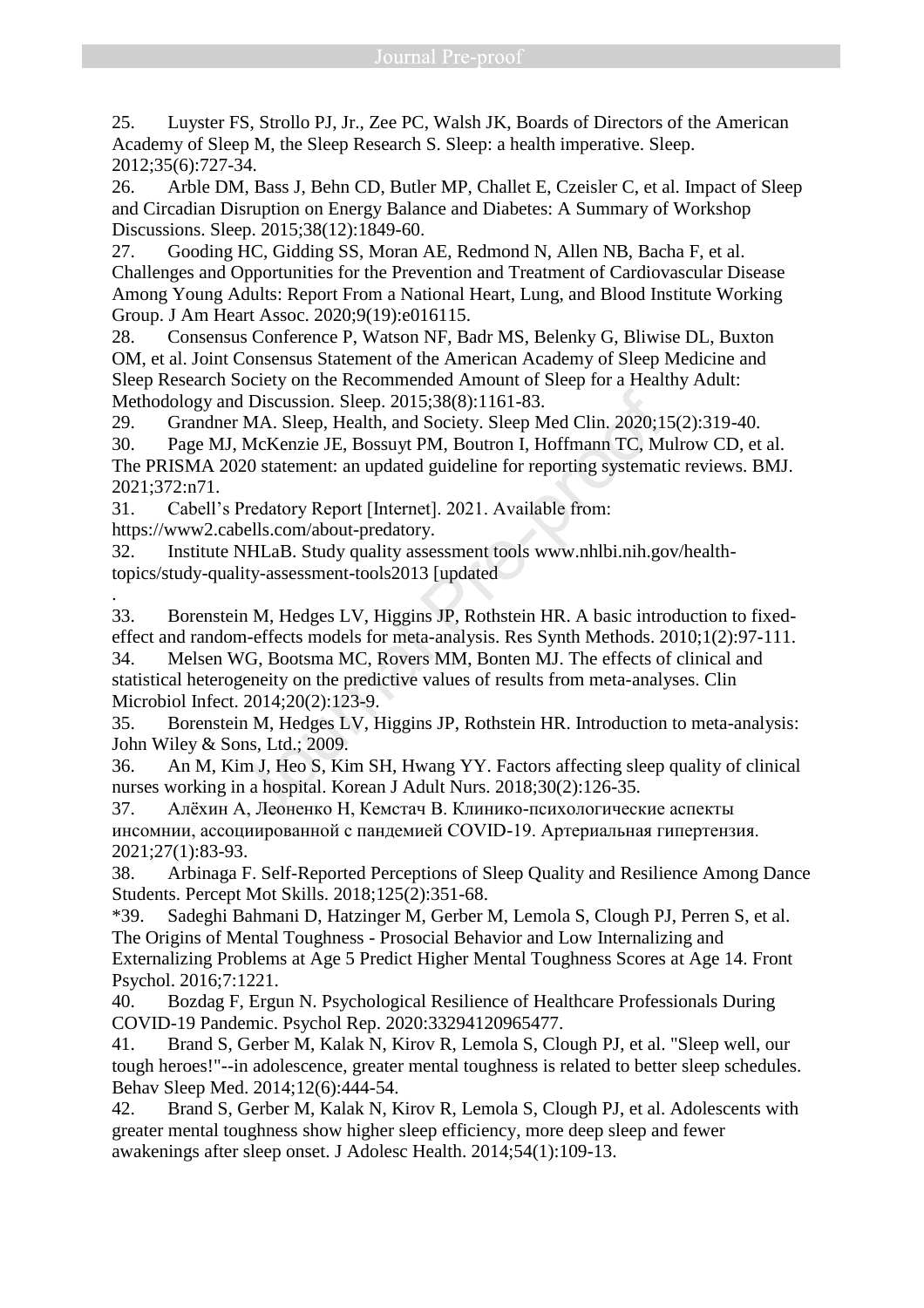\*43. Brand S, Hatzinger M, Stadler C, Bolten M, von Wyl A, Perren S, et al. Does objectively assessed sleep at five years predict sleep and psychological functioning at 14 years? - Hmm, yes and no! J Psychiatr Res. 2015;60:148-55.

44. Brand S, Kirov R, Kalak N, Gerber M, Puhse U, Lemola S, et al. Perfectionism related to self-reported insomnia severity, but not when controlled for stress and emotion regulation. Neuropsychiatr Dis Treat. 2015;11:263-71.

\*45. Brand S, Kalak N, Gerber M, Clough PJ, Lemola S, Puhse U, et al. During early and mid-adolescence, greater mental toughness is related to increased sleep quality and quality of life. J Health Psychol. 2016;21(6):905-15.

46. Brand S, Kalak N, Gerber M, Clough PJ, Lemola S, Sadeghi Bahmani D, et al. During early to mid adolescence, moderate to vigorous physical activity is associated with restoring sleep, psychological functioning, mental toughness and male gender. J Sports Sci. 2017;35(5):426-34.

47. Chang LY, Wu CC, Yen LL, Chang HY. The effects of family dysfunction trajectories during childhood and early adolescence on sleep quality during late adolescence: Resilience as a mediator. Soc Sci Med. 2019;222:162-70.

48. Chatburn A, Coussens S, Kohler MJ. Resiliency as a mediator of the impact of sleep on child and adolescent behavior. Nat Sci Sleep. 2013;6:1-9.

49. Cheng MY, Wang MJ, Chang MY, Zhang RX, Gu CF, Zhao YH. Relationship between resilience and insomnia among the middle-aged and elderly: mediating role of maladaptive emotion regulation strategies. Psychol Health Med. 2020;25(10):1266-77. Y, Wu CC, Yen LL, Chang HY. The effects of family dyst<br>g childhood and early adolescence on sleep quality during<br>nediator. Soc Sci Med. 2019;222:162-70.<br>A, Coussens S, Kohler MJ. Resiliency as a mediator of th<br>lescent beha

50. Constantino RE, Reyes AT, Kregg-Byers CM, Braxter B, Scott PW, Cobb J, et al. Matters of HEARTS: health, experience of abuse, resilience, technology use, and safety of older adults. Educ Gerontol. 2020;46(7):367-81.

51. Cooper KB, Wilson MR, Jones MI. The Impact of Sleep on Mental Toughness: Evidence From Observational and N-of-1 Manipulation Studies in Athletes. Sport, Exercise, and Performance Psychology. 2020;9:308-21.

\*52. Cramer H, Kemper K, Mo X, Khayat R. Are mindfulness and self-compassion associated with sleep and resilience in health professionals? Dtsch Z Akupunkt. 2016;59(2):28-9.

\*53. Du C, Zan MCH, Cho MJ, Fenton JI, Hsiao PY, Hsiao R, et al. The Effects of Sleep Quality and Resilience on Perceived Stress, Dietary Behaviors, and Alcohol Misuse: A Mediation-Moderation Analysis of Higher Education Students from Asia, Europe, and North America during the COVID-19 Pandemic. Nutrients. 2021;13(2).

54. Gerber M, Lang C, Feldmeth AK, Elliot C, Brand S, Holsboer-Trachsler E, et al. Burnout and mental health in swiss vocational students: The moderating role of physical activity. J Res Adolesc. 2015;25(1):63-74.

55. Graham SM, Martindale RJJ, McKinley M, Connaboy C, Andronikos G, Susmarski A. The examination of mental toughness, sleep, mood and injury rates in an Arctic ultramarathon. Eur J Sport Sci. 2021;21(1):100-6.

56. Grossman ES, Hoffman YSG, Palgi Y, Shrira A. COVID-19 related loneliness and sleep problems in older adults: Worries and resilience as potential moderators. Pers Individ Dif. 2021;168:110371.

57. Haghighi M, Gerber M. Does mental toughness buffer the relationship between perceived stress, depression, burnout, anxiety, and sleep? Int J Stress Manage. 2019;26(3):297-305.

58. Hrozanova M, Moen F, Pallesen S. Unique Predictors of Sleep Quality in Junior Athletes: The Protective Function of Mental Resilience, and the Detrimental Impact of Sex, Worry and Perceived Stress. Front Psychol. 2019;10:1256.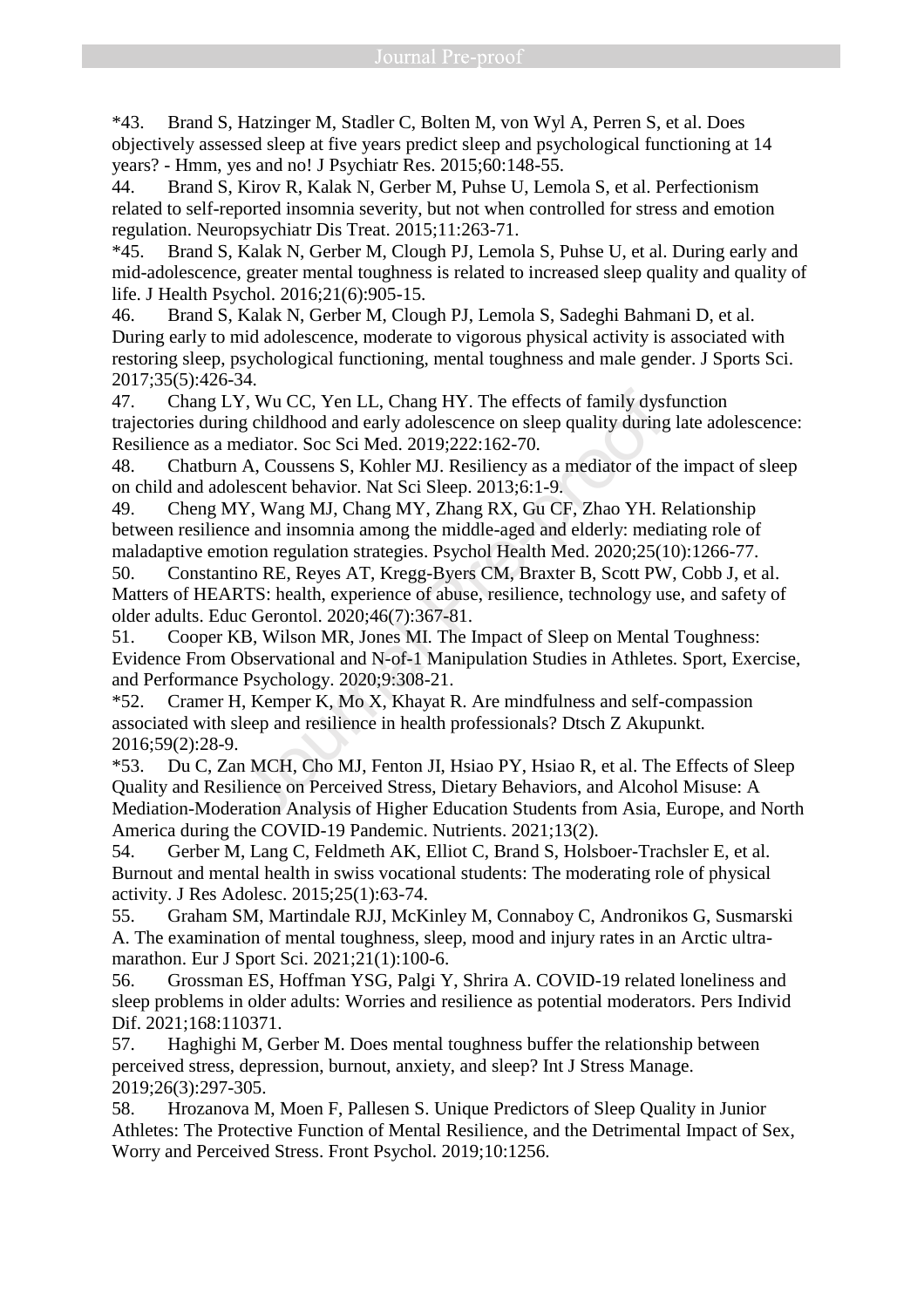59. Huang FF, Wen ZP, Li Q, Chen B, Weng WJ. Factors influencing cognitive reactivity among young adults at high risk for depression in China: a cross-sectional study. BMC Public Health. 2020;20(1):703.

60. Hughes JM, Swinkels C, Beckham J, Workgroup M, Ulmer C. The relationship between sleep quality and resilience in veterans and active duty personnel of the Iraq and Afghanistan conflicts. Sleep. 2015;38:A88.

61. Jahangard L, Rahmani A, Haghighi M, Ahmadpanah M, Sadeghi Bahmani D, Soltanian AR, et al. "Always Look on the Bright Side of Life!" - Higher Hypomania Scores Are Associated with Higher Mental Toughness, Increased Physical Activity, and Lower Symptoms of Depression and Lower Sleep Complaints. Front Psychol. 2017;8:2130.

62. Jatchavala C, Pitanupong J. Resilience in medical doctors within the areas of the Southern Thailand insurgency. Siriraj Med J. 2019;71(3):228-33.

\*63. Jeon HJ, Bang YR, Park HY, Kim SA, Yoon IY. Differential effects of circadian typology on sleep-related symptoms, physical fatigue and psychological well-being in relation to resilience. Chronobiol Int. 2017;34(6):677-86.

64. Jeong JL, Kwon HK, Kim TH, Choi MR, Eun HJ. Effects of perceived stress, sleep, and depression on resilience of female nurses in rotating shift and daytime fixed work schedules. Sleep Medicine and Psychophysiology. 2019;26(2):111-24.

65. Jin MJ, Kim JS, Lee HS, Kwon YJ, Shim SH, Choi BS, et al. The Impact of Emotional Exhaustion on Psychological Factors in Workers with Secondary Traumatic Experiences: A Multi-Group Path Analysis. Psychiatry Investig. 2020;17(11):1064-72.

66. Kegelaers J, Jessen L, Van Audenaerde E, Oudejans RRD. Performers of the night: Examining the mental health of electronic music artists. Psychology of Music. 2021:1-17.

67. Laborde S, Guillen F, Dosseville F, Allen MS. Chronotype, sport participation, and positive personality-trait-like individual differences. Chronobiol Int. 2015;32(7):942-51.

68. Lang C, Brand S, Colledge F, Ludyga S, Puhse U, Gerber M. Adolescents' personal beliefs about sufficient physical activity are more closely related to sleep and psychological functioning than self-reported physical activity: A prospective study. J Sport Health Sci. 2019;8(3):280-8.

69. Lee SJ, Park CS, Kim BJ, Lee CS, Cha B, Lee YJ, et al. Association between morningness and resilience in Korean college students. Chronobiol Int. 2016;33(10):1391-9. 70. Lee HJ, Son KL, Bang YR, Jeon HJ, Lee K, Yoon IY. The association between shift work-related sleep complaints and shift work intolerance. Sleep Biol Rhythms. 2019;17(1):3- 10. p-related symptoms, physical fatigue and psychological w<br>nce. Chronobiol Int. 2017;34(6):677-86.<br>Kwon HK, Kim TH, Choi MR, Eun HJ. Effects of percei<br>n resilience of female nurses in rotating shift and daytime<br>Medicine and

71. Lei G, Yang C, Ge Y, Zhang Y, Xie Y, Chen J, et al. Community workers' social support and sleep quality during the coronavirus disease 2019 (Covid-19): A moderated mediation model. Intl J Mental Health. 2021;23(1):121-40.

72. Li G, Kong L, Zhou H, Kang X, Fang Y, Li P. Relationship between prenatal maternal stress and sleep quality in Chinese pregnant women: the mediation effect of resilience. Sleep Med. 2016;25:8-12.

73. Li Y, Gu S, Wang Z, Li H, Xu X, Zhu H, et al. Relationship Between Stressful Life Events and Sleep Quality: Rumination as a Mediator and Resilience as a Moderator. Front Psychiatry. 2019;10:348.

74. Li C, Zhang Y, Randhawa AK, Madigan DJ. Emotional exhaustion and sleep problems in university students: Does mental toughness matter? Pers Individ Differ. 2020;163.

75. Lind MJ, Brown E, Farrell-Carnahan L, Brown RC, Hawn S, Berenz E, et al. Sleep Disturbances in OEF/OIF/OND Veterans: Associations with PTSD, Personality, and Coping. J Clin Sleep Med. 2017;13(2):291-9.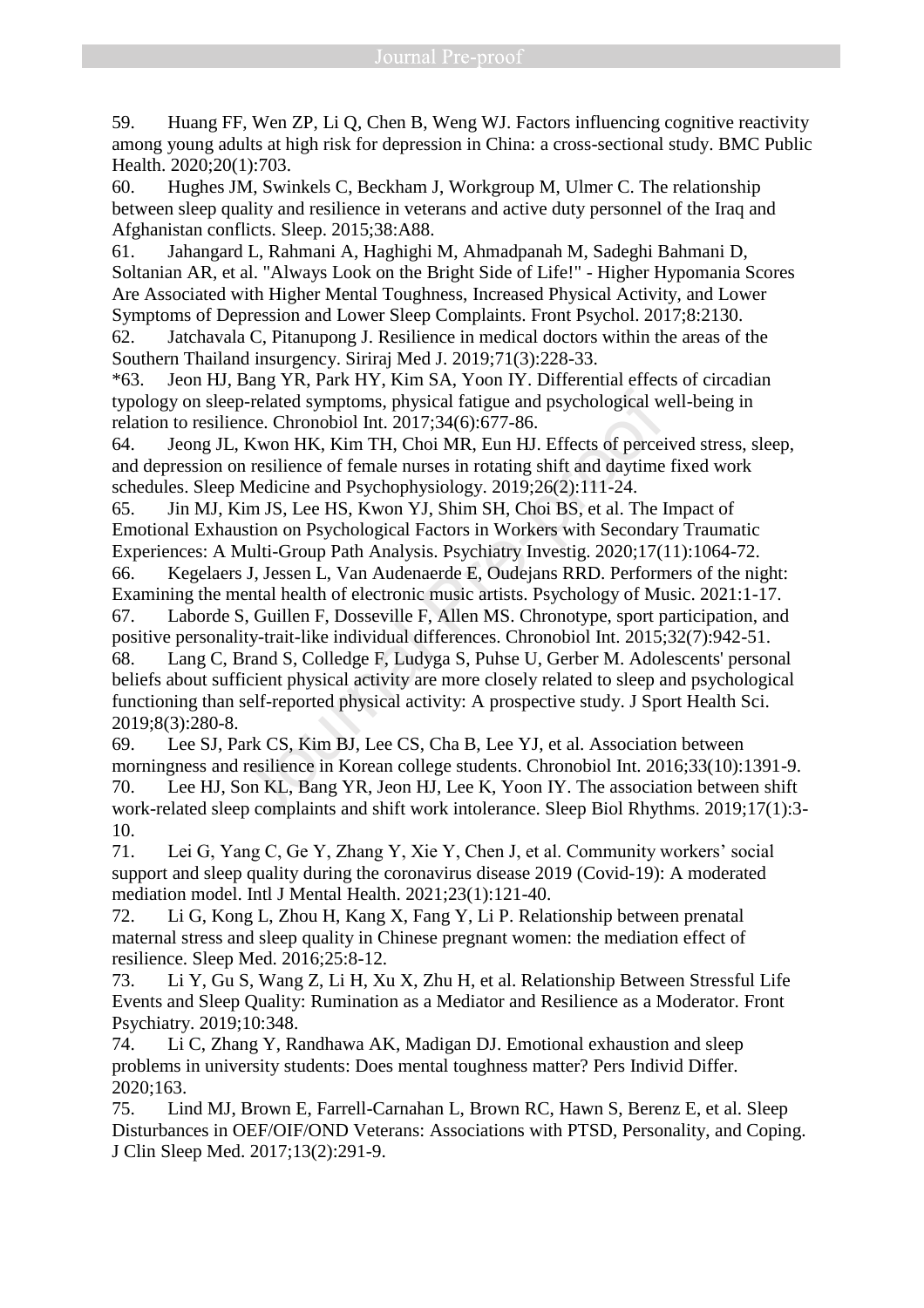76. Liu X, Liu C, Tian X, Zou G, Li G, Kong L, et al. Associations of Perceived Stress, Resilience and Social Support with Sleep Disturbance Among Community-dwelling Adults. Stress Health. 2016;32(5):578-86.

77. Lovstad M, Manum G, Wisloff-Aase K, Hafstad GS, Raeder J, Larsen I, et al. Persons injured in the 2011 terror attacks in Norway - Relationship between post-traumatic stress symptoms, emotional distress, fatigue, sleep, and pain outcomes, and medical and psychosocial factors. Disabil Rehabil. 2020;42(22):3126-34.

78. Meers JM, Bower JL, Alfano CA. Objective Sleep And Child Resiliency In Deployed Compared To Non-deployed Military Families. Sleep. 2018;41:A310.

79. Mon-Lopez D, de la Rubia Riaza A, Hontoria Galan M, Refoyo Roman I. The Impact of Covid-19 and the Effect of Psychological Factors on Training Conditions of Handball Players. Int J Environ Res Public Health. 2020;17(18).

80. Natvik S, Bjorvatn B, Moen BE, Mageroy N, Sivertsen B, Pallesen S. Personality factors related to shift work tolerance in two- and three-shift workers. Appl Ergon. 2011;42(5):719-24.

81. Reshadat S, Zakiei A, Karami J, Ahmadi E. A study of the psychological and family factors associated with sleep quality among pregnant women. Sleep Hypn. 2018;20(1):17-24. 82. Roberts CA, Hunter J, Cheng AL. Resilience in Families of Children With Autism shift work tolerance in two- and three-shift workers. App<br>24.<br>S, Zakiei A, Karami J, Ahmadi E. A study of the psycholo<br>d with sleep quality among pregnant women. Sleep Hypn.<br>CA, Hunter J, Cheng AL. Resilience in Families o

and Sleep Problems Using Mixed Methods. J Pediatr Nurs. 2017;37:e2-e9.

83. Rosenberg AR, Wolfe J, Bradford MC, Shaffer ML, Yi-Frazier JP, Curtis JR, et al. Resilience and psychosocial outcomes in parents of children with cancer. Pediatr Blood Cancer. 2014;61(3):552-7.

84. Ben Salah A, DeAngelis BN, al'Absi M. Resilience and the Role of Depressed and Anxious Mood in the Relationship Between Perceived Social Isolation and Perceived Sleep Quality During the COVID-19 Pandemic. Int J Behav Med. 2021;28(3):277-85.

85. Sim S, Lee S, Bang M. Relationship among sleep quality, fatigue, resilience, and nursing performance ability in shift work nurses. Indian J Public Health Res Dev. 2019;10(11):4659-63.

86. Sinclair RR, Paulson AL, Riviere LA. The Resilient Spouse: Understanding Factors Associated With Dispositional Resilience Among Military Spouses. Mil behav Health. 2019;7(4):376-90.

87. Sobstad JH, Pallesen S, Bjorvatn B, Costa G, Hystad SW. Predictors of turnover intention among Norwegian nurses: A cohort study. Health Care Manage Rev. 2021;46(4):367-74.

\*88. Springfield S, Qin F, Hedlin H, Eaton CB, Rosal MC, Taylor H, et al. Resilience and CVD-protective Health Behaviors in Older Women: Examining Racial and Ethnic Differences in a Cross-Sectional Analysis of the Women's Health Initiative. Nutrients. 2020;12(7).

89. Storemark SS, Fossum IN, Bjorvatn B, Moen BE, Flo E, Pallesen S. Personality factors predict sleep-related shift work tolerance in different shifts at 2-year follow-up: a prospective study. BMJ Open. 2013;3(11):e003696.

90. Thurston IB, Howell KH, Kaufman CC, Howie W, Maye C. Resilience among black adolescents with large bodies: the role of sleep, quality of life, and caregiver factors. In: 2020 ABM Annual Meeting Abstracts Supplement. Annals of Behavioral Medicine. 2020, May [cited 2021 Dec 19]; 54 (Sup.1):727.

91. Varma P, Junge M, Meaklim H, Jackson ML. Younger people are more vulnerable to stress, anxiety and depression during COVID-19 pandemic: A global cross-sectional survey. Prog Neuropsychopharmacol Biol Psychiatry. 2021;109:110236.

\*92. Wang J, Zhang X, Simons SR, Sun J, Shao D, Cao F. Exploring the bi-directional relationship between sleep and resilience in adolescence. Sleep Med. 2020;73:63-9.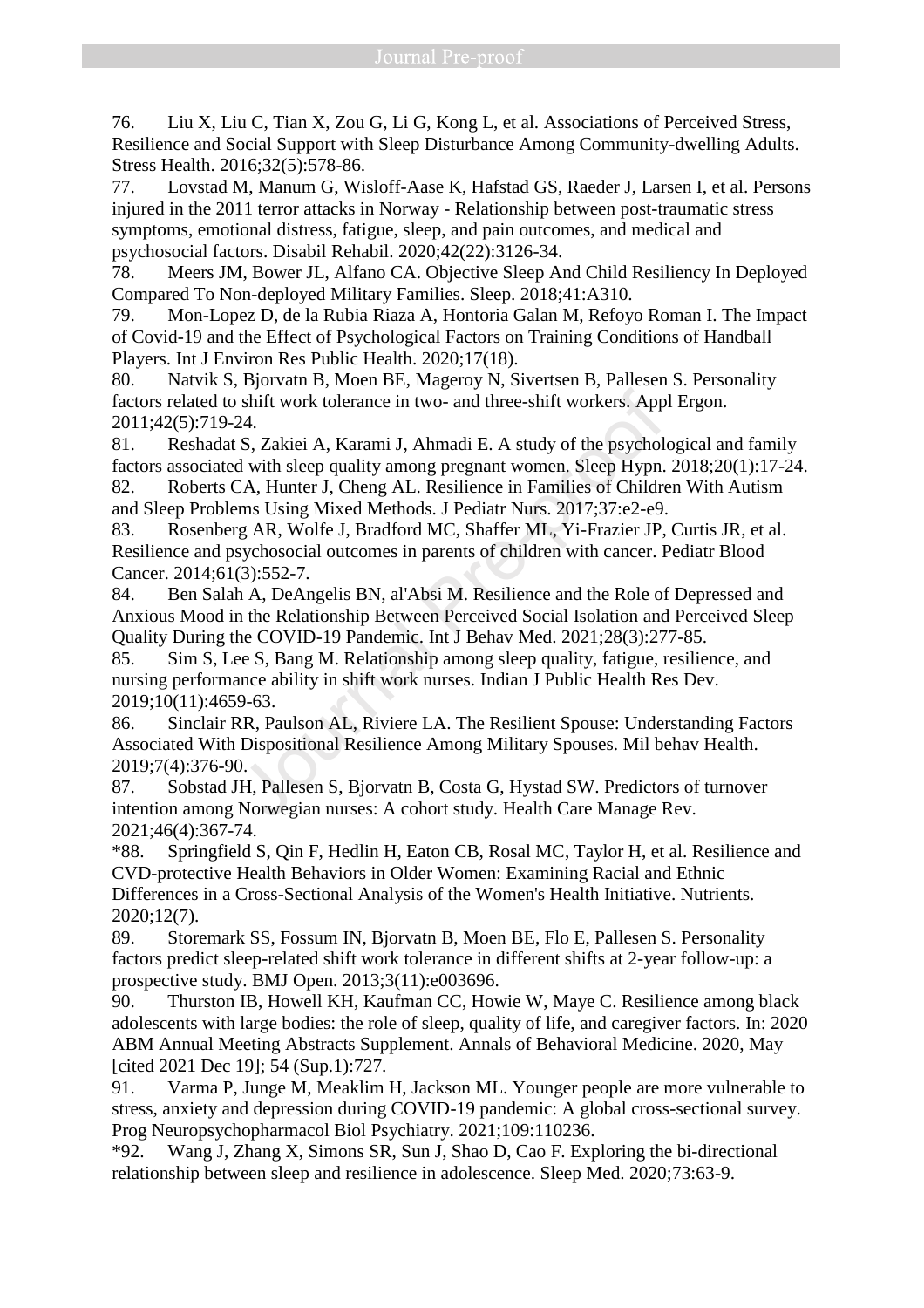\*93. Wang Y, Cui C, Zhang Y, Wang L. Factors associated with sleep quality among "leftbehind women" in rural China: a cross-sectional study. Sleep Breath. 2021;25(3):1603-11.

94. Wang J, Cao X, Cai Y, Xu Z, Wan X, Chen X. Investigation and study on the psychological resilience, overall well-being and job burnout of hospital nursing staff. Nursing of Integrated Traditional Chinese and Western Medicine. 2020;6(1):88-92.

95. Williams J, Brown JM, Bray RM, Anderson Goodell EM, Olmsted KR, Adler AB. Unit cohesion, resilience, and mental health of soldiers in Basic Combat Training. Mil Psychol. 2016;28(4):241-50.

96. Xie LQ, Yang BX, Liao YH, Gao GX, Jiang N, Zhou J, et al. Sleep Disturbance in Older Adults With or Without Mild Cognitive Impairment and Its Associated Factors Residing in Rural Area, China. J Geriatr Psychiatry Neurol. 2020:891988720964249.

\*97. Yang Y-c, Fan F, Cai R-n, Peng T, Huang R, Jiang Y-l. The influencing factor sleep problems in adolescents: A longitudinal study. Chinese Journal of Clinical Psychology. 2015.

98. Yang X, You L, Jin D, Zou X, Yang H, Liu T. A community-based cross-sectional study of sleep quality among internal migrant workers in the service industry. Compr Psychiatry. 2020;97:152154.

99. Ye Y, Du GH, Fan F, Li LY, Guo QG, Chen SJ. A comparison of sleep quality and influencing factors between young soldiers and college students. Chin J Clin Psychol. 2013;2:306.

100. Yu F, Cavadino A, Mackay L, Ward K, King A, Smith M. Physical activity and personal factors associated with nurse resilience in intensive care units. J Clin Nurs. 2020;29(17-18):3246-62.

101. Zhang H, Xiao H, Yi H, Zong W, Yi H, Kuang Y, et al. Relation of sleep quality to resilience and. pregnancy pressure in pregnant women undergoing in vitro fertilization and embryo transfer. Chinese Mental Health Journal. 2020;34(10):817-21.

102. Zhou J, Hsiao F, Lee W, Fan F, Yang C. Resilience and sleep quality among college students: Mediating effects of perceived stress. Sleep. 2016;39:A38.

103. Zhou J, Hsiao FC, Shi X, Yang J, Huang Y, Jiang Y, et al. Chronotype and depressive symptoms: A moderated mediation model of sleep quality and resilience in the 1st-year college students. J Clin Psychol. 2021;77(1):340-55. You L, Jin D, Zou X, Yang H, Liu T. A community-based<br>ality among internal migrant workers in the service indust<br>;97:152154.<br>1 GH, Fan F, Li LY, Guo QG, Chen SJ. A comparison of s<br>rs between young soldiers and college stud

104. Cowden RG, Meyer-Weitz A, Oppong Asante K. Mental Toughness in Competitive Tennis: Relationships with Resilience and Stress. Front Psychol. 2016;7:320.

105. Tsai JC, Chou KR, Tsai HT, Yen YC, Niu SF. Effects of Nocturnal Sleep Quality on Diurnal Cortisol Profiles and Attention in Nurses: A Cross-Sectional Study. Biol Res Nurs. 2019;21(5):510-8.

106. Friedrich A, Classen M, Schlarb AA. Sleep better, feel better? Effects of a CBT-I and HT-I sleep training on mental health, quality of life and stress coping in university students: a randomized pilot controlled trial. BMC Psychiatry. 2018;18(1):268.

107. Ye B, Zhou X, Im H, Liu M, Wang XQ, Yang Q. Epidemic Rumination and Resilience on College Students' Depressive Symptoms During the COVID-19 Pandemic: The Mediating Role of Fatigue. Front Public Health. 2020;8:560983.

108. Tousignant OH, Taylor ND, Suvak MK, Fireman GD. Effects of Rumination and Worry on Sleep. Behav Ther. 2019;50(3):558-70.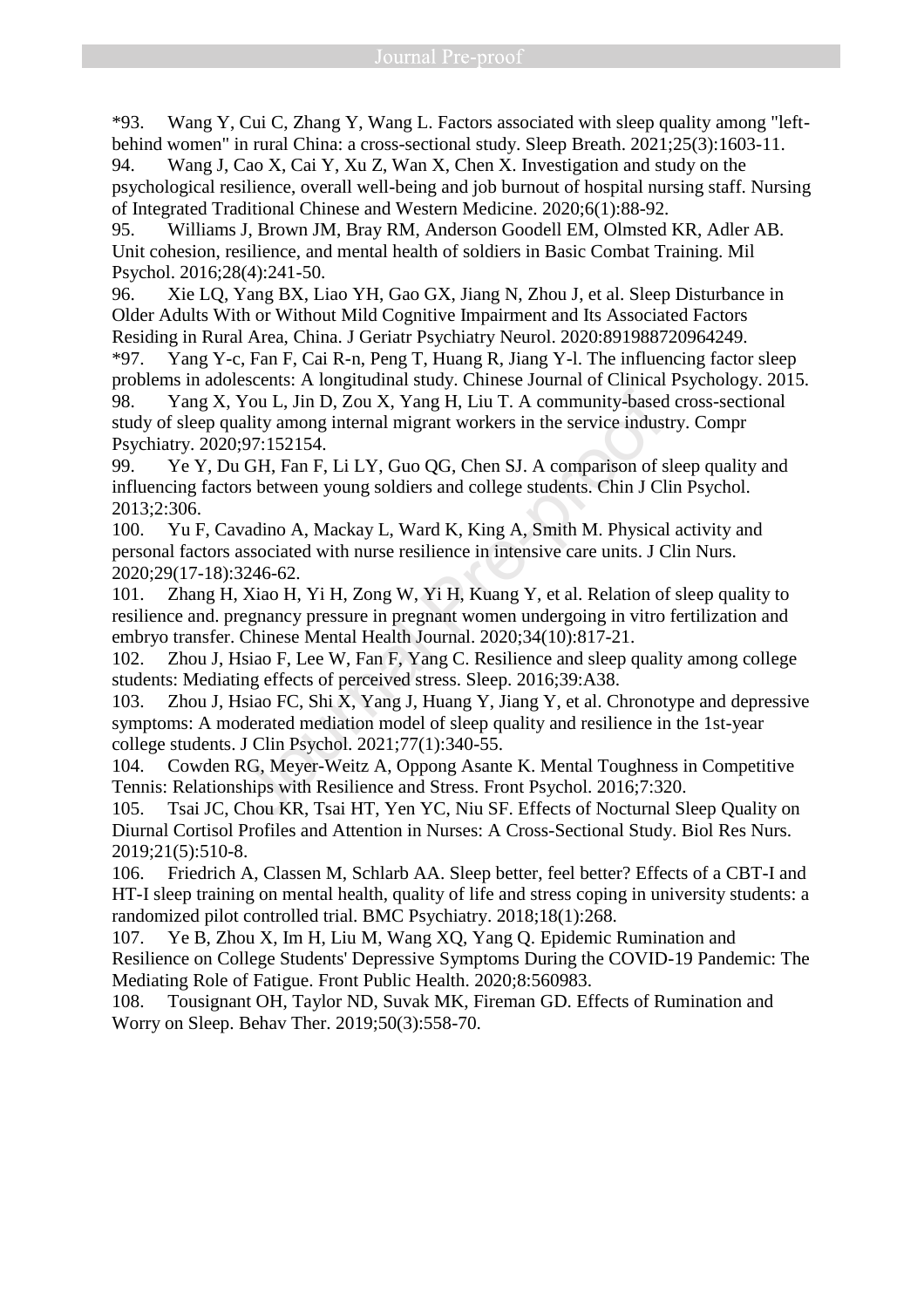

*From:* Page MJ, McKenzie JE, Bossuyt PM, Boutron I, Hoffmann TC, Mulrow CD, et al. The PRISMA 2020 statement: an updated guideline for reporting systematic reviews. BMJ 2021;372:n71. doi: 10.1136/bmj.n71

For more information, visit: <http://www.prisma-statement.org/>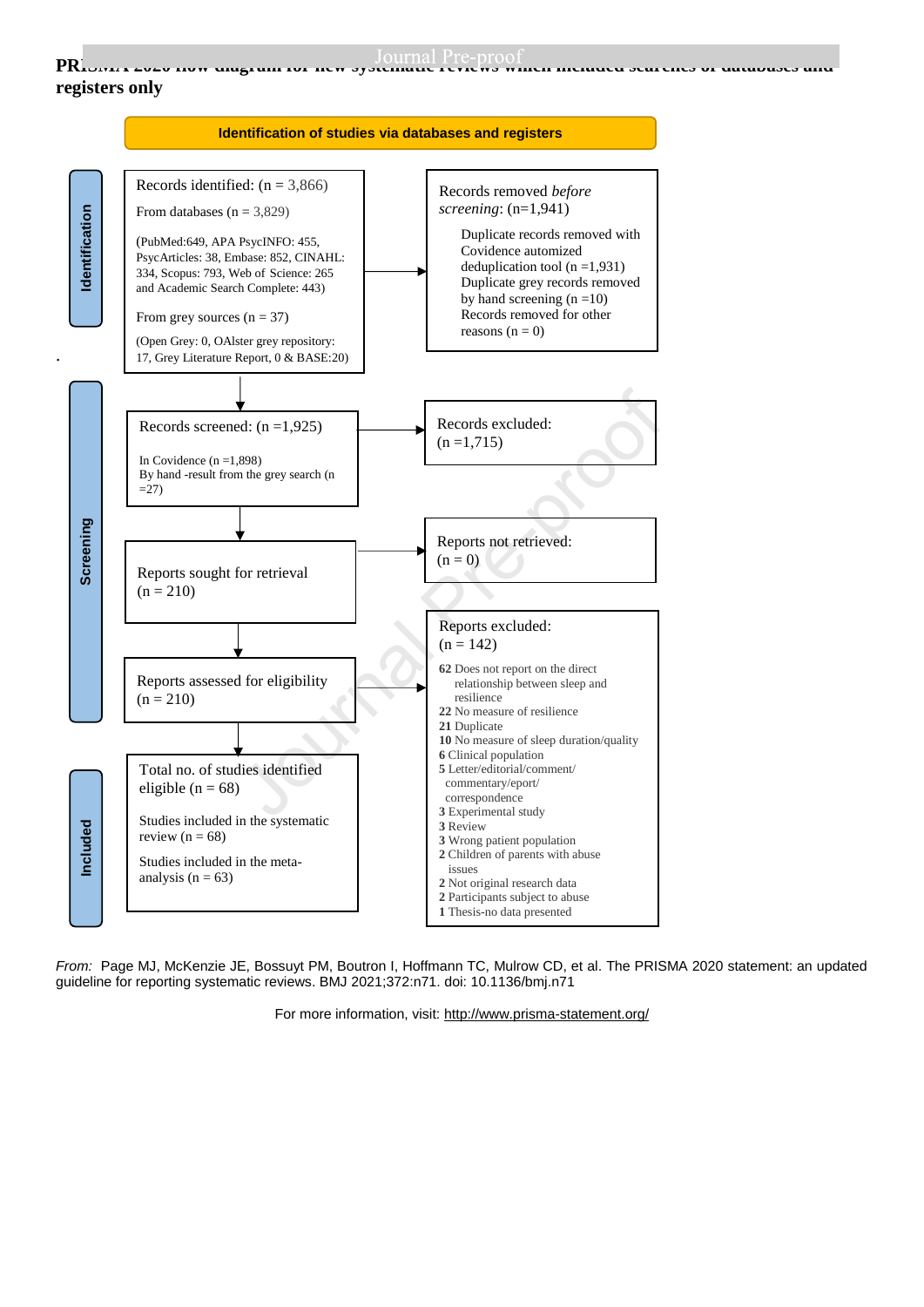| <b>Author</b>                                |                         | ES (95% CI)              | Weight (%) SEr |         | Sample size   |
|----------------------------------------------|-------------------------|--------------------------|----------------|---------|---------------|
| Arbinaga (2018) [38]                         |                         | $0.21 (-0.01, 0.43)$     | 5.28           | 1114194 | $\mathcal{S}$ |
| Brand (2014)a [41]                           |                         | 0.05 (-0.16, 0.26)       | 5.68           | 1052774 | 82            |
| Brand (2014)b [42]                           |                         | 0.21 (0.10, 0.32)        | 8.93           | 0582213 | 584           |
| Cooper (2019) [51]                           |                         | 0.09 (-0.06, 0.24)       | 12.8           | 2044402 | 181           |
| Du (2021) [53]                               |                         | 0.01 (-0.03, 0.05)       | 13.93          | 107144  | 2254          |
| Graham (2020) [55]                           |                         | $0.15 (-0.46, 0.76)$     | <b>2.97</b>    | 31265   | $\vec{z}$     |
| Mon-Lopez (2020) [79]                        |                         | 0.05 (-0.09, 0.19)       | 8.31           | S624295 | 181           |
| [26] (0202) bueM                             |                         | 0.30 (0.25, 0.35)        | 13.35          | 1276417 | 1193          |
| Nu (2020) L100]                              |                         | 0.05 (-0.16, 0.26)       | <b>5.72</b>    | 1046974 | 83            |
| Springfield (2020) [88]                      |                         | 0.05 (0.04, 0.06)        | 14.81          | 1069200 | <b>77395</b>  |
| Laborde (2015) [67]                          |                         | 0.05 (0.01, 0.09)        | 13.81          | 8879720 | 1950          |
| Overall (I-squared = 89.4%, $p \leq 0.001$ ) |                         | 0.11 (0.04, 0.17)        | 100.00         |         |               |
|                                              |                         |                          |                |         |               |
|                                              | $\circ$<br>.25.5.75     | $\overline{\phantom{0}}$ |                |         |               |
|                                              | Correlation coefficient |                          |                |         |               |

 $\overline{\phantom{a}}$ 

size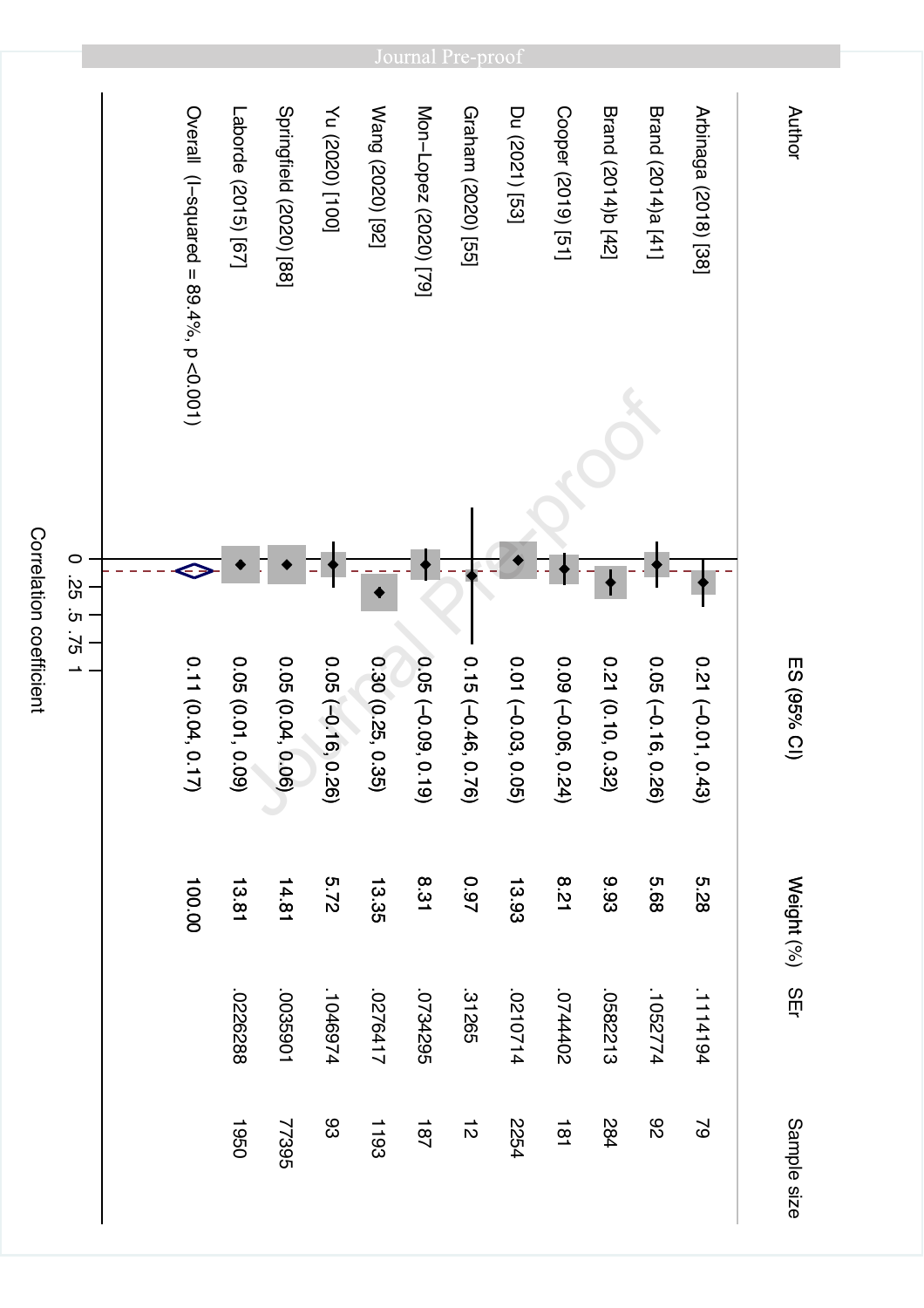# Correlation coefficient

### **ITT TTT** 0 .25 .5 .75 1

┒

| Author                                     |  |
|--------------------------------------------|--|
| An (2018) [36]                             |  |
| Arbinaga (2018) [38]                       |  |
| Bahmani (2016) [39]                        |  |
| Bozdag (2020) [40]                         |  |
| Brand (2014)a [41]                         |  |
| Brand (2014)b [42]                         |  |
| Brand (2015)a [43]                         |  |
| Brand (2015)b [44]                         |  |
| Brand (2016) [45]                          |  |
| Brand (2017) [46]                          |  |
| Chang (2019) [47]                          |  |
| Chatburn (2014) [48]                       |  |
| Cheng (2020) [49]                          |  |
| Constantino (2020) [50]                    |  |
| Cooper (2019) [51]                         |  |
| Cramer (2016) [52]                         |  |
| Du (2021) [53]                             |  |
| Gerber (2015) [54]<br>Grossman (2021) [56] |  |
| Haghighi (2019) [57]                       |  |
| Hrozanova (2019) [58]                      |  |
| Huang (2020) [59]                          |  |
| Jahangard (2017) [61]                      |  |
| Jatachavala (2019) [62]                    |  |
| Jeon (2017) [63]                           |  |
| Jeong (2019) [64]                          |  |
| Jin (2020) [65]                            |  |
| Kegelaers (2021) [66]                      |  |
| Laborde (2015) [67]                        |  |
| Lang (2019) [68]                           |  |
| Lee (2016) [69]                            |  |
| Lee (2019) [70]                            |  |
| Lei (2021) [71]                            |  |
| Li (2016) [72]                             |  |
| Li (2019) [73]<br>Li (2020) [74]           |  |
| Lind (2017) [75]                           |  |
| Liu (2016) [76]                            |  |
| Lovstad (2020) [77]                        |  |
| Mon-Lopez (2020) [79]                      |  |
| Natvik (2011) [80]                         |  |
| Reshadat (2018) [81]                       |  |
| Roberts (2017) [82]                        |  |
| Rosenberg (2014) [83]                      |  |
| Salah (2021) [84]                          |  |
| Sim (2019) [85]                            |  |
| Sinclair (2019) [86]                       |  |
| Sobstad (2020) [87]                        |  |
| Storemark (2013) [89]                      |  |
| Varma (2021) [91]                          |  |
| Wang (2020)a [92]                          |  |
| Wang (2020)b [94]                          |  |
| Williams (2016) [95]                       |  |
| Xie (2020) [96]<br>Yang (2015) [97]        |  |
| Yang (2020) [98]                           |  |
| Ye (2013) [99]                             |  |
| Yu (2020) [100]                            |  |
| Zhang (2020) [101]                         |  |
| Zhou (2021) [102]                          |  |
| Overall (I-squared = 98.6%, p < 0.001)     |  |
|                                            |  |

| Journal Pre-proof    |            |       |             |
|----------------------|------------|-------|-------------|
| ES (95% CI)          | Weight (%) | SEr   | Sample size |
|                      |            |       |             |
| 0.21 (0.09, 0.33)    | 1.68       | 0.061 | 263         |
| 0.23(0.01, 0.45)     | 1.51       | 0.111 | 79          |
| 0.45(0.25, 0.65)     | 1.54       | 0.103 | 77          |
| 0.38(0.26, 0.51)     | 1.67       | 0.063 | 214         |
| 0.74 (0.60, 0.88)    | 1.65       | 0.071 | 92          |
| 0.37(0.26, 0.48)     | 1.69       | 0.055 | 284         |
| 0.59(0.19, 0.99)     | 1.13       | 0.202 | 18          |
| 0.17(0.07, 0.27)     | 1.70       | 0.053 | 346         |
| 0.25(0.20, 0.30)     | 1.75       | 0.025 | 1475        |
| 0.34(0.29, 0.39)     | 1.75       | 0.026 | 1361        |
| 0.10(0.06, 0.14)     | 1.76       | 0.021 | 2280        |
| 0.56(0.35, 0.77)     | 1.52       | 0.108 | 61          |
| 0.40(0.33, 0.47)     | 1.74       | 0.036 | 653         |
| 0.31(0.02, 0.60)     |            | 0.150 |             |
|                      | 1.35       | 0.073 | 42          |
| 0.20 (0.06, 0.34)    | 1.64       |       | 181         |
| 0.24(0.11, 0.37)     | 1.66       | 0.067 | 213         |
| 0.28(0.24, 0.32)     | 1.76       | 0.020 | 2254        |
| 0.29(0.03, 0.55)     | 1.43       | 0.130 | 56          |
| 0.20(0.08, 0.32)     | 1.67       | 0.063 | 243         |
| 0.40(0.27, 0.53)     | 1.67       | 0.064 | 207         |
| 0.08(0.00, 0.16)     | 1.73       | 0.040 | 632         |
| 0.79 (0.76, 0.82)    | 1.76       | 0.015 | 1597        |
| 0.40(0.27, 0.53)     | 1.67       | 0.064 | 206         |
| 0.25(0.13, 0.37)     | 1.68       | 0.062 | 245         |
| 0.32(0.28, 0.36)     | 1.75       | 0.022 | 1794        |
| 0.31(0.22, 0.40)     | 1.71       | 0.048 | 400         |
| 0.40(0.31, 0.49)     | 1.71       | 0.047 | 383         |
| 0.25(0.10, 0.40)     | 1.63       | 0.076 | 163         |
| 0.16(0.12, 0.20)     | 1.75       | 0.022 | 1950        |
| $0.04$ (-0.03, 0.11) | 1.74       | 0.034 | 864         |
| 0.12(0.06, 0.18)     | 1.74       | 0.030 | 1094        |
| 0.13(0.07, 0.19)     | 1.74       | 0.033 | 923         |
| 0.53(0.45, 0.60)     | 1.73       | 0.038 | 500         |
| 0.24 (0.11, 0.37)    | 1.67       | 0.064 | 231         |
| 0.46(0.41, 0.51)     | 1.75       | 0.027 | 1065        |
| 0.30(0.18, 0.42)     | 1.67       | 0.064 | 227         |
| $0.08$ (-0.09, 0.25) | 1.60       | 0.087 | 133         |
| 0.14(0.09, 0.19)     | 1.75       | 0.026 | 1471        |
| 0.53(0.22, 0.84)     | 1.30       | 0.160 | 30          |
| $0.01$ (-0.13, 0.15) | 1.64       | 0.074 | 187         |
| 0.09(0.04, 0.14)     | 1.75       | 0.026 | 1505        |
| 0.14(0.04, 0.24)     | 1.71       | 0.050 | 400         |
| $0.15$ (-0.11, 0.41) | 1.42       | 0.133 | 57          |
| 0.41(0.22, 0.60)     | 1.57       | 0.095 | 95          |
| 0.06(0.03, 0.09)     | 1.76       | 0.016 | 3816        |
| 0.29(0.16, 0.42)     | 1.66       | 0.069 | 197         |
| 0.32(0.22, 0.42)     | 1.70       | 0.052 | 333         |
| $0.01$ (-0.05, 0.07) | 1.75       | 0.030 | 1147        |
|                      |            |       |             |
| $0.06$ (-0.01, 0.13) | 1.73       | 0.038 | 700         |
| $0.01$ (-0.04, 0.06) | 1.75       | 0.025 | 1653        |
| 0.32(0.26, 0.38)     | 1.74       | 0.033 | 840         |
| 0.17(0.12, 0.22)     | 1.75       | 0.025 | 1591        |
| 0.23(0.19, 0.27)     | 1.75       | 0.022 | 1939        |
| 0.88(0.85, 0.91)     | 1.76       | 0.014 | 1213        |
| $0.01$ (-0.05, 0.07) | 1.74       | 0.032 | 981         |
| 0.23(0.18, 0.28)     | 1.75       | 0.023 | 1756        |
| $0.07$ (-0.01, 0.15) | 1.72       | 0.042 | 556         |
|                      | 1.53       | 0.105 | 93          |
| $0.05$ (-0.16, 0.26) |            |       |             |
| $0.10$ (-0.05, 0.25) | 1.64       | 0.075 | 180         |
| 0.35(0.32, 0.38)     | 1.76       | 0.014 | 4531        |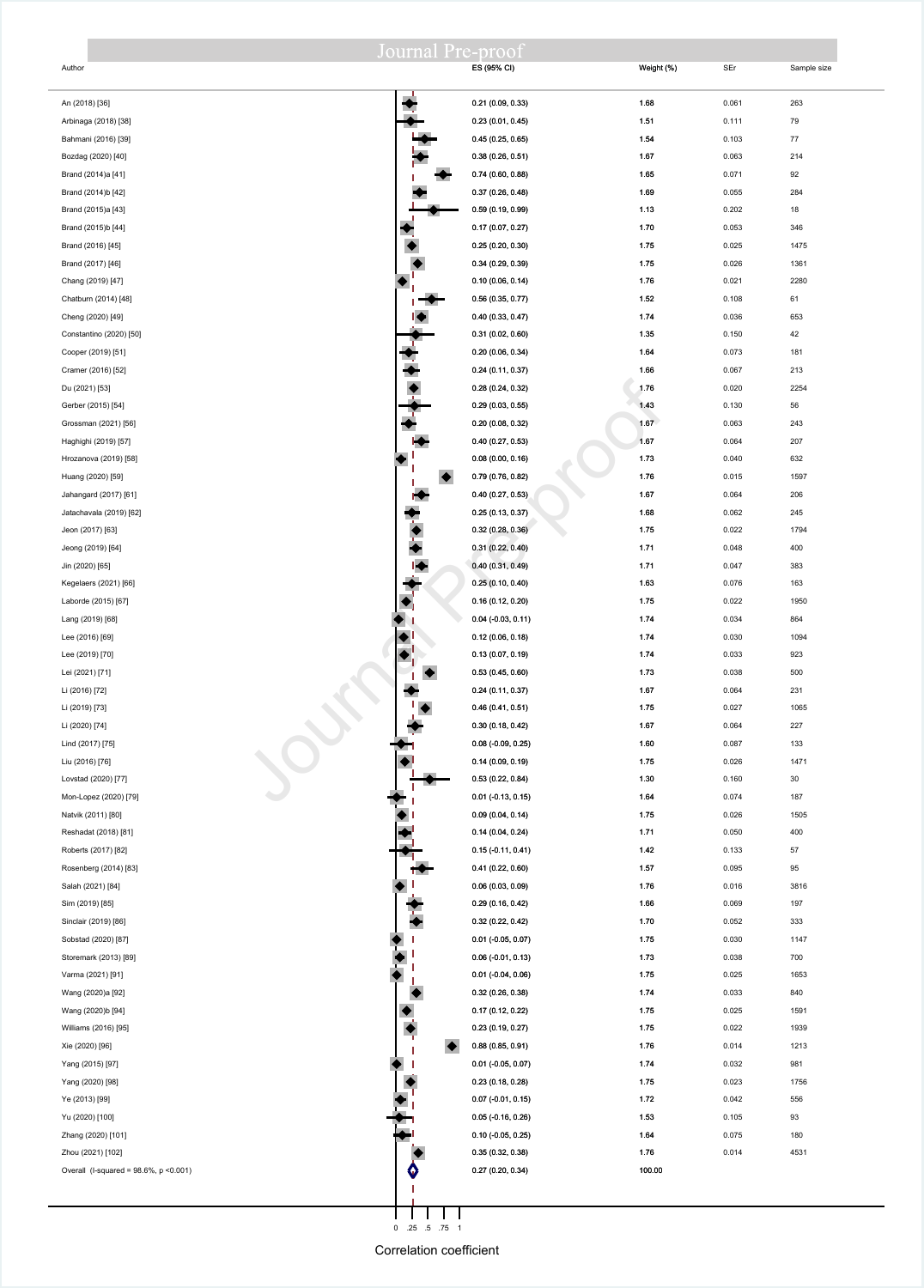Correlation coefficient



Author

ES (95% CI)

Weight (%) SEr Sample si: SEr Sample size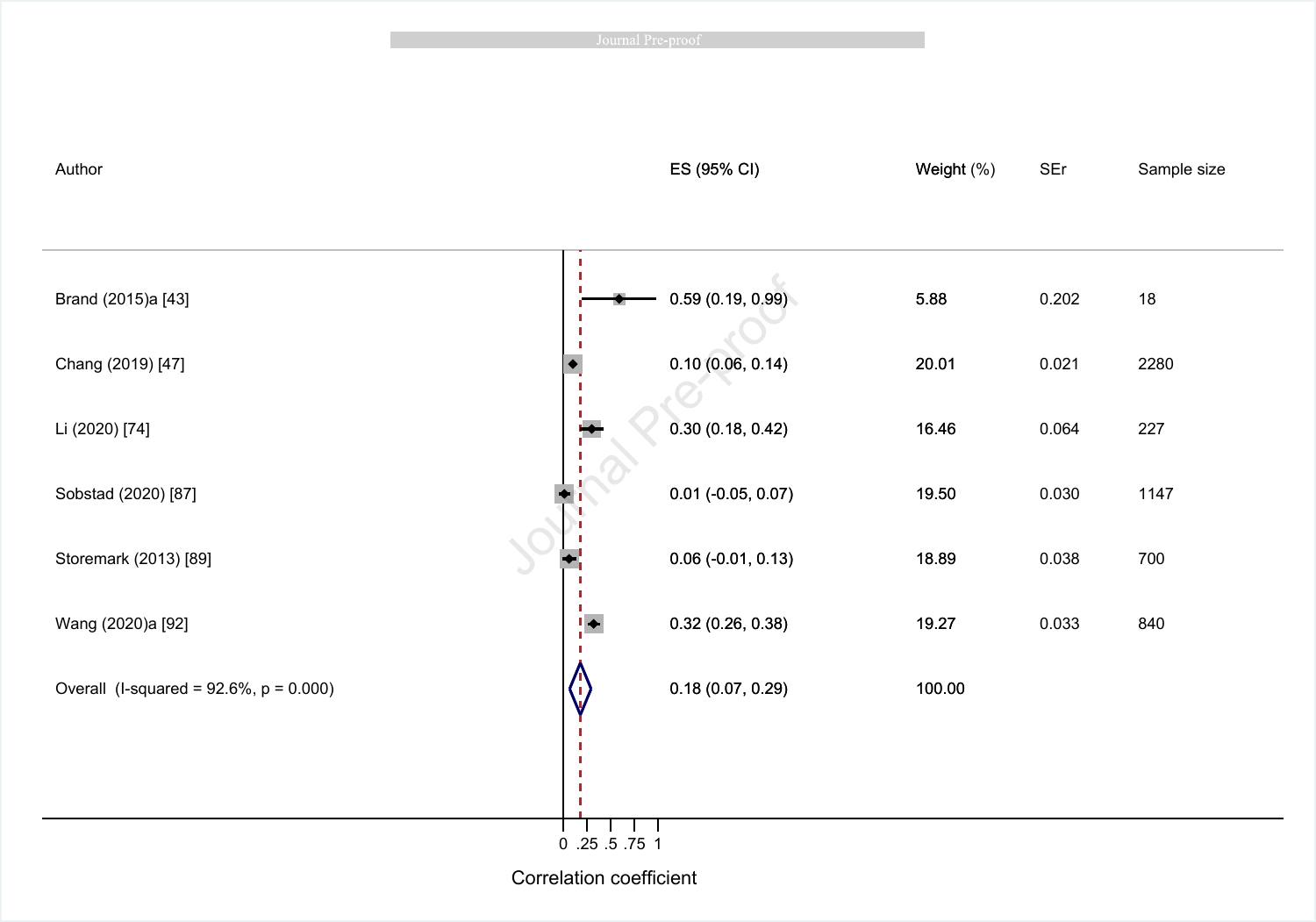